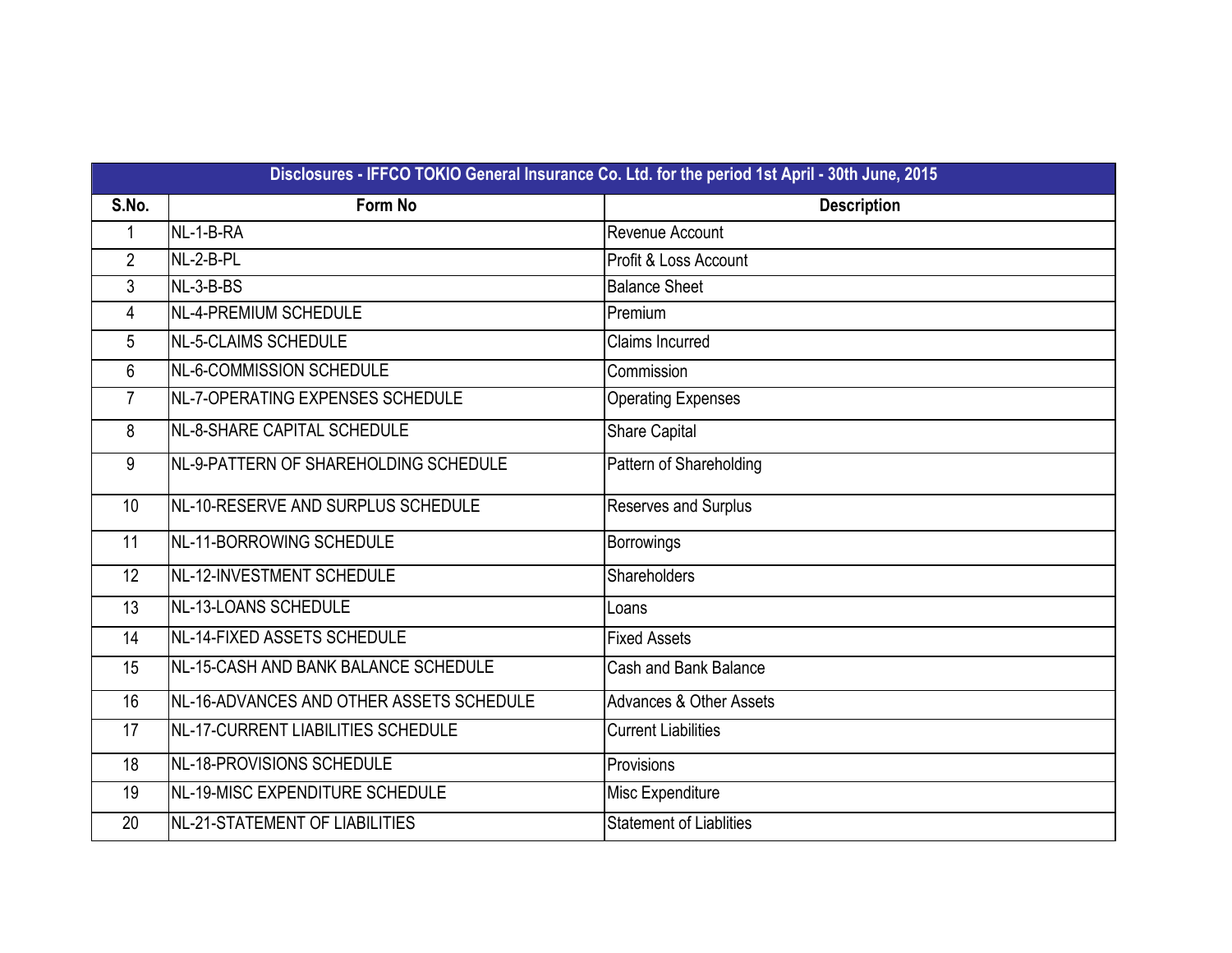| 21 | NL-22-GEOGRAPHICAL DISTN OF BSNS          | <b>Geographical Distribution of Business</b>                                                        |
|----|-------------------------------------------|-----------------------------------------------------------------------------------------------------|
| 22 | NL-23-REINSURANCE RISK CONCENTRATION      | Reinsurance Risk Concentration                                                                      |
| 23 | NL-24-AGEING OF CLAIMS                    | Ageing of Claims                                                                                    |
| 24 | NL-25-CLAIMS DATA                         | Claims Data (Incurred Claims+ Reported Claims)                                                      |
| 25 | <b>NL-26-CLAIMS INFORMATION</b>           | Claims Information                                                                                  |
| 26 | NL-27-OFFICE OPENING                      | <b>Office Opening</b>                                                                               |
| 27 | NL-28-STATEMENT OF ASSETS                 | <b>Statement of Investment of Assets</b>                                                            |
| 28 | NL-29-DEBT SECURITIES                     | <b>Debt Securities</b>                                                                              |
| 29 | NL-30-ANALYTICAL RATIOS                   | <b>Analytical Ratios</b>                                                                            |
| 30 | NL-31-RELATED PARTY TRANSACTIONS          | <b>Related Party Transanctions</b>                                                                  |
| 31 | NL-32-PRODUCT INFORMATION                 | <b>Product Information</b>                                                                          |
| 32 | NL-33-SOLVENCY MARGIN                     | Solvency                                                                                            |
| 33 | NL-34-BOD                                 | Board of Directors & Management                                                                     |
| 34 | NL-35-NPAs                                | <b>NPAs</b>                                                                                         |
| 35 | NL-36-YIELD ON INVESTMENTS                | Yield on Investment                                                                                 |
| 36 | NL-37-DOWN GRADING OF INVESTMENTS         | Downgrading of Investment                                                                           |
| 37 | <b>INL-38-BSNS RETURNS ACROSS LOB</b>     | Quarterly Business Returns for different line of<br>business (Premum amount and number of policies) |
| 38 | NL-39-RURAL AND SOCIAL SECTOR OBLIGATIONS | Rural & Social Sector Obligations                                                                   |
| 39 | NL-40-CHANNEL WISE PREMIUM                | Business Acquisition through different channels                                                     |
| 40 | NL-41-GRIEVANCE DISPOSAL                  | Grievance Disposal                                                                                  |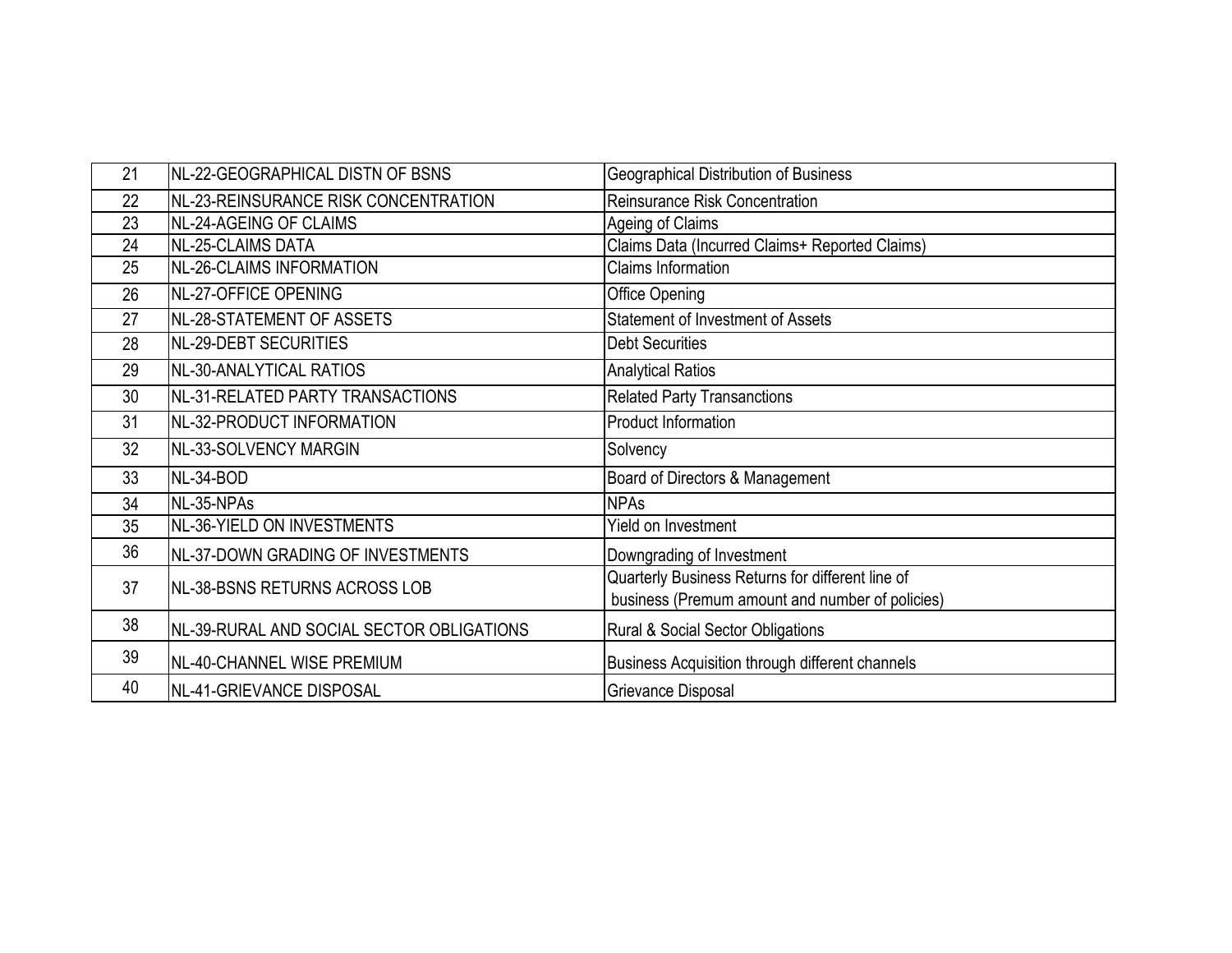### **PERIODIC DISCLOSURES FORM NL-1-B-RA**

**Name of the Insurer: IFFCO TOKIO GENERAL INSURANCE CO. LTD.**

**Registration No. 106 dated 4.12.2000**

### **FIRE INSURANCE REVENUE ACCOUNT FOR THE PERIOD ENDED 30th JUNE 2015**

| <b>Particulars</b>                                                   | <b>Schedule</b>                         | <b>QUARTER ENDED 30TH</b> | PERIOD ENDED 30TH |                          | QUARTER ENDED 30TH   PERIOD ENDED 30TH JUNE |
|----------------------------------------------------------------------|-----------------------------------------|---------------------------|-------------------|--------------------------|---------------------------------------------|
|                                                                      |                                         | <b>JUNE 2015</b>          | <b>JUNE 2015</b>  | <b>JUNE 2014</b>         | 2014                                        |
| 1 Premiums earned (Net)                                              | <b>NL-4-Premium Schedule</b>            | 113,013                   | 113,013           | 107,726                  | 107,726                                     |
| 2 Profit/ (Loss) on sale/redemption<br>of Investments                |                                         | 211                       | 211               | 222                      | 222                                         |
| 3 Others: Exchange Gain / (Loss)                                     |                                         |                           |                   |                          |                                             |
| <b>Handling Charges</b>                                              |                                         | 2,994                     | 2,994             | (756)                    | (756)                                       |
| 4 Interest, Dividend & Rent - Gross                                  |                                         | 19,312                    | 19,312            | 17,848                   | 17,848                                      |
| TOTAL (A)                                                            |                                         | 135,530                   | 135,530           | 125,040                  | 125,040                                     |
| 1 Claims Incurred (Net)                                              | <b>NL-5-Claims Schedule</b>             | 45.776                    | 45.776            | 55,615                   | 55,615                                      |
| 2 Commission                                                         | NL-6-Commission Schedule                | (86,061)                  | (86,061)          | (88, 970)                | (88, 970)                                   |
| 3 Operating Expenses related to Insurance<br><b>Business</b>         | <b>NL-7-Operating Expenses Schedule</b> | 31,721                    | 31,721            | 21,237                   | 21,237                                      |
| 4 Premium Deficiency                                                 |                                         |                           |                   | $\overline{\phantom{a}}$ |                                             |
| TOTAL (B)                                                            |                                         | (8, 564)                  | (8, 564)          | (12, 118)                | (12, 118)                                   |
| <b>Operating Profit/(Loss) from Fire</b><br>Business C= (A - B)      |                                         | 144,094                   | 144,094           | 137,158                  | 137,158                                     |
| <b>APPROPRIATIONS</b>                                                |                                         |                           |                   |                          |                                             |
| Transfer to Shareholders' Account<br>Transfer to Catastrophe Reserve |                                         | 144,094                   | 144,094           | 137,158                  | 137,158                                     |
| Transfer to Other Reserve<br>TOTAL (C)                               |                                         | 144.094                   | 144.094           | 137,158                  | 137,158                                     |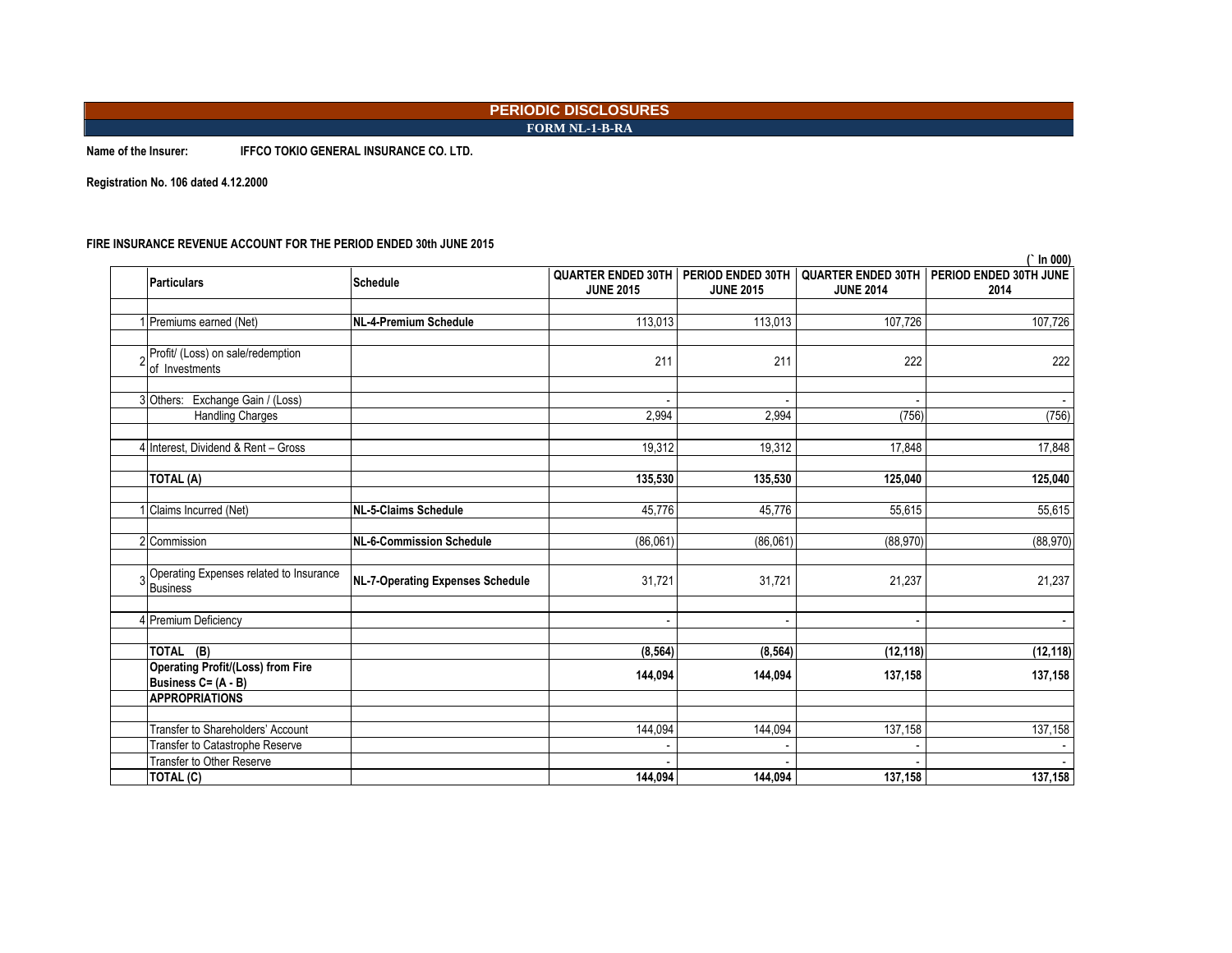**FORM NL-1-B-RA**

**MARINE INSURANCE REVENUE ACCOUNT FOR THE PERIOD ENDED 30TH JUNE 2015**

|                                                                      |                                         |                                                                   |                          |                          | In 000)                                                    |
|----------------------------------------------------------------------|-----------------------------------------|-------------------------------------------------------------------|--------------------------|--------------------------|------------------------------------------------------------|
| Particulars                                                          | Schedule                                | <b>QUARTER ENDED 30TH   PERIOD ENDED 30TH</b><br><b>JUNE 2015</b> | <b>JUNE 2015</b>         | <b>JUNE 2014</b>         | <b>QUARTER ENDED 30TH   PERIOD ENDED 30TH JUNE</b><br>2014 |
| 1 Premiums earned (Net)                                              | NL-4-Premium Schedule                   | 31,982                                                            | 31,982                   | 99,253                   | 99,253                                                     |
| Profit/ (Loss) on sale/redemption<br>of Investments                  |                                         | 211                                                               | 211                      | 250                      | 250                                                        |
| 3 Others: Exchange Gain / (Loss)                                     |                                         |                                                                   |                          |                          |                                                            |
| <b>Handling Charges</b>                                              |                                         | (59)                                                              | (59)                     | (62)                     | (62)                                                       |
| 4 Interest, Dividend & Rent - Gross                                  |                                         | 19,262                                                            | 19,262                   | 20,082                   | 20,082                                                     |
| <b>TOTAL (A)</b>                                                     |                                         | 51,396                                                            | 51,396                   | 119,523                  | 119,523                                                    |
| Claims Incurred (Net)                                                | <b>NL-5-Claims Schedule</b>             | 78,665                                                            | 78.665                   | 127.972                  | 127,972                                                    |
| 2 Commission                                                         | <b>NL-6-Commission Schedule</b>         | (3,658)                                                           | (3,658)                  | (3, 117)                 | (3, 117)                                                   |
| 3 Operating Expenses related to Insurance<br>Business                | <b>NL-7-Operating Expenses Schedule</b> | 50,979                                                            | 50,979                   | 48,914                   | 48,914                                                     |
| 4 Premium Deficiency                                                 |                                         |                                                                   | $\overline{\phantom{a}}$ | $\overline{\phantom{a}}$ |                                                            |
| TOTAL (B)                                                            |                                         | 125,986                                                           | 125,986                  | 173,769                  | 173,769                                                    |
| <b>Operating Profit/(Loss) from Marine</b><br>Business C= (A - B)    |                                         | (74, 590)                                                         | (74, 590)                | (54, 246)                | (54, 246)                                                  |
| <b>APPROPRIATIONS</b>                                                |                                         |                                                                   |                          |                          |                                                            |
| Transfer to Shareholders' Account<br>Transfer to Catastrophe Reserve |                                         | (74, 590)                                                         | (74, 590)                | (54, 246)                | (54, 246)                                                  |
| Transfer to Other Reserve<br>TOTAL (C)                               |                                         | (74, 590)                                                         | (74, 590)                | (54, 246)                | (54, 246)                                                  |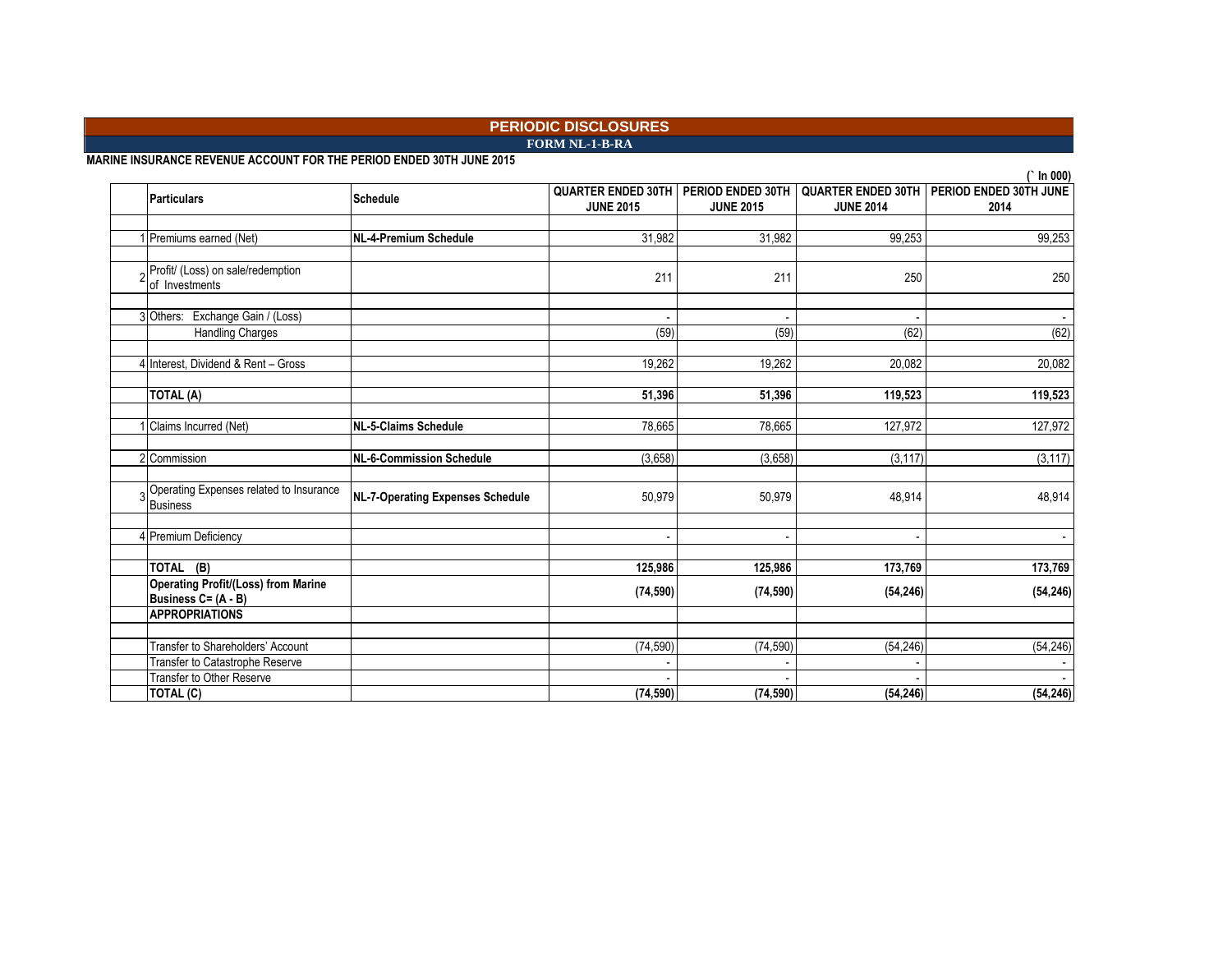**FORM NL-1-B-RA**

**MISCELLANEOUS INSURANCE REVENUE ACCOUNT FOR THE PERIOD ENDED 30TH JUNE 2015**

|                                                                          |                                         |                                               |                                       |                                               | In 000)                        |
|--------------------------------------------------------------------------|-----------------------------------------|-----------------------------------------------|---------------------------------------|-----------------------------------------------|--------------------------------|
| <b>Particulars</b>                                                       | Schedule                                | <b>QUARTER ENDED 30TH</b><br><b>JUNE 2015</b> | PERIOD ENDED 30TH<br><b>JUNE 2015</b> | <b>QUARTER ENDED 30TH</b><br><b>JUNE 2014</b> | PERIOD ENDED 30TH JUNE<br>2014 |
| 1 Premiums earned (Net)                                                  | NL-4-Premium Schedule                   | 6,367,897                                     | 6,367,897                             | 4,911,190                                     | 4,911,190                      |
| Profit/ (Loss) on sale/redemption<br>of Investments                      |                                         | 8,767                                         | 8.767                                 | 8,108                                         | 8,108                          |
| Transfer & Duplicate Fee<br>3 Others:<br>Exchange Gain / (Loss)          |                                         | 2,882<br>98                                   | 2,882<br>98                           | 2,049<br>(179)                                | 2,049<br>(179)                 |
| <b>Handling Charges</b>                                                  |                                         | 1,090                                         | 1,090                                 | 542                                           | 542                            |
| 4 Interest, Dividend & Rent - Gross                                      |                                         | 800,314                                       | 800,314                               | 650,089                                       | 650,089                        |
| TOTAL (A)                                                                |                                         | 7,181,048                                     | 7,181,048                             | 5,571,799                                     | 5,571,799                      |
| Claims Incurred (Net)                                                    | NL-5-Claims Schedule                    | 4,941,337                                     | 4,941,337                             | 3,688,780                                     | 3,688,780                      |
| 2 Commission                                                             | NL-6-Commission Schedule                | 221,501                                       | 221,501                               | 157,496                                       | 157,496                        |
| 3 Operating Expenses related to Insurance<br>Business                    | <b>NL-7-Operating Expenses Schedule</b> | 1,677,484                                     | 1,677,484                             | 1,330,649                                     | 1,330,649                      |
| 4 Premium Deficiency                                                     |                                         | $\blacksquare$                                | $\overline{\phantom{a}}$              | $\overline{\phantom{a}}$                      |                                |
| TOTAL (B)                                                                |                                         | 6,840,322                                     | 6,840,322                             | 5,176,925                                     | 5,176,925                      |
| <b>Operating Profit/(Loss) from</b><br>Miscellaneous Business C= (A - B) |                                         | 340,726                                       | 340,726                               | 394,874                                       | 394,874                        |
| <b>APPROPRIATIONS</b>                                                    |                                         |                                               |                                       |                                               |                                |
| Transfer to Shareholders' Account<br>Transfer to Catastrophe Reserve     |                                         | 340,726                                       | 340,726                               | 394,874                                       | 394,874                        |
| <b>Transfer to Other Reserve</b>                                         |                                         |                                               |                                       |                                               |                                |
| TOTAL (C)                                                                |                                         | 340,726                                       | 340,726                               | 394,874                                       | 394,874                        |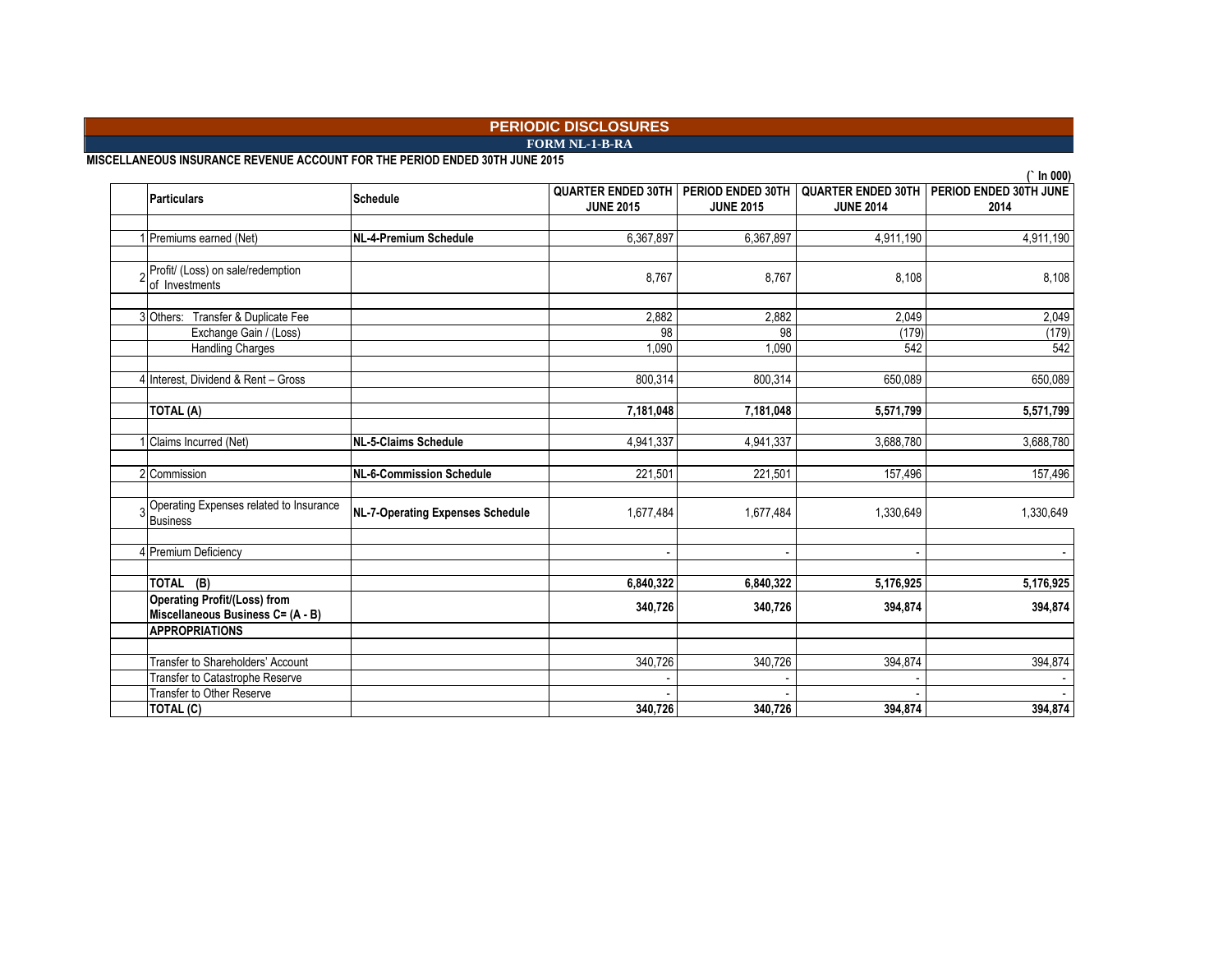**FORM NL-2-B-PL**

**Name of the Insurer: IFFCO TOKIO GENERAL INSURANCE CO. LTD.**

**Registration No. 106 dated 4.12.2000**

**PROFIT AND LOSS ACCOUNT FOR THE PERIOD ENDED 30TH JUNE 2015 (` In 000)**

**Particulars CONSISTER ENDED 30TH JUNE 2015 PERIOD ENDED 30TH JUNE 2015 QUARTER ENDED 30TH PERIOD ENDED 30TH JUNE JUNE 2014 2014 OPERATING PROFIT/(LOSS)** (a) Fire Insurance 144,094 | 144,094 | 137,158 | 137,158 (b) Marine Insurance (74,590) (54,246) (74,590) (74,590) (74,590) (54,246) (54,246) (54,246) (c) Miscellaneous Insurance 340,726 394,874 394,874 394,874 394,874 INCOME FROM INVESTMENTS (a) Interest, Dividend & Rent – Gross (a) 169,014 169,014 169,014 169,014 169,014 169,014 140,419 140,419 140,419 (b) Profit on sale of investments (b) and the control of the control of the control of the control of the control of the control of the control of the control of the control of the control of the control of the control of Less: Loss on sale of investments - - - - **OTHER INCOME** a) Miscellaneous Income 1.617 (a) 11,617 (a) 4,631 (a) 4,631 (a) 4,631 (a) 4,631 (a) 4,631 (a) 4,631 (a) 4,631 (a) 4,631 (a) 4,631 (a) 4,631 (a) 4,631 (a) 4,631 (a) 4,631 (a) 4,631 (a) 4,631 (a) 4,631 (a) 4,631 (a) 4,631 ( b) Profit on Sale of Fixed Assets 2008 12 11 11 11 11 12 11 11 12 12 12 13 14 14 14 14 14 14 15 16 17 17 17 17 1 **TOTAL (A) 585,737 585,737 631,573 631,573**  PROVISIONS (Other than taxation) (a) For diminution in the value of investments - - - - (b) For doubtful debts - - - - (c) For doubtful Advances - - - - 5 OTHER EXPENSES (a) Expenses other than those related to Insurance Business 1,732 1,732 1,325 1,325 (b) Bad debts written off - - - - (c) Loss on Sale of Fixed Assets - - - - (d ) Expenses on Corporate Social Responsibility (CSR) - - - - **TOTAL (B) 1,732 1,732 1,325 1,325**  Profit Before Tax 584,005 | 584,005 | 630,248 | 630,248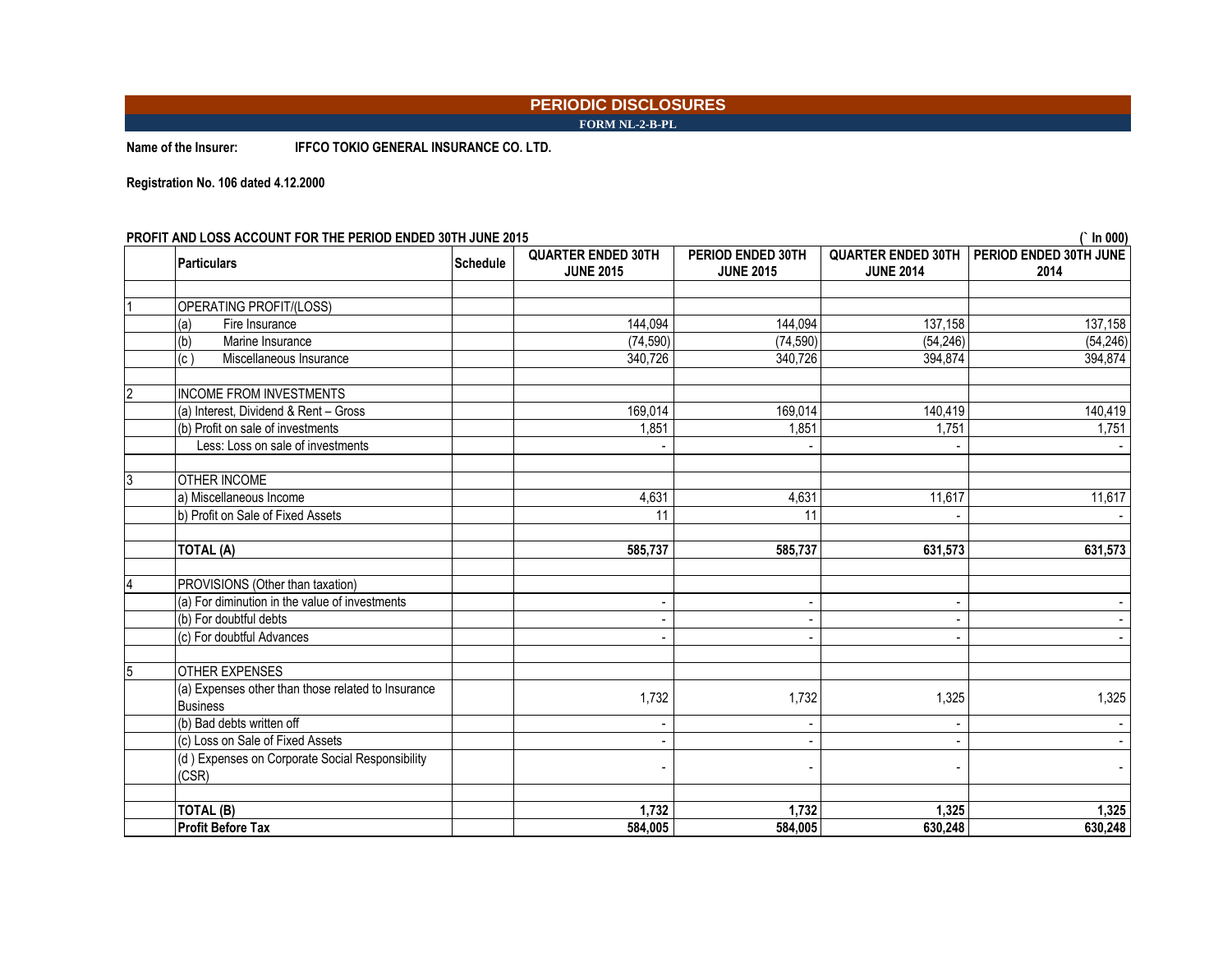| Provision for Taxation                                | 194,339   | 194,339   | 201,300                  |           |
|-------------------------------------------------------|-----------|-----------|--------------------------|-----------|
|                                                       |           |           |                          |           |
| <b>APPROPRIATIONS</b>                                 |           |           |                          |           |
| (a) Interim dividends paid during the year            |           |           |                          |           |
| (b) Proposed final dividend                           |           |           |                          |           |
| (c) Dividend distribution tax                         |           |           | $\overline{\phantom{0}}$ |           |
| (d) Transfer to any Reserves or Other Accounts        |           |           | $\overline{\phantom{0}}$ |           |
| Balance of profit/loss brought forward from last year | 5,654,234 | 5,654,234 |                          | 3,594,110 |
| <b>Balance carried forward to Balance Sheet</b>       |           | 6,043,900 |                          | 4,023,058 |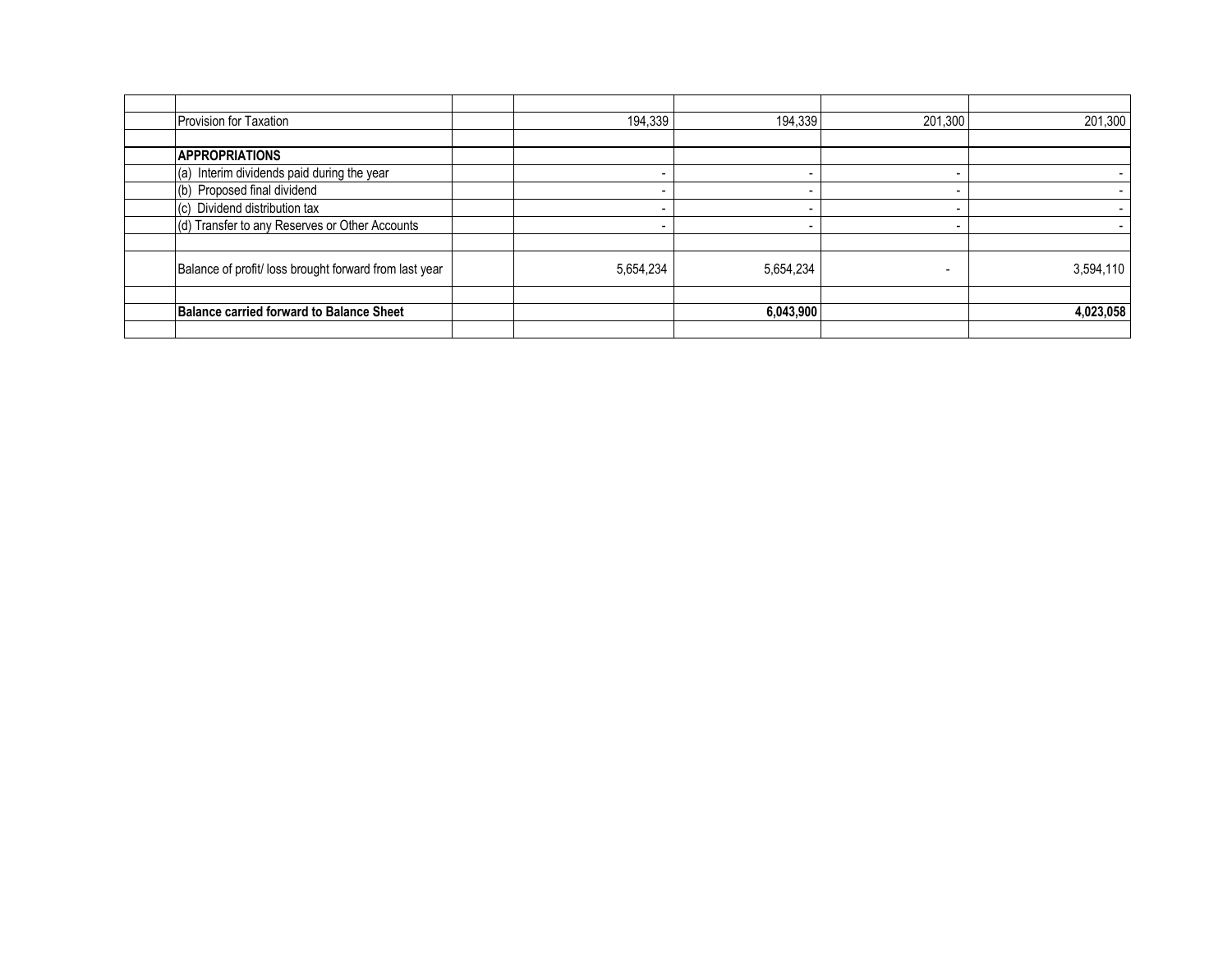### **PERIODIC DISCLOSURES FORM NL-3-B-BS**

**Name of the Insurer: IFFCO TOKIO GENERAL INSURANCE CO. LTD.**

### **Registration No. 106 dated 4.12.2000 BALANCE SHEET AS AT 30TH JUNE 2015**

|                             |                                                     |                          | IN VVV)              |
|-----------------------------|-----------------------------------------------------|--------------------------|----------------------|
|                             | <b>Schedule</b>                                     | AS AT 30TH JUNE 2015     | AS AT 30TH JUNE 2014 |
|                             |                                                     |                          |                      |
| <b>SOURCES OF FUNDS</b>     |                                                     |                          |                      |
| SHARE CAPITAL               | <b>NL-8-Share Capital Schedule</b>                  | 2,693,215                | 2,693,215            |
| <b>RESERVES AND SURPLUS</b> | NL-10-Reserves and Surplus Schedule                 | 8,613,855                | 6,593,013            |
| FAIR VALUE CHANGE ACCOUNT   |                                                     | (615)                    | 1,122                |
| <b>BORROWINGS</b>           | <b>NL-11-Borrowings Schedule</b>                    |                          |                      |
| <b>TOTAL</b>                |                                                     | 11,306,455               | 9,287,350            |
| <b>APPLICATION OF FUNDS</b> |                                                     |                          |                      |
| <b>INVESTMENTS</b>          | <b>NL-12-Investment Schedule</b>                    | 29,435,479               | 24,409,265           |
| LOANS                       | NL-13-Loans Schedule                                | $\overline{\phantom{a}}$ |                      |
| <b>FIXED ASSETS</b>         | <b>NL-14-Fixed Assets Schedule</b>                  | 204,492                  | 261,318              |
| DEFERRED TAX ASSET (NET)    |                                                     | 238,500                  | 83,200               |
| <b>CURRENT ASSETS</b>       |                                                     |                          |                      |
| Cash and Bank Balances      | NL-15-Cash and bank balance Schedule                | 15,410,152               | 13,738,220           |
| Advances and Other Assets   | NL-16-Advancxes and Other Assets<br><b>Schedule</b> | 6,236,570                | 5,649,103            |
| Sub-Total (A)               |                                                     | 21,646,722               | 19,387,323           |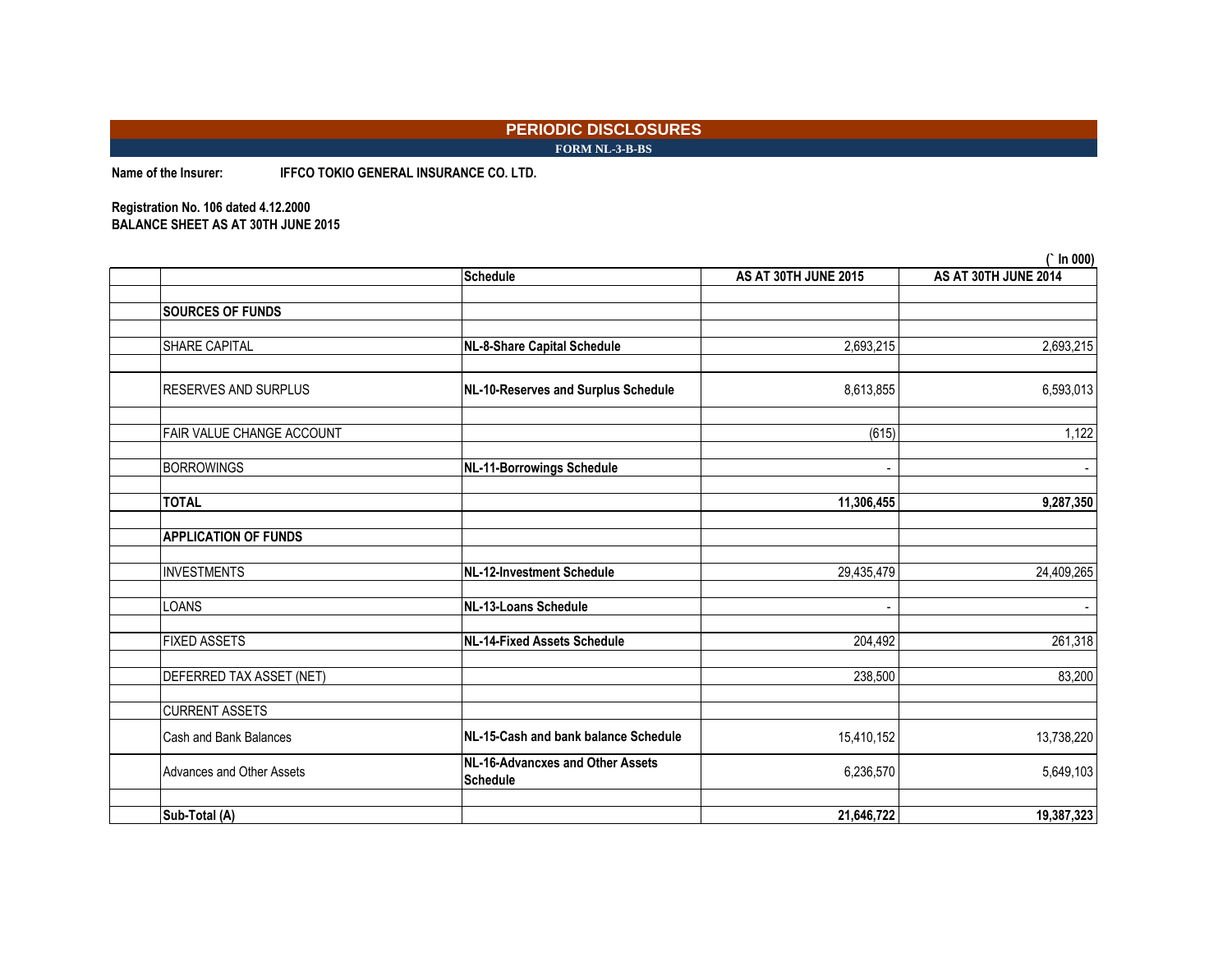| <b>CURRENT LIABILITIES</b>                   | NL-17-Current Liabilities Schedule | 26,222,758     | 23,634,168     |
|----------------------------------------------|------------------------------------|----------------|----------------|
|                                              |                                    |                |                |
| <b>PROVISIONS</b>                            | NL-18-Provisions Schedule          | 13,995,980     | 11,219,588     |
|                                              |                                    |                |                |
| Sub-Total (B)                                |                                    | 40,218,738     | 34,853,756     |
|                                              |                                    |                |                |
| NET CURRENT ASSETS $(C) = (A - B)$           |                                    | (18, 572, 016) | (15, 466, 433) |
|                                              |                                    |                |                |
| MISCELLANEOUS EXPENDITURE (to the extent not | NL-19-Miscellaneous Expenditure    |                |                |
| written off or adjusted)                     | Schedule                           | -              |                |
|                                              |                                    |                |                |
| <b>TOTAL</b>                                 |                                    | 11,306,455     | 9,287,350      |

### **CONTINGENT LIABILITIES**

| <b>Particulars</b>                                          | AS AT 30TH JUNE 2015 | AS AT 30TH JUNE 2014 |
|-------------------------------------------------------------|----------------------|----------------------|
|                                                             | (Rs.'000)            | (Rs.'000)            |
| Partly paid-up investments                                  |                      |                      |
| Claims, other than against policies, not acknowledged as    |                      |                      |
| debts by the company                                        |                      |                      |
| Underwriting commitments outstanding (in respect of         |                      |                      |
| shares and securities)                                      |                      |                      |
| Guarantees given by or on behalf of the Company             |                      |                      |
| Statutory demands/ liabilities in dispute, not provided for | 4,191                | 10,163               |
| Reinsurance obligations to the extent not provided for in   |                      |                      |
| accounts                                                    |                      |                      |
| <b>Others</b>                                               |                      |                      |
| <b>TOTAL</b>                                                | 4,191                | 10,163               |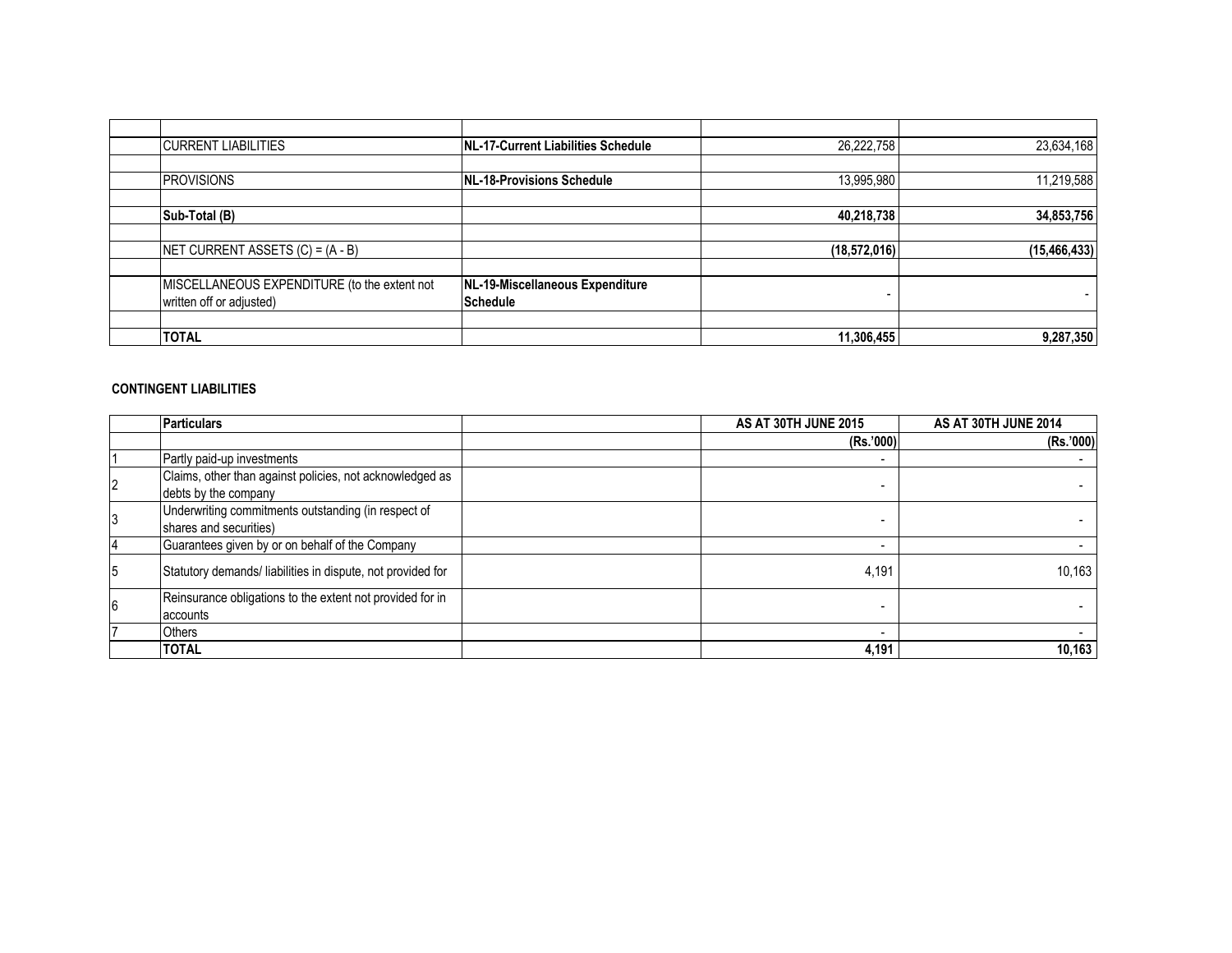### **PERIODIC DISCLOSURES FORM NL-4- PREMIUM SCHEDULE**

### **PREMIUM EARNED [NET]**

| $\cdots$                                                |                          |                                     |               |           |                          |                             |                      |           |  |
|---------------------------------------------------------|--------------------------|-------------------------------------|---------------|-----------|--------------------------|-----------------------------|----------------------|-----------|--|
| <b>Particulars</b>                                      |                          | <b>QUARTER ENDED 30TH JUNE 2015</b> |               |           |                          | PERIOD ENDED 30TH JUNE 2015 |                      |           |  |
|                                                         | Fire                     | Marine                              | Miscellaneous | Total     | Fire                     | <b>Marine</b>               | <b>Miscellaneous</b> | Total     |  |
| Premium from direct business written                    | ,190,475                 | 337,804                             | 7,675,044     | 9,203,323 | 1,190,475                | 337,804                     | 7,675,044            | 9,203,323 |  |
| Service Tax                                             | $\overline{\phantom{0}}$ |                                     |               |           | $\overline{\phantom{0}}$ |                             |                      |           |  |
| Adjustment for change in reserve for unexpired<br>risks | 611,580                  | 196,082                             | 312,723       | 1,120,384 | 611,580                  | 196,082                     | 312,723              | 1,120,384 |  |
| <b>Gross Earned Premium</b>                             | 578,895                  | 141,722                             | 7,362,321     | 8,082,939 | 578,895                  | 141,722                     | 7,362,321            | 8,082,939 |  |
| Add: Premium on reinsurance accepted                    | 157,428                  | 32,790                              | 28,077        | 218,295   | 157,428                  | 32,790                      | 28,077               | 218,295   |  |
| Less: Premium on reinsurance ceded                      | ,222,328                 | 168,778                             | 1,062,335     | 2,453,441 | 1,222,328                | 168,778                     | 1,062,335            | 2,453,441 |  |
|                                                         |                          |                                     |               |           |                          |                             |                      |           |  |
| Net Premium                                             | (486,005)                | 5,734                               | 6,328,063     | 5,847,793 | (486,005)                | 5,734                       | 6,328,063            | 5,847,793 |  |
|                                                         |                          |                                     |               |           |                          |                             |                      |           |  |
| Adjustment for change in reserve for unexpired<br>risks | (599, 017)               | (26, 248)                           | (39, 834)     | (665,099) | (599, 017)               | (26, 248)                   | (39, 834)            | (665,099) |  |
| Premium Earned (Net)                                    | 113,013                  | 31,982                              | 6,367,897     | 6,512,892 | 113,013                  | 31,982                      | 6,367,897            | 6,512,892 |  |

| <b>Particulars</b>                                             |            |         | <b>QUARTER ENDED 30TH JUNE 2014</b> |            |            | PERIOD ENDED 30TH JUNE 2014 |                      |            |  |
|----------------------------------------------------------------|------------|---------|-------------------------------------|------------|------------|-----------------------------|----------------------|------------|--|
|                                                                | Fire       | Marine  | <b>Miscellaneous</b>                | Total      | Fire       | <b>Marine</b>               | <b>Miscellaneous</b> | Total      |  |
| Premium from direct business written                           | 1,154,487  | 369.792 | 6,679,882                           | 8,204,161  | 1,154,487  | 369,792                     | 6,679,882            | 8,204,161  |  |
| Service Tax                                                    |            |         |                                     |            |            |                             |                      |            |  |
| Adjustment for change in reserve for unexpired<br>risks        | 649.149    | 101,022 | 473,650                             | 1,223,821  | 649.149    | 101.022                     | 473.650              | 1,223,821  |  |
| <b>Gross Earned Premium</b>                                    | 505,338    | 268,770 | 6,206,232                           | 6,980,340  | 505,338    | 268,770                     | 6,206,232            | 6,980,340  |  |
| Add: Premium on reinsurance accepted                           | 121,899    | 24,546  | 62,374                              | 208,819    | 121,899    | 24,546                      | 62,374               | 208,819    |  |
| Less : Premium on reinsurance ceded                            | 1,184,852  | 183,511 | 1,007,022                           | 2,375,385  | 1,184,852  | 183,511                     | 1,007,022            | 2,375,385  |  |
|                                                                |            |         |                                     |            |            |                             |                      |            |  |
| <b>Net Premium</b>                                             | (557, 615) | 109.805 | 5,261,584                           | 4.813.774  | (557, 615) | 109,805                     | 5.261.584            | 4,813,774  |  |
|                                                                |            |         |                                     |            |            |                             |                      |            |  |
| Adjustment for change in reserve for unexpired<br><b>risks</b> | (665, 341) | 10,552  | 350,394                             | (304, 395) | (665, 341) | 10,552                      | 350,394              | (304, 395) |  |
| <b>Premium Earned (Net)</b>                                    | 107,726    | 99,253  | 4,911,190                           | 5,118,169  | 107,726    | 99,253                      | 4,911,190            | 5,118,169  |  |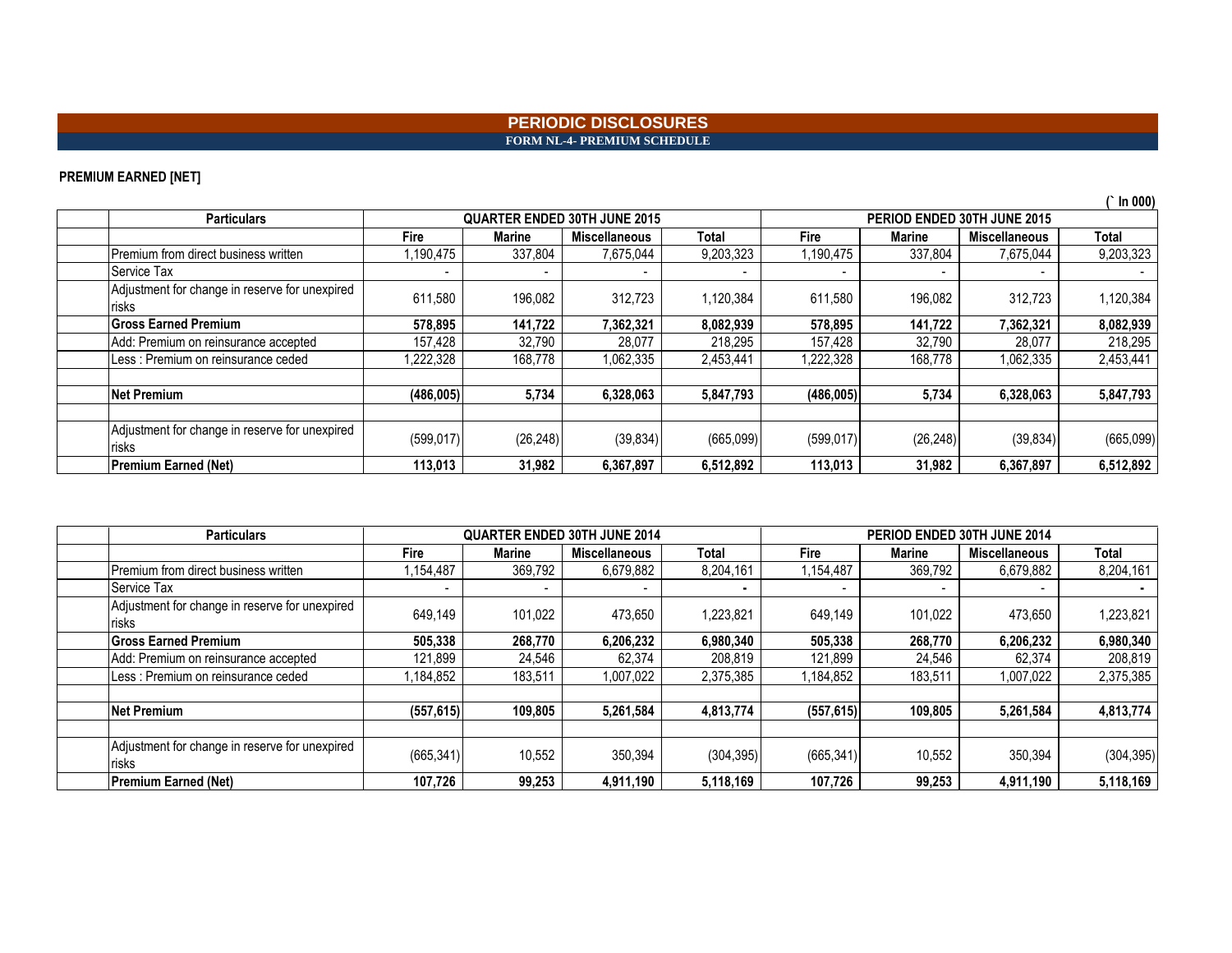### **PERIODIC DISCLOSURES FORM NL-5 - CLAIMS SCHEDULE**

### **CLAIMS INCURRED [NET]**

| . .<br>. .                                              |             |                                     |                      |            |         |                             |                      | $\hat{ }$ In 000) |  |
|---------------------------------------------------------|-------------|-------------------------------------|----------------------|------------|---------|-----------------------------|----------------------|-------------------|--|
| <b>Particulars</b>                                      |             | <b>QUARTER ENDED 30TH JUNE 2015</b> |                      |            |         | PERIOD ENDED 30TH JUNE 2015 |                      |                   |  |
|                                                         | <b>Fire</b> | Marine                              | <b>Miscellaneous</b> | Total      | Fire    | <b>Marine</b>               | <b>Miscellaneous</b> | Total             |  |
| <b>Claims paid</b>                                      |             |                                     |                      |            |         |                             |                      |                   |  |
| Direct claims                                           | 603,989     | 702,628                             | 4,868,489            | 6,175,106  | 603,989 | 702,628                     | 4,868,489            | 6,175,106         |  |
| Add Claims Outstanding at the end of the period         | 481.197     | 502,996                             | 17,972,003           | 18,956,196 | 481.197 | 502.996                     | 17,972,003           | 18,956,196        |  |
| Less Claims Outstanding at the beginning of the<br>vear | 494,016     | 537,506                             | 16,258,452           | 17.289.974 | 494.016 | 537,506                     | 16,258,452           | 17,289,974        |  |
|                                                         | 591.170     | 668.118                             | 6,582,040            | 7,841,328  | 591.170 | 668.118                     | 6,582,040            | 7,841,328         |  |
| Add :Re-insurance accepted                              | 41,768      |                                     | 24.791               | 66,559     | 41,768  |                             | 24,791               | 66,559            |  |
| Less : Re-insurance Ceded                               | 587,162     | 589,453                             | 1,665,494            | 2,842,109  | 587,162 | 589,453                     | 1,665,494            | 2,842,109         |  |
|                                                         |             |                                     |                      |            |         |                             |                      |                   |  |
| <b>Total Claims Incurred</b>                            | 45,776      | 78,665                              | 4,941,337            | 5,065,778  | 45,776  | 78.665                      | 4,941,337            | 5,065,778         |  |

| <b>Particulars</b>                                      | <b>QUARTER ENDED 30TH JUNE 2014</b> |               | PERIOD ENDED 30TH JUNE 2014 |            |         |               |                      |            |
|---------------------------------------------------------|-------------------------------------|---------------|-----------------------------|------------|---------|---------------|----------------------|------------|
|                                                         | Fire                                | <b>Marine</b> | <b>Miscellaneous</b>        | Total      | Fire    | <b>Marine</b> | <b>Miscellaneous</b> | Total      |
| <b>Claims paid</b>                                      |                                     |               |                             |            |         |               |                      |            |
| Direct claims                                           | 283,058                             | 166,355       | 2,719,882                   | 3,169,295  | 283,058 | 166,355       | 2,719,882            | 3,169,295  |
| Add Claims Outstanding at the end of the period         | 476.648                             | 562.136       | 14.120.377                  | 15,159,161 | 476.648 | 562.136       | 14,120,377           | 15,159,161 |
| Less Claims Outstanding at the beginning of the<br>year | 457.735                             | 502.770       | 12,394,773                  | 13,355,278 | 457.735 | 502.770       | 12,394,773           | 13,355,278 |
|                                                         | 301.971                             | 225,721       | 4,445,486                   | 4,973,178  | 301.971 | 225.721       | 4,445,486            | 4,973,178  |
| Add :Re-insurance accepted                              |                                     | 1.546         | 59,295                      | 60.841     |         | 1,546         | 59,295               | 60,841     |
| Less : Re-insurance ceded                               | 246,356                             | 99,295        | 816,001                     | 1,161,652  | 246,356 | 99,295        | 816.001              | 1,161,652  |
|                                                         |                                     |               |                             |            |         |               |                      |            |
| <b>Total Claims Incurred</b>                            | 55.615                              | 127.972       | 3,688,780                   | 3,872,367  | 55,615  | 127.972       | 3,688,780            | 3,872,367  |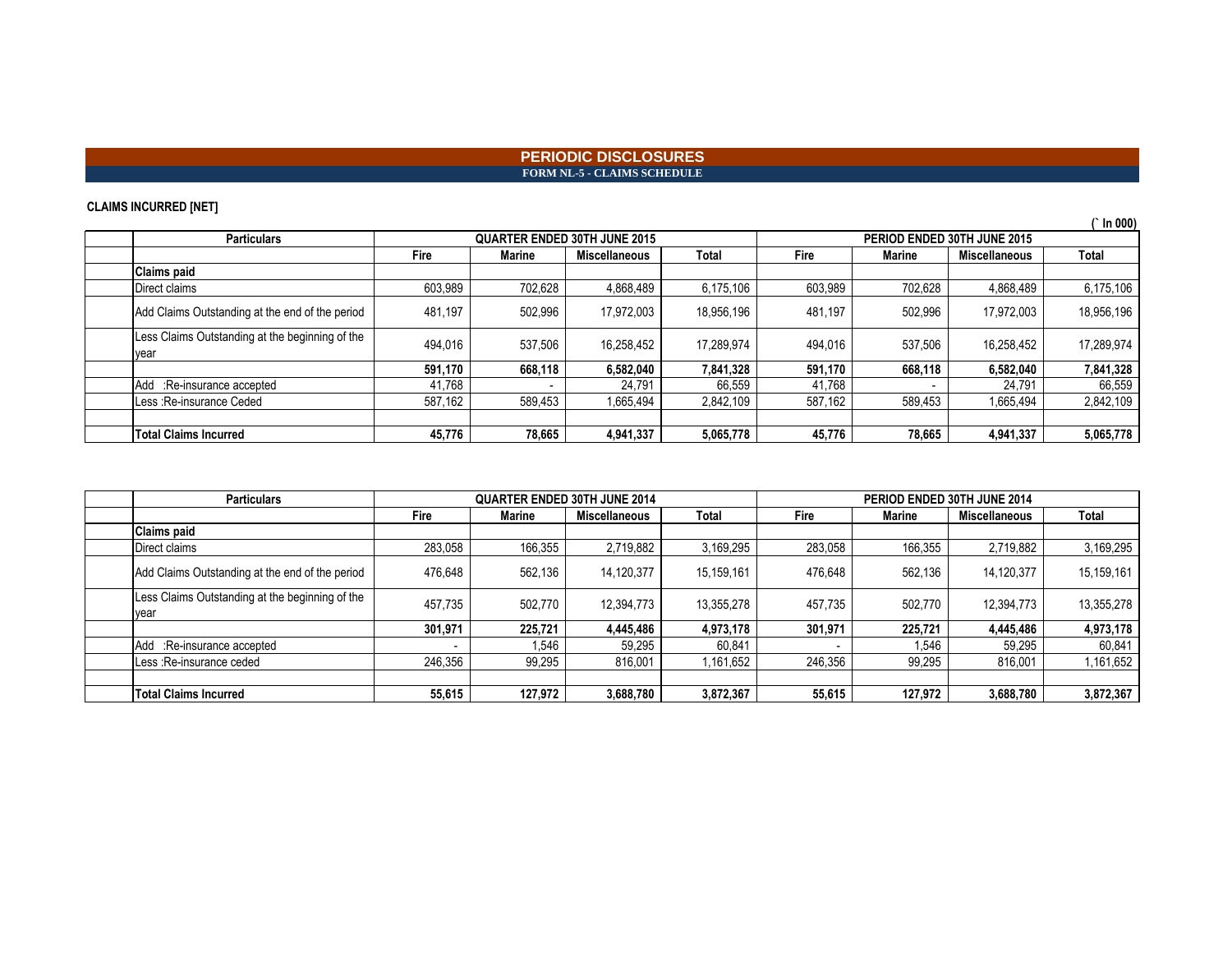### **PERIODIC DISCLOSURES** FORM NL-6-COMMISSION SCHEDULE

| <b>COMMISSION</b>                                              |          |                                     |               |         |          |                             |                      | In $000$ |
|----------------------------------------------------------------|----------|-------------------------------------|---------------|---------|----------|-----------------------------|----------------------|----------|
| <b>Particulars</b>                                             |          | <b>QUARTER ENDED 30TH JUNE 2015</b> |               |         |          | PERIOD ENDED 30TH JUNE 2015 |                      |          |
|                                                                | Fire     | Marine                              | Miscellaneous | Total   | Fire     | Marine                      | <b>Miscellaneous</b> | Total    |
| <b>Commission paid</b>                                         |          |                                     |               |         |          |                             |                      |          |
| <b>Direct</b>                                                  | 23,609   | 18.417                              | 315.187       | 357,213 | 23.609   | 18.417                      | 315,187              | 357,213  |
| Add: Re-insurance Accepted                                     | 11,539   | 1.757                               | 1,089         | 14,385  | 11,539   | .757                        | 1,089                | 14,385   |
| Less: Commission on Re-insurance Ceded                         | 121.209  | 23.832                              | 94.775        | 239,816 | 121,209  | 23,832                      | 94.775               | 239,816  |
| <b>Net Commission</b>                                          | (86,061) | (3,658)                             | 221,501       | 131,782 | (86,061) | (3,658)                     | 221,501              | 131,782  |
| Break-up of the expenses (Gross) incurred to procure business: |          |                                     |               |         |          |                             |                      |          |
| Agents                                                         | 9,545    | 6.404                               | 123,832       | 139.781 | 9.545    | 6,404                       | 123.832              | 139,781  |
| <b>Brokers</b>                                                 | 12.257   | 11.490                              | 161.075       | 184.822 | 12.257   | 11.490                      | 161.075              | 184,822  |
| Corporate Agency                                               | ,807     | 523                                 | 30,280        | 32,610  | .807     | 523                         | 30,280               | 32,610   |
| Others                                                         | -        |                                     |               |         |          |                             |                      |          |
| TOTAL (B)                                                      | 23.609   | 18.417                              | 315.187       | 357.213 | 23.609   | 18.417                      | 315.187              | 357,213  |

| <b>Particulars</b>                                             |          | <b>QUARTER ENDED 30TH JUNE 2014</b> |                      |                          |          |          | PERIOD ENDED 30TH JUNE 2014 |         |
|----------------------------------------------------------------|----------|-------------------------------------|----------------------|--------------------------|----------|----------|-----------------------------|---------|
|                                                                | Fire     | <b>Marine</b>                       | <b>Miscellaneous</b> | Total                    | Fire     | Marine   | <b>Miscellaneous</b>        | Total   |
| <b>Commission paid</b>                                         |          |                                     |                      |                          |          |          |                             |         |
| <b>Direct</b>                                                  | 27,638   | 20,445                              | 289,218              | 337.301                  | 27.638   | 20,445   | 289.218                     | 337,301 |
| Add: Re-insurance Accepted                                     | 8,632    | 975                                 | 200                  | 9,807                    | 8.632    | 975      | 200                         | 9,807   |
| Less: Commission on Re-insurance Ceded                         | 125.240  | 24.537                              | 131.922              | 281.699                  | 125.240  | 24,537   | 131.922                     | 281,699 |
| <b>Net Commission</b>                                          | (88.970) | (3, 117)                            | 157,496              | 65,409                   | (88,970) | (3, 117) | 157.496                     | 65,409  |
| Break-up of the expenses (Gross) incurred to procure business: |          |                                     |                      |                          |          |          |                             |         |
| Agents                                                         | 12.787   | 5.560                               | 126,930              | 145.277                  | 12.787   | 5,560    | 126.930                     | 145,277 |
| <b>Brokers</b>                                                 | 13,386   | 14.557                              | 140,713              | 168.656                  | 13,386   | 14,557   | 140.713                     | 168,656 |
| Corporate Agency                                               | .465     | 328                                 | 21,575               | 23,368                   | 1,465    | 328      | 21,575                      | 23,368  |
| <b>Others</b>                                                  |          |                                     |                      | $\overline{\phantom{a}}$ |          |          | $\overline{\phantom{a}}$    |         |
| TOTAL (B)                                                      | 27,638   | 20.445                              | 289.218              | 337.301                  | 27.638   | 20.445   | 289.218                     | 337,301 |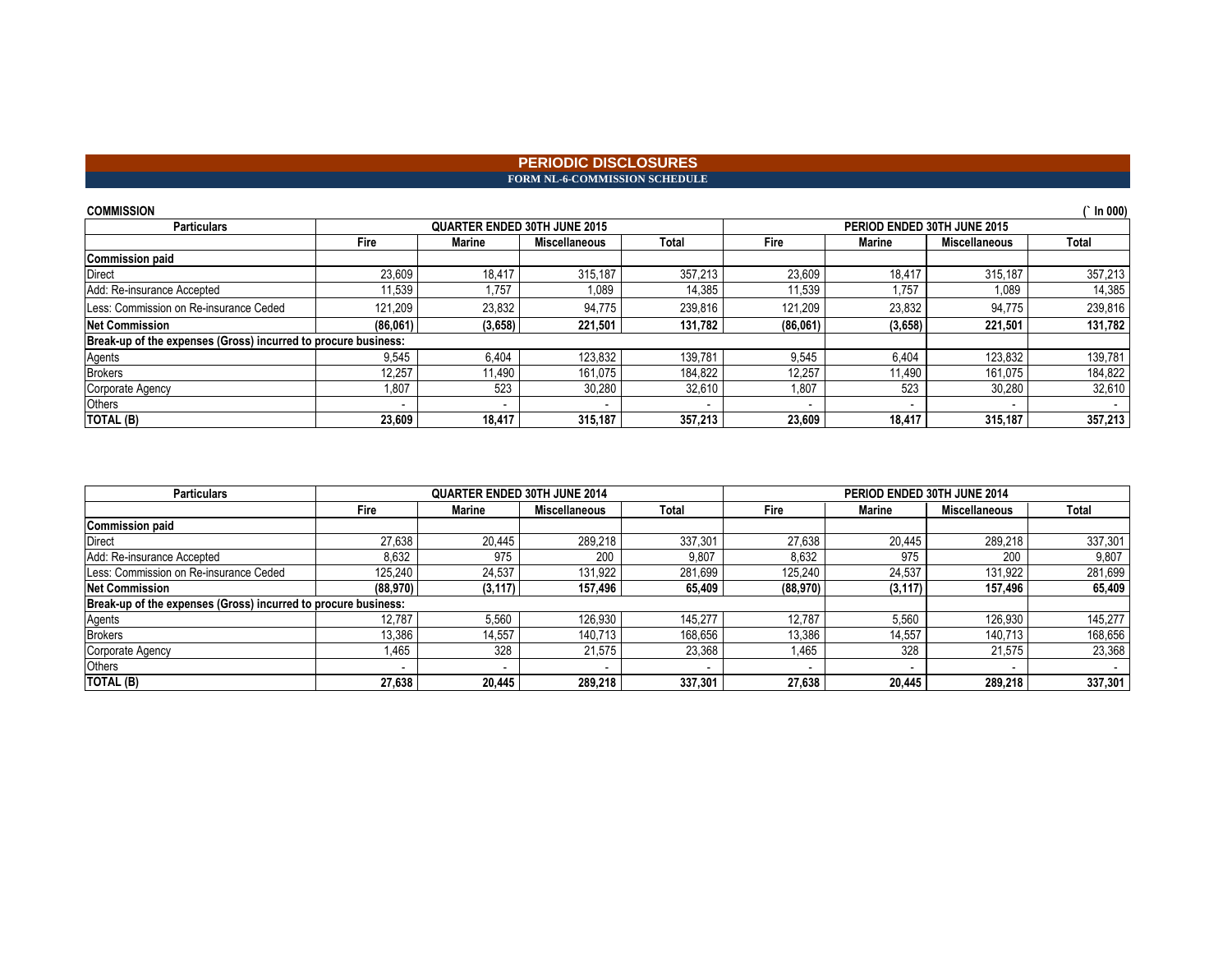### **PERIODIC DISCLOSURES FORM NL-7-OPERATING EXPENSES SCHEDULE**

### **OPERATING EXPENSES RELATED TO INSURANCE BUSINESS**

| <b>Particulars</b>                                     |                          |                | <b>QUARTER ENDED 30TH JUNE 2015</b> |                | PERIOD ENDED 30TH JUNE 2015 |                          |                      |                |
|--------------------------------------------------------|--------------------------|----------------|-------------------------------------|----------------|-----------------------------|--------------------------|----------------------|----------------|
|                                                        | Fire                     | <b>Marine</b>  | <b>Miscellaneous</b>                | <b>Total</b>   | Fire                        | <b>Marine</b>            | <b>Miscellaneous</b> | <b>Total</b>   |
| Employees' remuneration & welfare benefits             | 5,468                    | 8.788          | 289,184                             | 303,440        | 5,468                       | 8.788                    | 289.184              | 303,440        |
| 2 Travel, conveyance and vehicle running expenses      | 373                      | 599            | 19,717                              | 20,689         | 373                         | 599                      | 19,717               | 20,689         |
| 3 Training expenses                                    | 78                       | 125            | 4.112                               | 4,315          | 78                          | 125                      | 4,112                | 4,315          |
| <b>4</b> Rents, rates & taxes                          | , 305                    | 2,097          | 68,992                              | 72,394         | 1,305                       | 2,097                    | 68,992               | 72,394         |
| 5 Repairs                                              | 342                      | 549            | 18,088                              | 18,979         | 342                         | 549                      | 18,088               | 18,979         |
| 6 Printing & stationery                                | 274                      | 441            | 14,511                              | 15,226         | 274                         | 441                      | 14,511               | 15,226         |
| Communication                                          | 246                      | 395            | 12,987                              | 13,628         | 246                         | 395                      | 12,987               | 13,628         |
| 8 Legal & professional charges                         | 4,505                    | 7.240          | 238,239                             | 249,984        | 4,505                       | 7,240                    | 238,239              | 249,984        |
| 9 Auditors' fees, expenses etc                         |                          |                |                                     |                |                             |                          |                      |                |
| (a) as auditor                                         | ۰                        |                |                                     |                |                             | $\blacksquare$           |                      |                |
| (b) as adviser or in any other capacity, in respect of | $\overline{\phantom{0}}$ | $\blacksquare$ | $\overline{\phantom{a}}$            |                |                             | $\blacksquare$           |                      |                |
| (i) Taxation matters                                   | $\overline{\phantom{0}}$ | $\blacksquare$ | $\overline{\phantom{a}}$            | $\blacksquare$ |                             | $\overline{\phantom{a}}$ | $\blacksquare$       | $\blacksquare$ |
| (ii) Insurance matters                                 | ٠                        | $\blacksquare$ | $\overline{\phantom{a}}$            |                |                             | $\overline{\phantom{a}}$ |                      |                |
| (iii) Management services; and                         | $\overline{\phantom{0}}$ | $\blacksquare$ |                                     |                |                             | $\overline{\phantom{0}}$ |                      |                |
| (c)<br>in any other capacity                           |                          |                |                                     |                |                             |                          |                      |                |
| 10 Advertisement and publicity                         | 528                      | 849            | 27,936                              | 29,313         | 528                         | 849                      | 27,936               | 29,313         |
| 11 Marketing and Support Services                      | 16.769                   | 26,949         | 886.757                             | 930,475        | 16,769                      | 26,949                   | 886.757              | 930,475        |
| 12 Interest & Bank Charges                             | 246                      | 395            | 13,009                              | 13,650         | 246                         | 395                      | 13,009               | 13,650         |
| 13 Others:                                             |                          |                |                                     |                |                             |                          |                      |                |
| <b>Policy Stamps</b>                                   | $\blacksquare$           | $\blacksquare$ |                                     |                | $\overline{\phantom{a}}$    | $\blacksquare$           |                      |                |
| Information & Technology Expenses                      | 631                      | 1,014          | 33,366                              | 35,011         | 631                         | 1,014                    | 33,366               | 35,011         |
| Electricity & Water Charges                            | 161                      | 260            | 8.543                               | 8,964          | 161                         | 260                      | 8,543                | 8,964          |
| Courtesies & Entertainment                             | 210                      | 338            | 11,125                              | 11,673         | 210                         | 338                      | 11,125               | 11,673         |
| Others                                                 | 116                      | 186            | 6,114                               | 6,416          | 116                         | 186                      | 6,114                | 6,416          |
| 14 Depreciation                                        | 398                      | 639            | 21,026                              | 22,063         | 398                         | 639                      | 21,026               | 22,063         |
| 15 Service Tax Expenses                                | 71                       | 115            | 3,778                               | 3,964          | 71                          | 115                      | 3,778                | 3,964          |
| <b>TOTAL</b>                                           | 31,721                   | 50,979         | 1,677,484                           | 1,760,184      | 31,721                      | 50,979                   | 1,677,484            | 1,760,184      |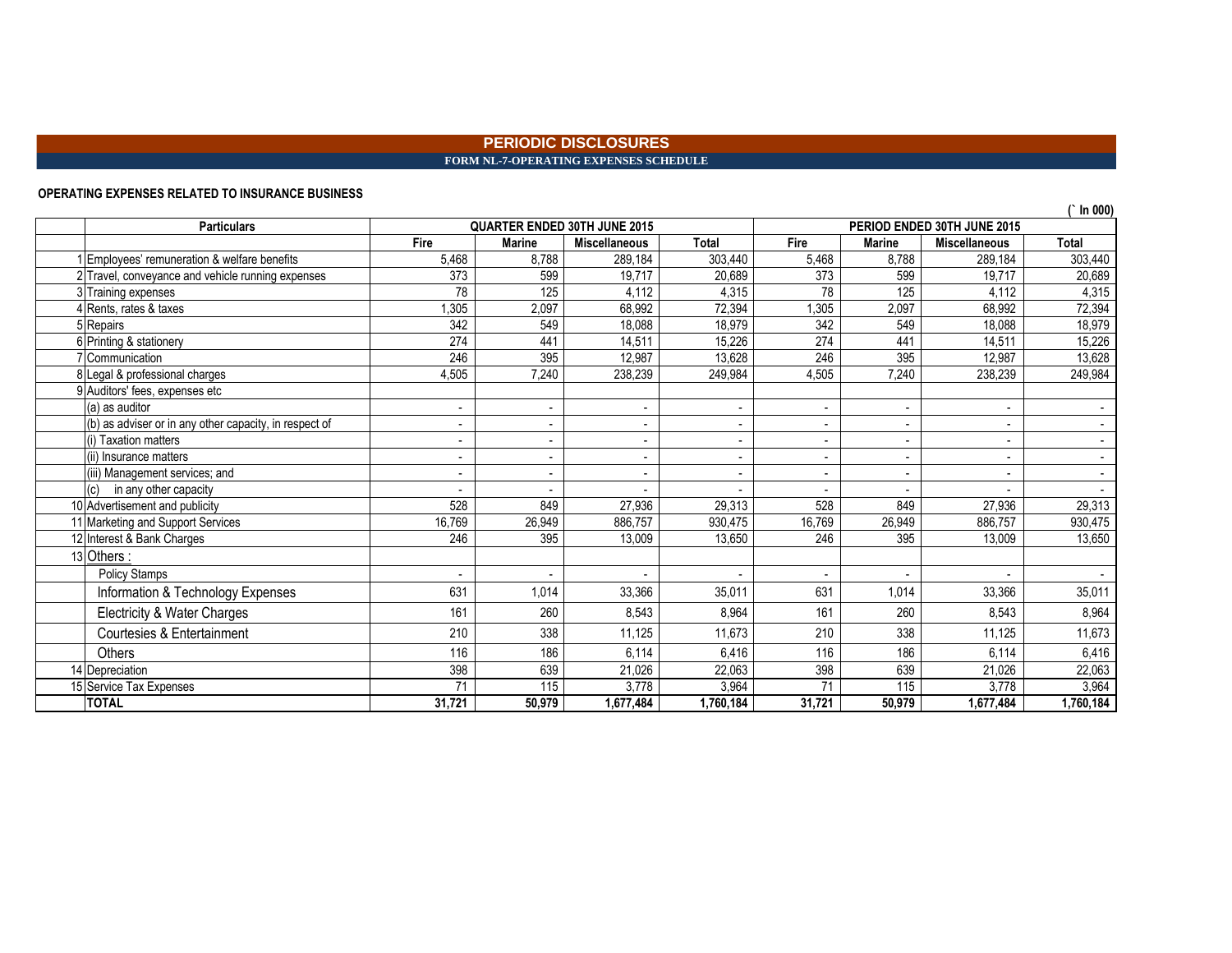### **OPERATING EXPENSES RELATED TO INSURANCE BUSINESS**

| In 000)                                                |                          |                                     |                          |                          |                          |               |                             |           |
|--------------------------------------------------------|--------------------------|-------------------------------------|--------------------------|--------------------------|--------------------------|---------------|-----------------------------|-----------|
| <b>Particulars</b>                                     |                          | <b>QUARTER ENDED 30TH JUNE 2014</b> |                          |                          |                          |               | PERIOD ENDED 30TH JUNE 2014 |           |
|                                                        | Fire                     | <b>Marine</b>                       | <b>Miscellaneous</b>     | <b>Total</b>             | Fire                     | <b>Marine</b> | <b>Miscellaneous</b>        | Total     |
| 1 Employees' remuneration & welfare benefits           | 3,971                    | 9,147                               | 248,826                  | 261,944                  | 3,971                    | 9,147         | 248,826                     | 261,944   |
| 2 Travel, conveyance and vehicle running expenses      | 302                      | 694                                 | 18,892                   | 19,888                   | 302                      | 694           | 18,892                      | 19,888    |
| 3 Training expenses                                    | 5                        | 12                                  | 313                      | 330                      | 5                        | 12            | 313                         | 330       |
| 4 Rents, rates & taxes                                 | 1,085                    | 2,498                               | 67,957                   | 71,540                   | 1,085                    | 2,498         | 67,957                      | 71,540    |
| 5 Repairs                                              | 234                      | 540                                 | 14,688                   | 15,463                   | 234                      | 540           | 14,688                      | 15,463    |
| 6 Printing & stationery                                | 227                      | 523                                 | 14,225                   | 14,974                   | 227                      | 523           | 14.225                      | 14,974    |
| 7 Communication                                        | 156                      | 359                                 | 9,760                    | 10,274                   | 156                      | 359           | 9,760                       | 10,274    |
| 8 Legal & professional charges                         | 3,547                    | 8,169                               | 222,219                  | 233,934                  | 3,547                    | 8,169         | 222,219                     | 233,934   |
| 9 Auditors' fees, expenses etc                         |                          |                                     |                          |                          |                          |               |                             |           |
| (a) as auditor                                         | $\overline{\phantom{a}}$ | $\sim$                              | $\overline{\phantom{a}}$ | $\blacksquare$           | $\overline{\phantom{a}}$ | $\sim$        |                             |           |
| (b) as adviser or in any other capacity, in respect of |                          |                                     | $\blacksquare$           | $\overline{\phantom{a}}$ | $\blacksquare$           |               |                             |           |
| (i) Taxation matters                                   |                          | $\overline{\phantom{a}}$            | $\overline{\phantom{a}}$ | $\overline{\phantom{a}}$ | $\overline{\phantom{a}}$ |               |                             |           |
| (ii) Insurance matters                                 |                          |                                     | $\overline{\phantom{a}}$ | $\overline{\phantom{a}}$ | $\overline{\phantom{a}}$ |               |                             |           |
| (iii) Management services; and                         | $\overline{\phantom{a}}$ | $\blacksquare$                      | $\overline{\phantom{a}}$ | $\overline{\phantom{a}}$ | $\overline{\phantom{a}}$ | $\sim$        |                             |           |
| in any other capacity<br>(c)                           |                          | $\sim$                              |                          |                          | $\blacksquare$           |               |                             |           |
| 10 Advertisement and publicity                         | $\overline{310}$         | 714                                 | 19,434                   | 20,459                   | 310                      | 714           | 19,434                      | 20,459    |
| 11 Marketing and Support Services                      | 10,091                   | 23,241                              | 632,248                  | 665,580                  | 10,091                   | 23,241        | 632,248                     | 665,580   |
| 12 Interest & Bank Charges                             | 207                      | 476                                 | 12,939                   | 13,621                   | 207                      | 476           | 12,939                      | 13,621    |
| 13 Others:                                             |                          |                                     |                          |                          |                          |               |                             |           |
| <b>Policy Stamps</b>                                   |                          |                                     |                          |                          | $\blacksquare$           |               |                             |           |
| Information & Technology Expenses                      | 382                      | 881                                 | 23,965                   | 25,229                   | 382                      | 881           | 23,965                      | 25,229    |
| Electricity & Water Charges                            | 143                      | 329                                 | 8,944                    | 9,415                    | 143                      | 329           | 8,944                       | 9,415     |
| Courtesies & Entertainment                             | 77                       | 178                                 | 4,840                    | 5,095                    | 77                       | 178           | 4.840                       | 5,095     |
| Others                                                 | 111                      | 255                                 | 6,937                    | 7.303                    | 111                      | 255           | 6,937                       | 7,303     |
| 14 Depreciation                                        | 321                      | 738                                 | 20,087                   | 21,146                   | 321                      | 738           | 20,087                      | 21,146    |
| 15 Service Tax Expenses                                | 70                       | 161                                 | 4,375                    | 4,606                    | 70                       | 161           | 4,375                       | 4,606     |
| <b>TOTAL</b>                                           | 21.237                   | 48,914                              | 1,330,649                | 1.400.800                | 21.237                   | 48.914        | 1,330,649                   | 1,400,800 |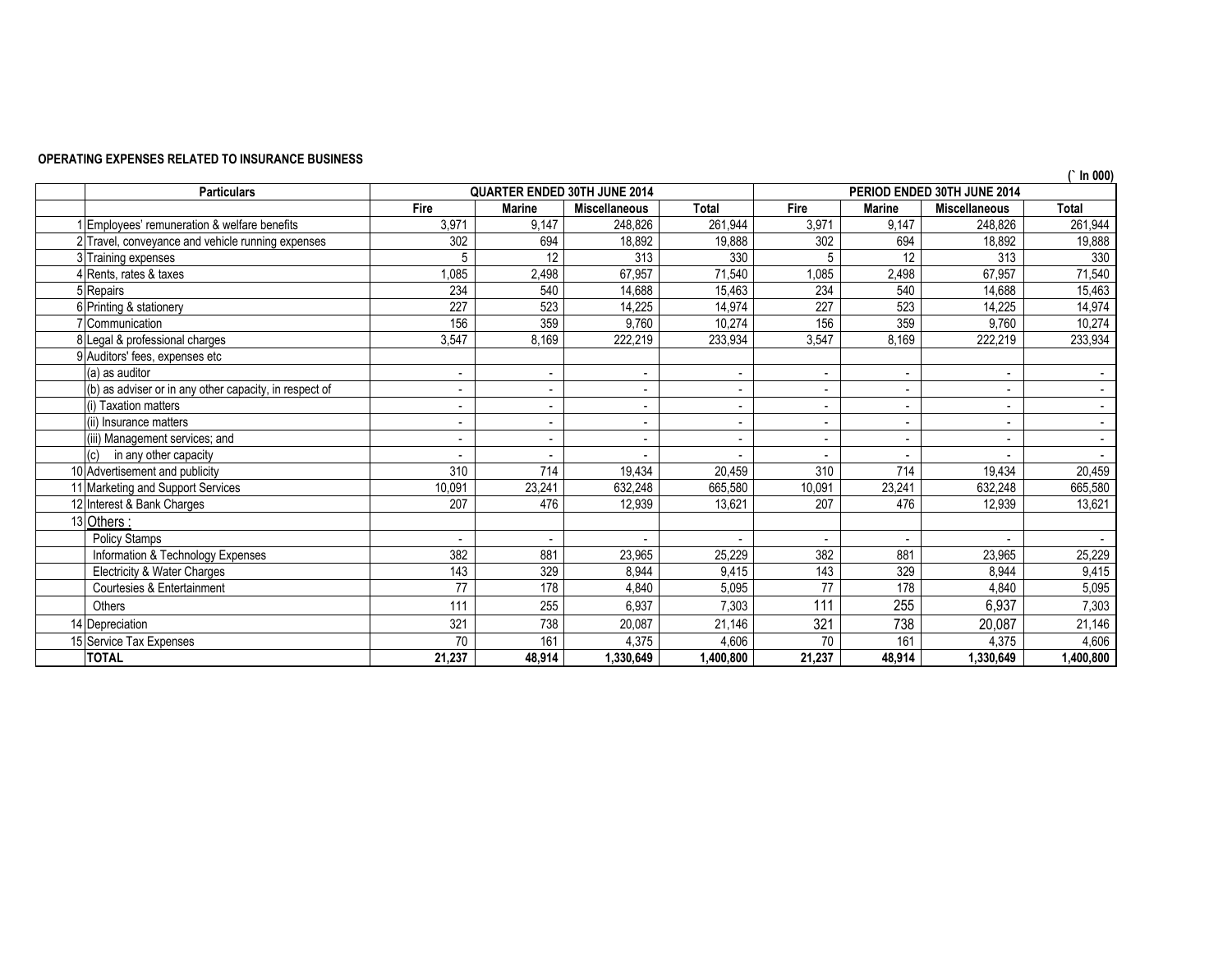**FORM NL-8-SHARE CAPITAL SCHEDULE**

| <b>Particulars</b>                                            | <b>AS AT 30TH JUNE 2015</b> | AS AT 30TH JUNE 2014 |
|---------------------------------------------------------------|-----------------------------|----------------------|
|                                                               |                             |                      |
| 1 Authorised Capital                                          |                             |                      |
| 400000000 Equity Shares of ` 10 each                          | 4,000,000                   | 4,000,000            |
| (Previous Year 400000000 Equity Shares of ` 10 each)          |                             |                      |
| 2 Issued Capital                                              |                             |                      |
| 269321500 Equity Shares of ` 10 each                          | 2,693,215                   | 2,693,215            |
| (Previous Year 269321500 Equity Shares of `10 each)           |                             |                      |
| 3 Subscribed Capital                                          |                             |                      |
| 269321500 Equity Shares of `10 each                           | 2,693,215                   | 2,693,215            |
| (Previous Year 269321500 Equity Shares of ` 10 each)          |                             |                      |
| 4 Called up Capital                                           |                             |                      |
| 269321500 Equity Shares of ` 10 each                          | 2,693,215                   | 2,693,215            |
| (Previous Year 269321500 Equity Shares of ` 10 each)          |                             |                      |
| Less: Calls unpaid                                            |                             |                      |
| Add: Equity Shares forfeited (amount orginally paid up)       |                             |                      |
| ess: Par Value of Equity Shares bought back                   |                             |                      |
| ess: preliminary Expenses                                     |                             |                      |
| Expenses including commission or brokerage on underwriting or |                             |                      |
| subscription of shares                                        |                             |                      |
| <b>TOTAL</b>                                                  | 2,693,215                   | 2,693,215            |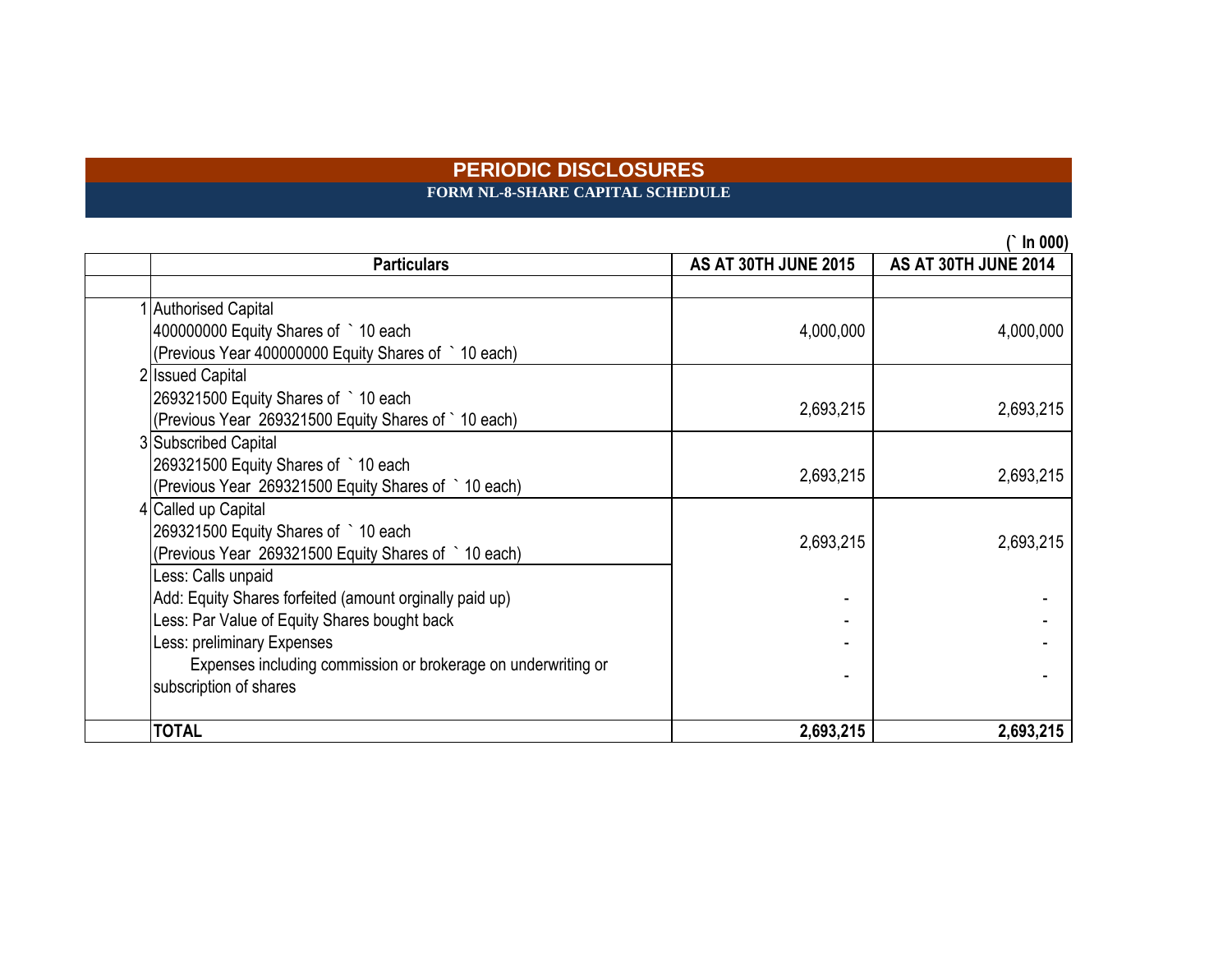# **PERIODIC DISCLOSURES FORM NL-9-PATTERN OF SHAREHOLDING SCHEDULE**

# **PATTERN OF SHAREHOLDING**

**[As certified by the Management]**

| <b>Shareholder</b> | <b>AS AT 30TH JUNE 2015</b> |              | AS AT 30TH JUNE 2014    |              |  |  |
|--------------------|-----------------------------|--------------|-------------------------|--------------|--|--|
|                    | <b>Number of Shares</b>     | % of Holding | <b>Number of Shares</b> | % of Holding |  |  |
| <b>Promoters</b>   |                             |              |                         |              |  |  |
| Indian             | 199,297,910                 | 74           | 199,297,910             | 74           |  |  |
| Foreign            | 70,023,590                  | 26           | 70,023,590              | 26           |  |  |
| <b>Others</b>      |                             | -            | -                       |              |  |  |
| <b>TOTAL</b>       | 269,321,500                 | 100          | 269,321,500             | 100          |  |  |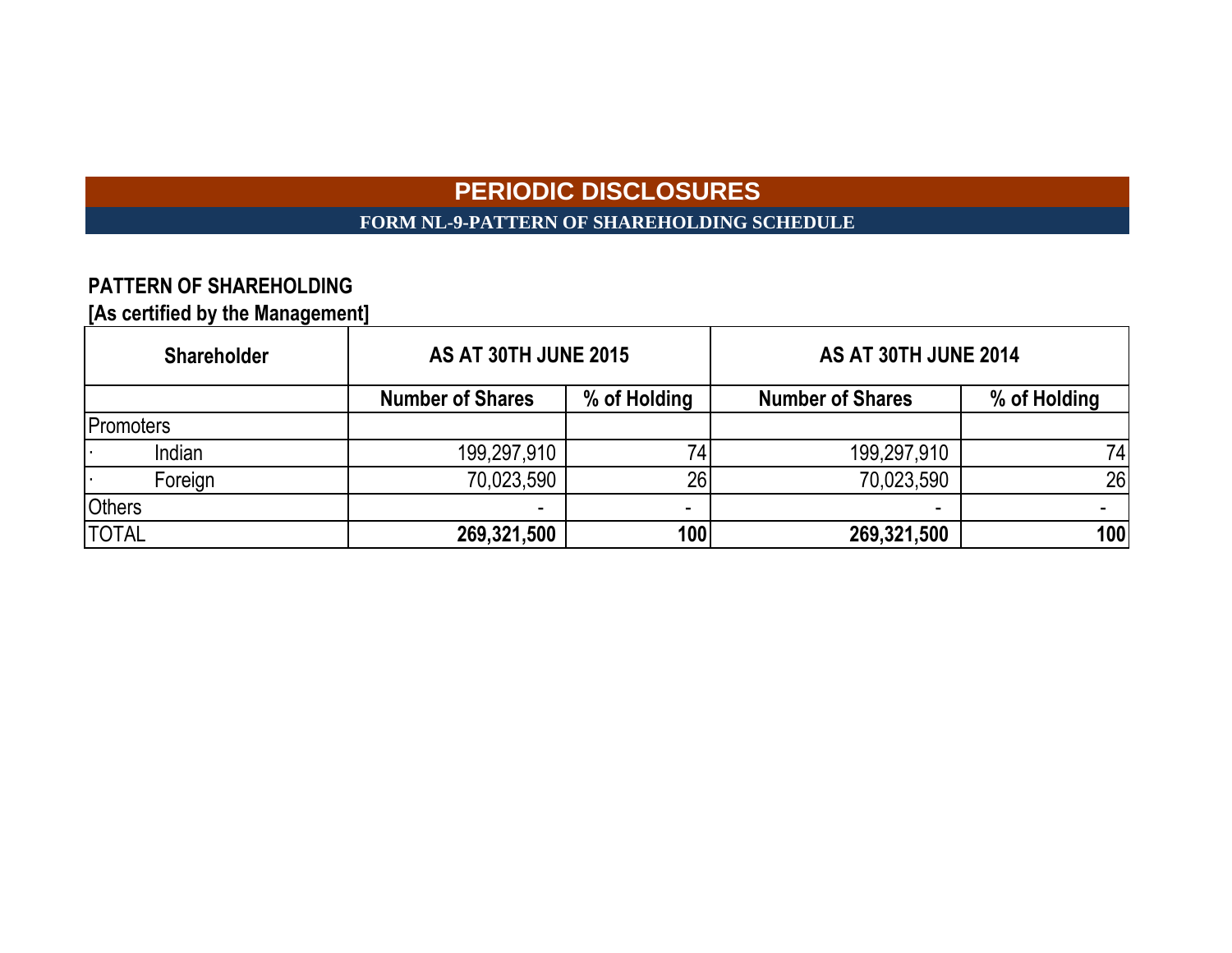**FORM NL-10-RESERVE AND SURPLUS SCHEDULE**

| <b>Particulars</b>                             | <b>AS AT 30TH JUNE 2015</b> | AS AT 30TH JUNE 2014 |
|------------------------------------------------|-----------------------------|----------------------|
|                                                |                             |                      |
| <b>Capital Reserve</b>                         | $\overline{\phantom{0}}$    |                      |
| 2 Capital Redemption Reserve                   | ۰                           |                      |
| 3 Share Premium                                | 2,568,789                   | 2,568,789            |
| 4 General Reserves                             | $\overline{\phantom{a}}$    |                      |
| 5 Catastrophe Reserve                          | 1,166                       | 1,166                |
| 6 Other Reserve                                | $\overline{\phantom{0}}$    |                      |
| 7 Balance of Profit in Profit and Loss Account | 6,043,900                   | 4,023,058            |
| <b>TOTAL</b>                                   | 8,613,855                   | 6,593,013            |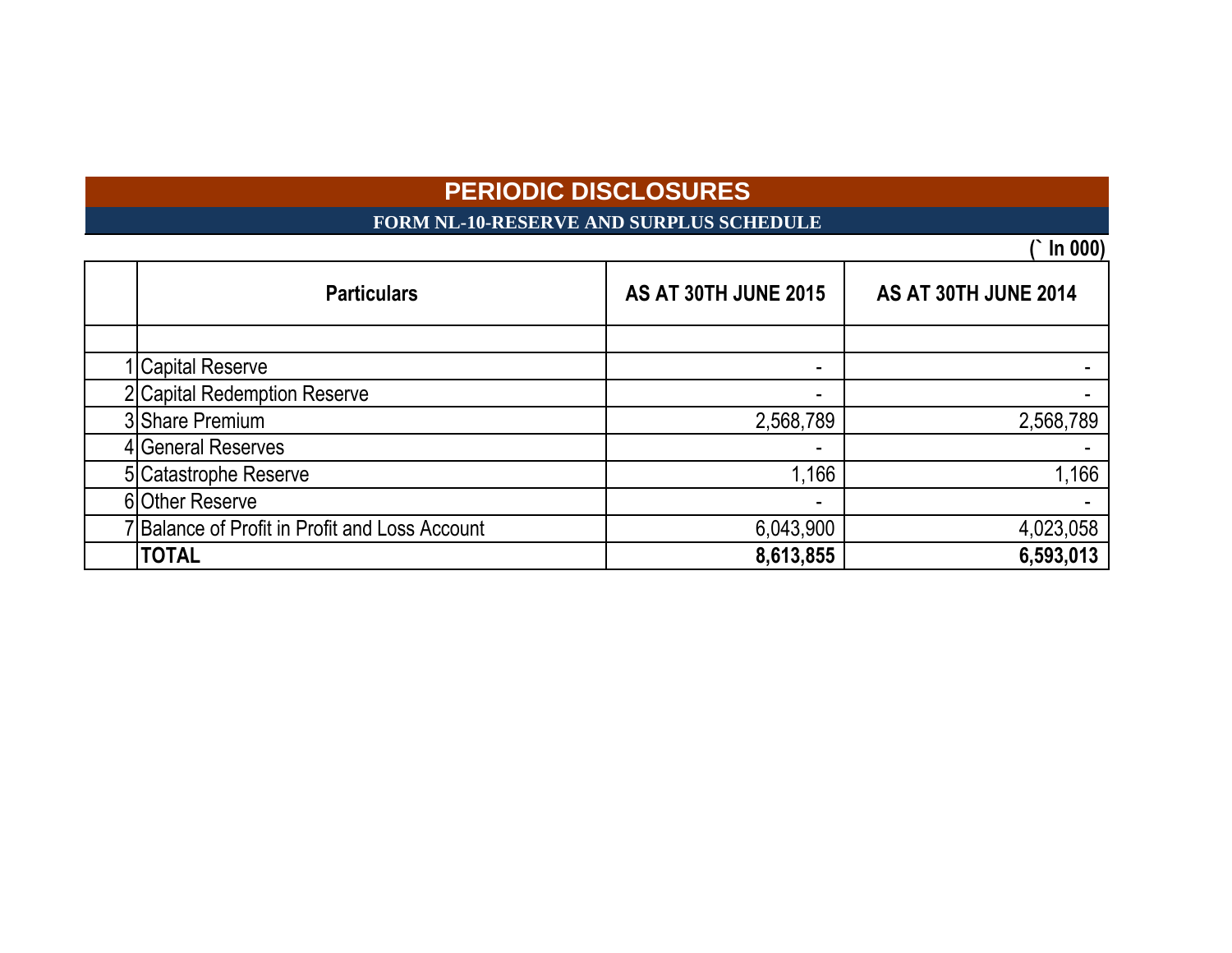# **FORM NL-11-BORROWINGS SCHEDULE**

| <b>Particulars</b>       | <b>AS AT 30TH JUNE 2015</b> | AS AT 30TH JUNE 2014 |
|--------------------------|-----------------------------|----------------------|
|                          |                             |                      |
| Debentures/Bonds         | ۰                           |                      |
| 2Banks                   |                             |                      |
| 3 Financial Institutions | ۰                           |                      |
| <b>Others</b>            | -                           |                      |
| <b>TOTAL</b>             |                             |                      |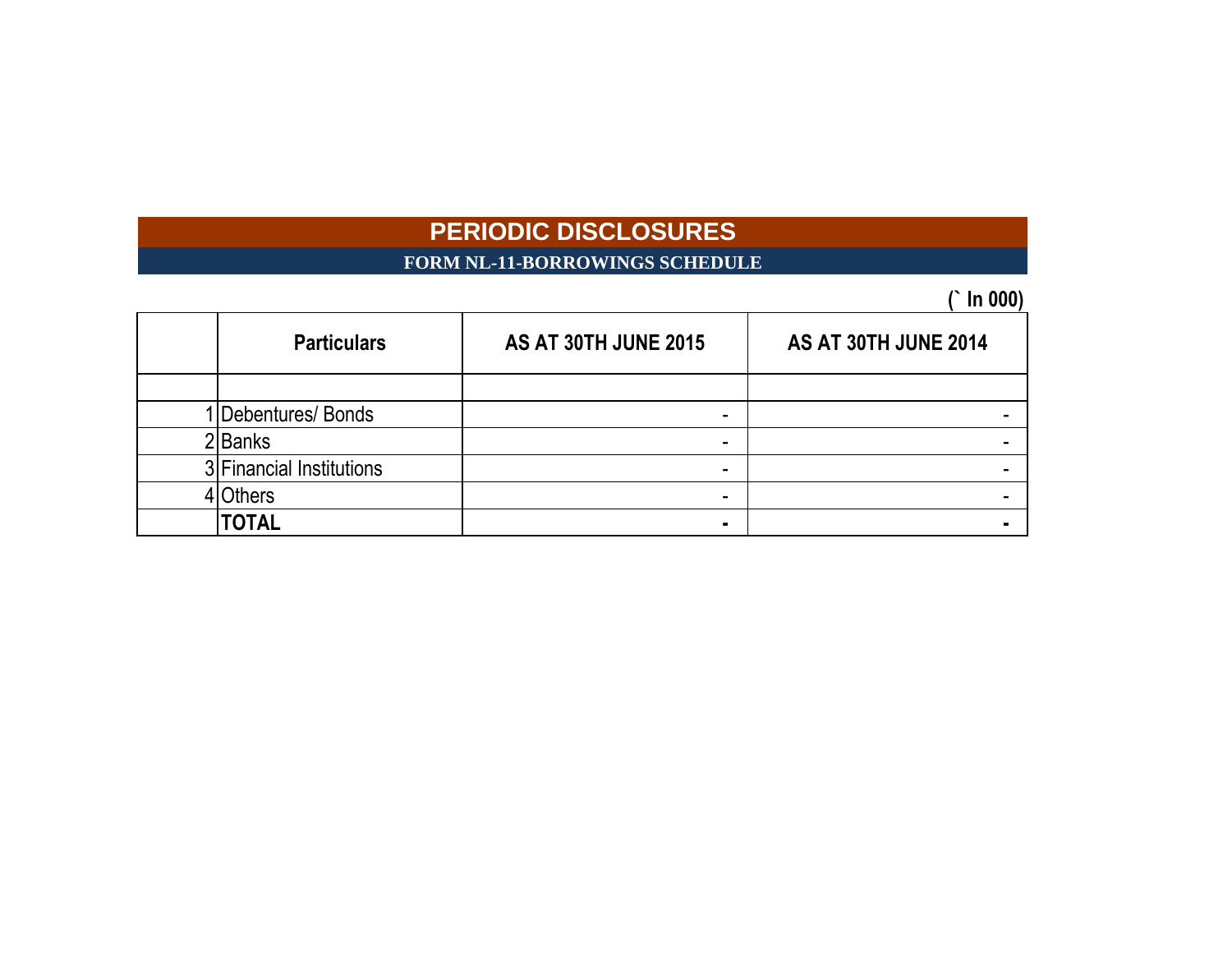### **PERIODIC DISCLOSURES FORM NL-12-INVESTMENT SCHEDULE**

| <b>Particulars</b>                                                                       | AS AT 30TH JUNE 2015 | AS AT 30TH JUNE 2014 |
|------------------------------------------------------------------------------------------|----------------------|----------------------|
| <b>LONG TERM INVESTMENTS</b>                                                             |                      |                      |
| Government securities and Government guaranteed bonds including<br><b>Treasury Bills</b> | 13,847,101           | 12,574,451           |
| Other Approved Securities                                                                |                      |                      |
| 3 Other Investments                                                                      |                      |                      |
| <b>Equity Shares</b>                                                                     | 17,459               |                      |
| <b>Preference Shares</b>                                                                 |                      |                      |
| <b>Mutual Funds</b>                                                                      |                      |                      |
| Derivative Instruments                                                                   |                      |                      |
| Debentures/ Bonds (Housing)                                                              | 4,724,654            | 3,813,312            |
| <b>Other Securities</b>                                                                  | 1,300,000            | 1,200,000            |
| Subsidiaries                                                                             | 5,000                | 5,000                |
| Investment Properties - Real Estate                                                      |                      |                      |
| 4 Investments in Infrastructure and Social Sector                                        | 7,604,238            | 5,259,436            |
| 5 Other than approved investments                                                        |                      |                      |
| <b>SHORT TERM INVESTMENTS</b>                                                            |                      |                      |
| Government securities and Government guaranteed bonds including<br><b>Treasury Bills</b> | 561,977              | 100,985              |
| 2 Other Approved Securities                                                              |                      |                      |
| 3 Other Investments                                                                      |                      |                      |
| <b>Equity Shares</b>                                                                     |                      |                      |
| Preference Shares                                                                        |                      |                      |
| <b>Mutual Funds</b>                                                                      | 600,050              | 671,146              |
| Derivative Instruments                                                                   |                      |                      |
| Debentures/ Bonds (Housing)                                                              | 350,000              | 450,000              |
| <b>Other Securities</b>                                                                  |                      | 100,000              |
| Subsidiaries                                                                             |                      |                      |
| Investment Properties - Real Estate                                                      |                      |                      |
| Investments in Infrastructure and Social Sector                                          | 425,000              | 234,935              |
| 5 Other than Approved Investments                                                        |                      |                      |
| <b>TOTAL</b>                                                                             | 29,435,479           | 24,409,265           |

 $\overline{(} \ln 000)$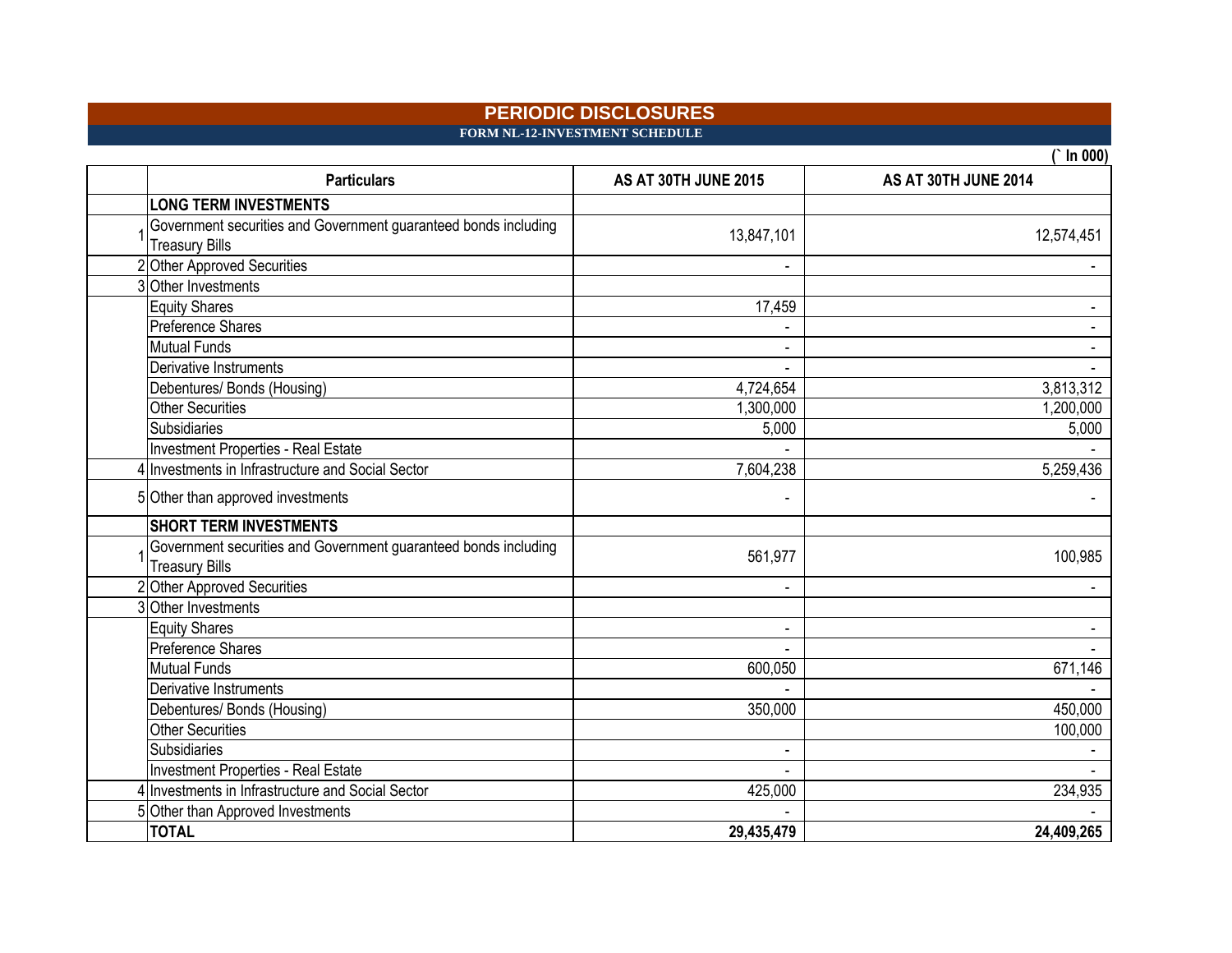### **PERIODIC DISCLOSURES FORM NL-13-LOANS SCHEDULE**

| <b>Particulars</b>                             | AS AT 30TH JUNE 2015 | <b>III VVV)</b><br>AS AT 30TH JUNE 2014 |
|------------------------------------------------|----------------------|-----------------------------------------|
|                                                |                      |                                         |
| <b>SECURITY-WISE CLASSIFICATION</b>            |                      |                                         |
| Secured                                        |                      |                                         |
| (a) On mortgage of property                    | -                    |                                         |
| (aa) In India                                  |                      |                                         |
| (bb) Outside India                             |                      |                                         |
| On Shares, Bonds, Govt. Securities<br>(b)      |                      |                                         |
| $\overline{c}$<br><b>Others</b>                |                      |                                         |
| Unsecured                                      |                      |                                         |
| <b>TOTAL</b>                                   |                      |                                         |
| 2BORROWER-WISE CLASSIFICATION                  |                      |                                         |
| <b>Central and State Governments</b><br>(a)    |                      |                                         |
| (b)<br><b>Banks and Financial Institutions</b> |                      | $\overline{\phantom{0}}$                |
| (c)<br>Subsidiaries                            | $\blacksquare$       |                                         |
| (d)<br>Industrial Undertakings                 |                      | $\blacksquare$                          |
| Others<br>(e)                                  |                      | Ξ.                                      |
| <b>TOTAL</b>                                   | $\blacksquare$       | $\blacksquare$                          |
| 3 PERFORMANCE-WISE CLASSIFICATION              |                      | $\overline{\phantom{a}}$                |
| (a) Loans classified as standard               |                      | $\blacksquare$                          |
| (aa) In India                                  |                      | $\blacksquare$                          |
| (bb) Outside India                             |                      | $\blacksquare$                          |
| (b) Non-performing loans less provisions       |                      |                                         |
| (aa) In India                                  |                      |                                         |
| (bb) Outside India                             |                      |                                         |
| <b>TOTAL</b>                                   |                      |                                         |
| 4 MATURITY-WISE CLASSIFICATION                 |                      |                                         |
| <b>Short Term</b><br>(a)                       |                      |                                         |
| (b)<br>Long Term                               |                      | $\blacksquare$                          |
| <b>TOTAL</b>                                   |                      |                                         |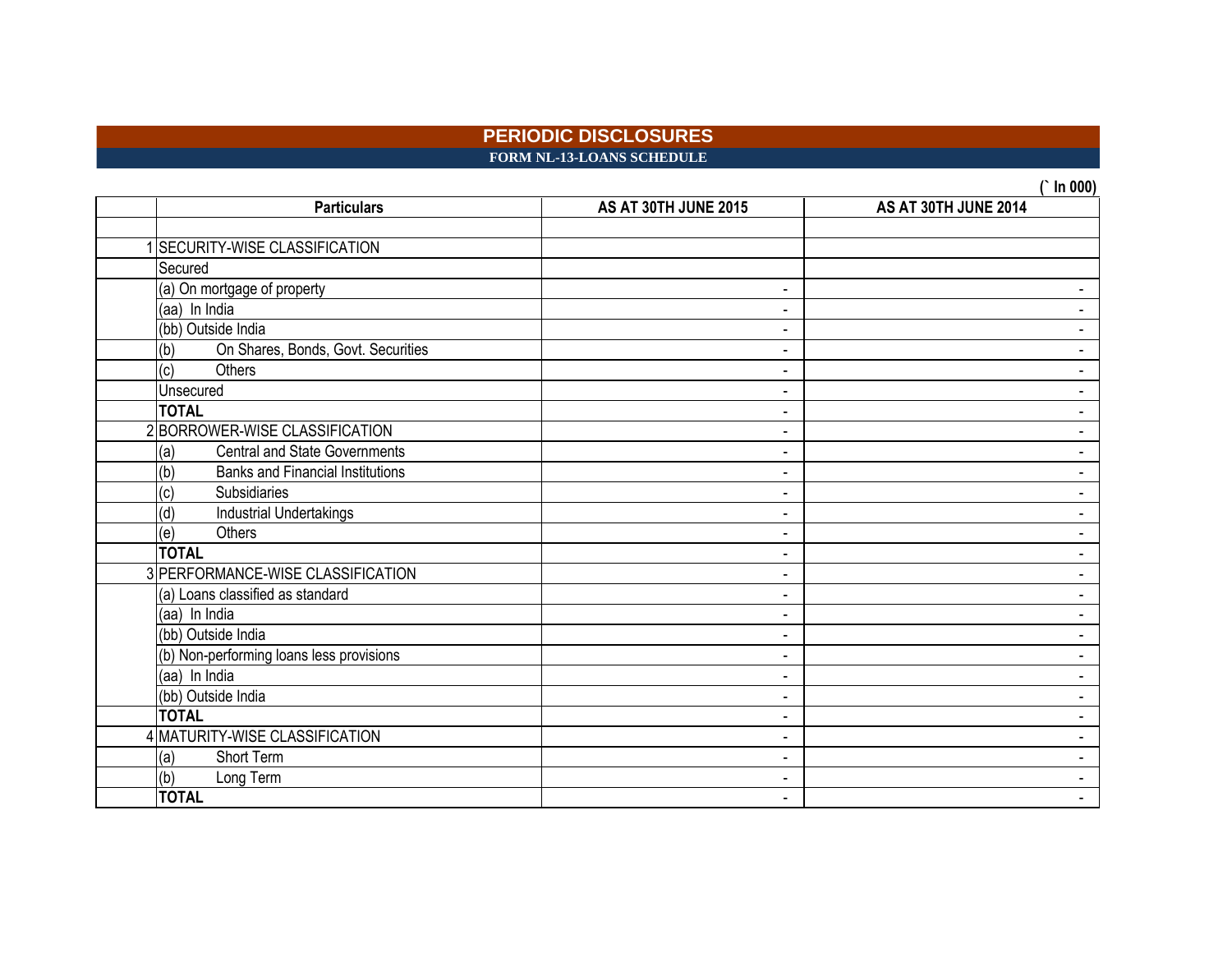### **PERIODIC DISCLOSURES FORM NL-14-FIXED ASSETS SCHEDULE**

### **FIXED ASSETS**

**Particulars Goodwill** - - - - - - - - - - **Intangibles: - Computer Software** 206,778 - - 206,778 183,806 4,513 - 188,319 18,459 40,390 **Land - Freehold** 37,849 - - 37,849 - - - - 37,849 37,849 **Leasehold Property** - - - - - - - - - - **Buildings** 12,251 - - 12,251 1,004 50 - 1,054 11,196 11,398 **Furniture & Fittings** 274,328 79 26 274,381 216,734 4,340 26 221,048 53,333 57,339 **Information Technology Equipment** 497,674 3,218 - 500,892 443,204 9,367 - 452,571 48,321 48,321 45,651 **Vehicles** 5,319 3,727 - 9,046 2,241 254 - 2,495 6,552 3,764 **Office Equipment** | 83,845 | 288 | - 84,133 | 62,747 | 3,539 | - | 66,286 | 17,847 | 54,345 **Others** - - - - - - - - - - **TOTAL 1,118,044 7,312 26 1,125,330 909,736 22,063 26 931,773 193,557 250,736 Capital Work In Progress** 6,299 4,636 - 10,935 - - - - 10,935 10,582 **Grand Total 1,124,343 11,948 26 1,136,265 909,736 22,063 26 931,773 204,492 261,318 Previous Period Total 1,066,742 11,013 5,232 1,072,523 790,069 21,136 - 811,205 261,318 - Upto 31st March 2015 For the Period Upto 30th June 2015 As at 30th June, 2015 As at 30th June, 2014 On sales / adjustments Cost/ Gross Block Depreciation Net Block As at 1st April, 2015 Additions during the Period Sales/ Adjustments during the Period As at 30th June 2015**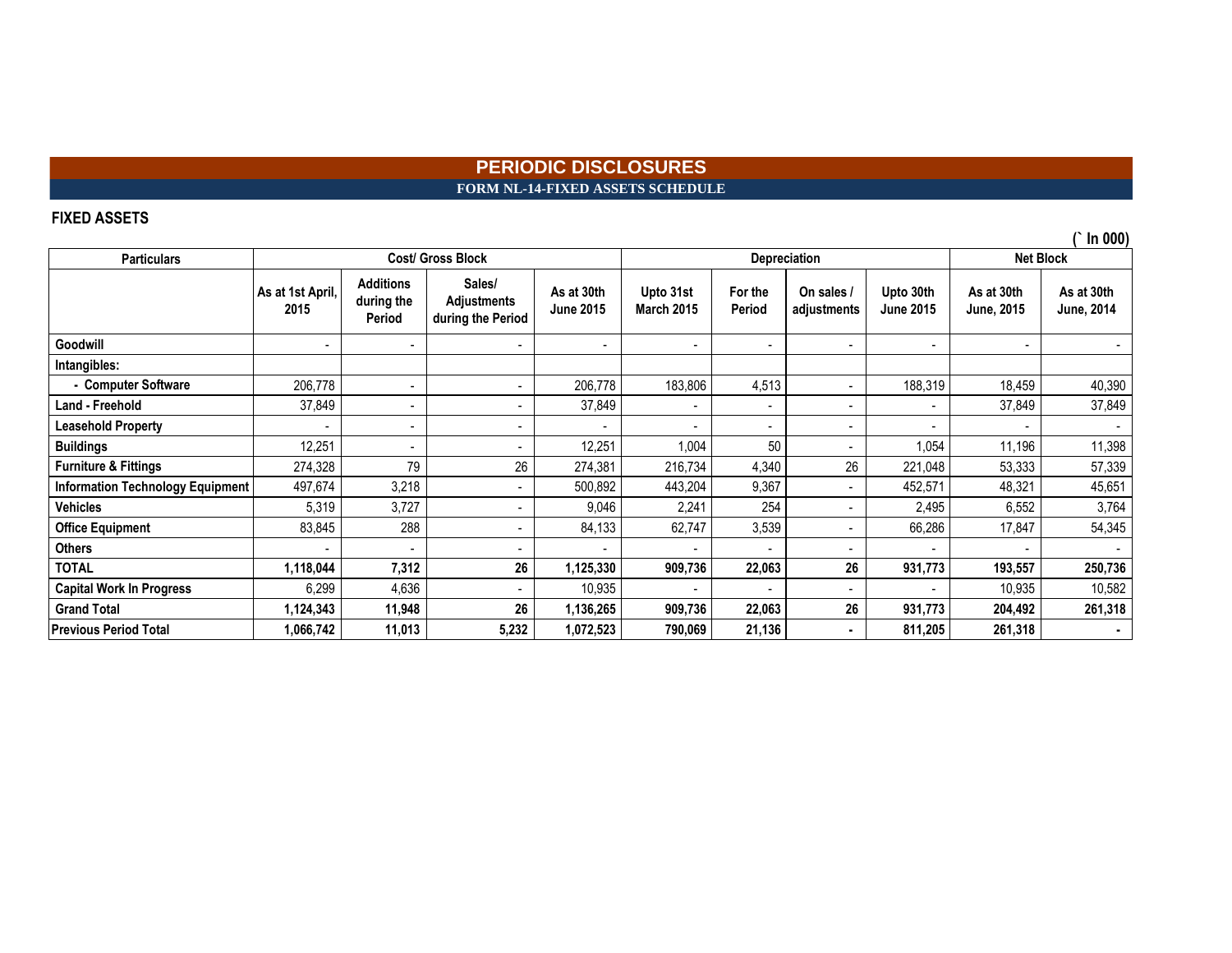**FORM NL-15-CASH AND BANK BALANCE SCHEDULE**

| <b>Particulars</b>                                    | <b>AS AT 30TH JUNE 2015</b> | AS AT 30TH JUNE 2014 |
|-------------------------------------------------------|-----------------------------|----------------------|
|                                                       |                             |                      |
| Cash (including cheques, drafts and stamps)           | 28,713                      | 29,339               |
| <b>Bank Balances</b>                                  |                             |                      |
| <b>Deposit Accounts</b><br>(a)                        |                             |                      |
| (aa) Short-term (due within 12 months)                | 12,164,900                  | 11,825,000           |
| (bb) Others                                           | 3,130,000                   | 1,615,000            |
| <b>Current Accounts</b><br>(b)                        | 86,539                      | 268,881              |
| Others<br>(c)                                         |                             |                      |
| 3 Money at Call and Short Notice                      |                             |                      |
| <b>With Banks</b><br>(a)                              |                             |                      |
| (b)<br>With other Institutions                        |                             |                      |
| 4 Others                                              |                             |                      |
| <b>TOTAL</b>                                          | 15,410,152                  | 13,738,220           |
|                                                       |                             |                      |
| Balances with non-scheduled banks included in 2 and 3 |                             |                      |
| above                                                 |                             |                      |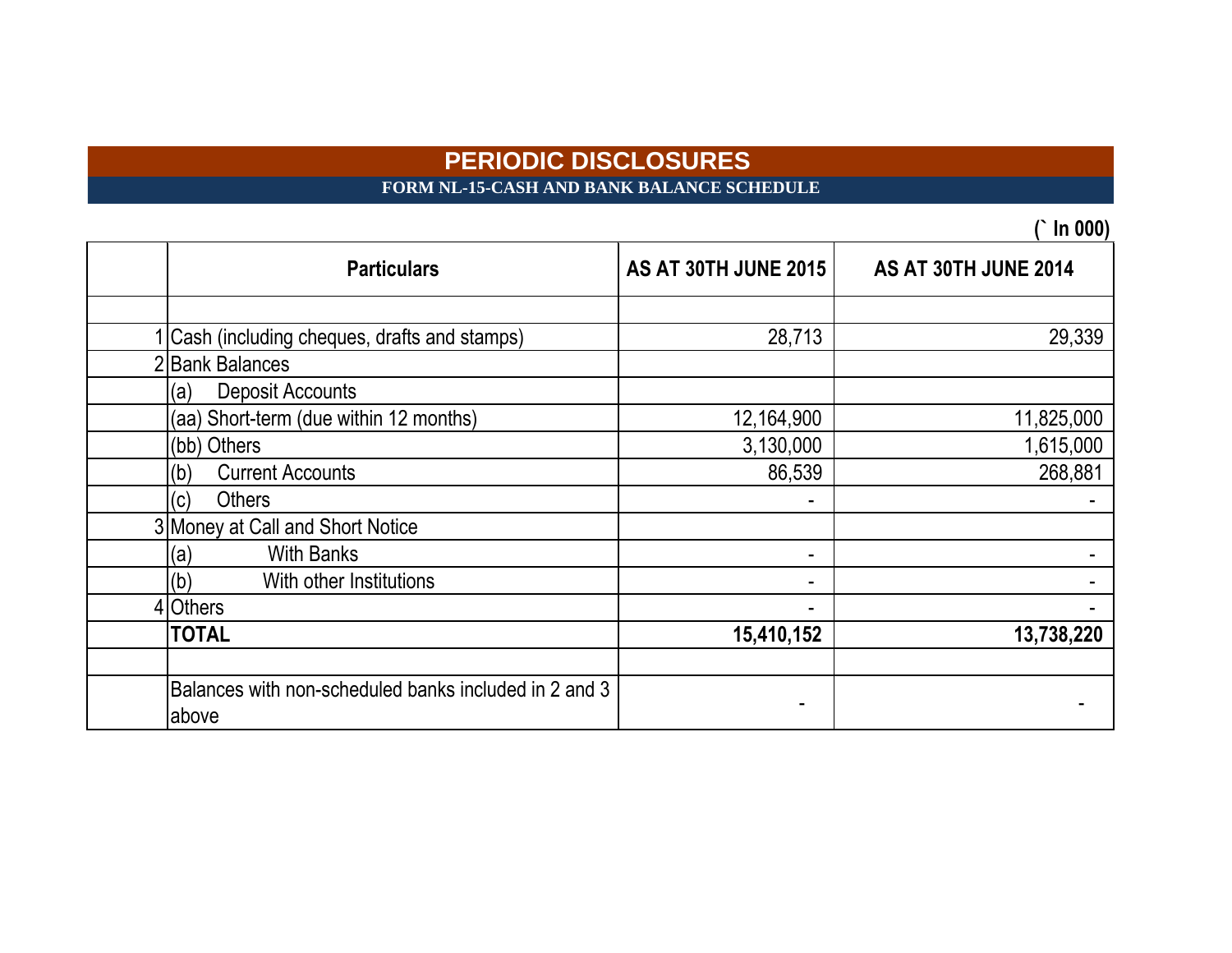**FORM NL-16-ADVANCES AND OTHER ASSETS SCHEDULE** 

| <b>Particulars</b>                                                                             | AS AT 30TH JUNE 2015 | וטטט ווו<br>AS AT 30TH JUNE 2014 |
|------------------------------------------------------------------------------------------------|----------------------|----------------------------------|
|                                                                                                |                      |                                  |
| <b>ADVANCES</b>                                                                                |                      |                                  |
| Reserve deposits with ceding companies                                                         |                      |                                  |
| 2 Application money for investments                                                            |                      |                                  |
| 3 Prepayments                                                                                  | 81,182               | 257,191                          |
| 4 Advances to Directors/Officers                                                               |                      |                                  |
| $\frac{1}{2}$ Advance tax paid and taxes deducted at source (Net of<br>provision for taxation) | 116,490              | 97,163                           |
| 6 Deposit towards Rent                                                                         | 55,003               | 53,305                           |
| 7 Service Tax Recoverable                                                                      |                      |                                  |
| 8 Others                                                                                       | 24,408               | 61,255                           |
| <b>TOTAL (A)</b>                                                                               | 277,083              | 468,914                          |
|                                                                                                |                      |                                  |
| <b>OTHER ASSETS</b>                                                                            |                      |                                  |
| Income accrued on investments                                                                  | 1,828,781            | 1,735,694                        |
| 2 Outstanding Premiums                                                                         | 1,105,460            | 1,133,148                        |
| 3 Agents' Balances                                                                             |                      |                                  |
| 4 Foreign Agencies Balances                                                                    |                      |                                  |
| 5 Due from other entities carrying on insurance business                                       | 2,990,729            | 2,289,559                        |
| 6 Due from subsidiaries/ holding                                                               | 34,517               | 21,788                           |
| 7 Deposit with Reserve Bank of India                                                           |                      |                                  |
| [Pursuant to section 7 of Insurance Act, 1938]                                                 |                      |                                  |
| 8 Others                                                                                       |                      |                                  |
| <b>TOTAL (B)</b>                                                                               | 5,959,487            | 5,180,189                        |
| <b>TOTAL (A+B)</b>                                                                             | 6,236,570            | 5,649,103                        |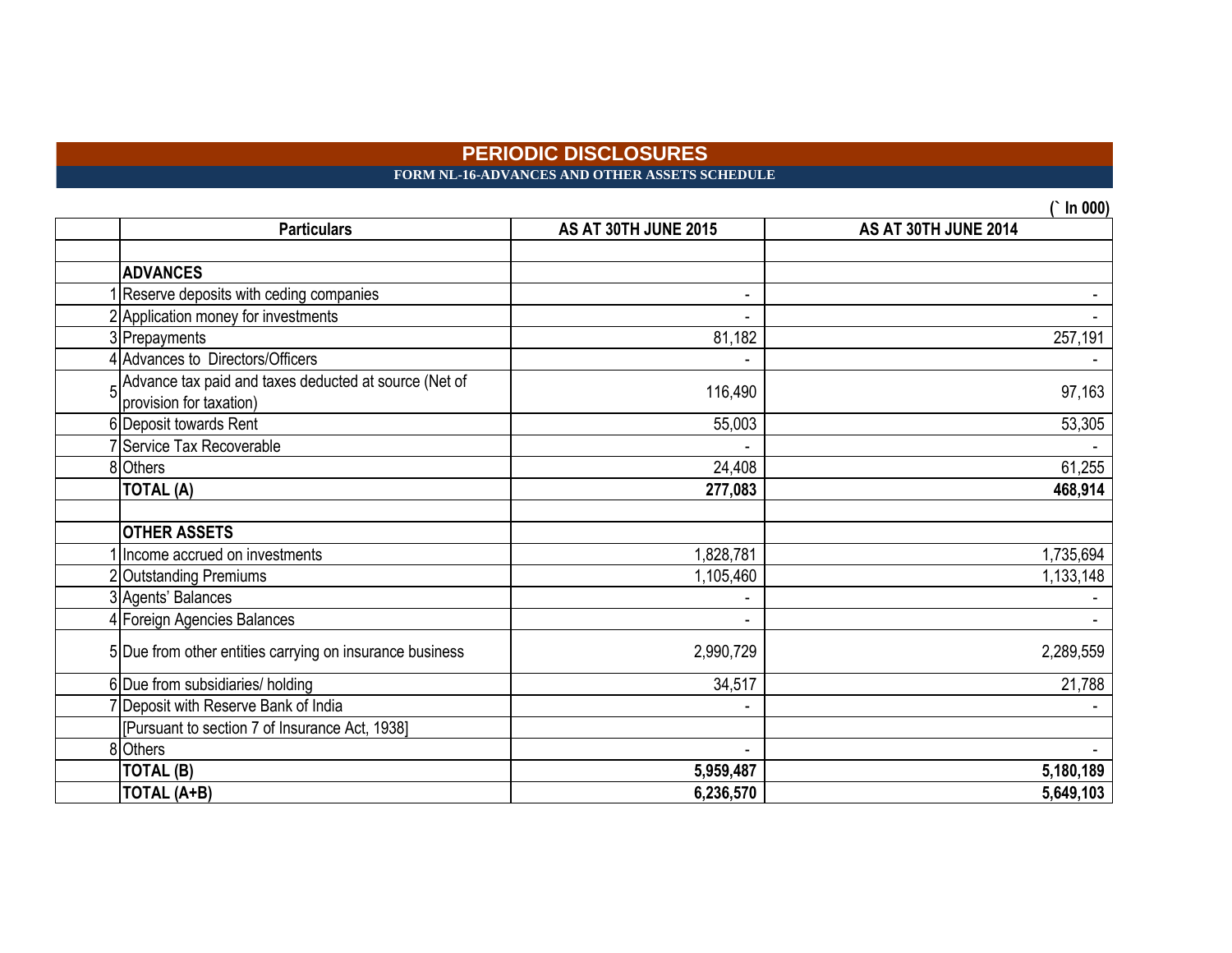## **PERIODIC DISCLOSURES FORM NL-17-CURRENT LIABILITIES SCHEDULE**

|                                             |                             | In $000$             |
|---------------------------------------------|-----------------------------|----------------------|
| <b>Particulars</b>                          | <b>AS AT 30TH JUNE 2015</b> | AS AT 30TH JUNE 2014 |
|                                             |                             |                      |
| Agents' Balances                            | 145,834                     | 151,235              |
| 2 Balances due to other insurance companies | 856,140                     | 1,007,412            |
| 3 Deposits held on re-insurance ceded       |                             |                      |
| 4 Premiums received in advance              | $\overline{\phantom{a}}$    |                      |
| 5 Unallocated Premium                       | $\overline{\phantom{a}}$    |                      |
| 6 Sundry creditors                          | 824,810                     | 748,063              |
| 7 Due to subsidiaries/ holding company      |                             |                      |
| 8 Claims Outstanding *                      | 23,670,761                  | 21,052,996           |
| 9 Due to Officers/ Directors                | $\overline{\phantom{a}}$    |                      |
| 10 Deposit Premium                          | 172,180                     | 155,010              |
| 11 Service Tax Payable                      | 179,593                     | 195,936              |
| 12 Employee Benefits                        | 155,590                     | 128,047              |
| 13 Unclaimed Amount of Policyholders        | 217,850                     | 195,469              |
| <b>TOTAL</b>                                | 26,222,758                  | 23,634,168           |

\* Claims Outstanding Includes ` 4,714,565 thousand (Previous Year Rs 5,893,835 thousands) on account of settlement received from the IMTPIP towards the company's share of claim liability determined by the pool upto the date of dismantling (Net of claims paid upto reporting period)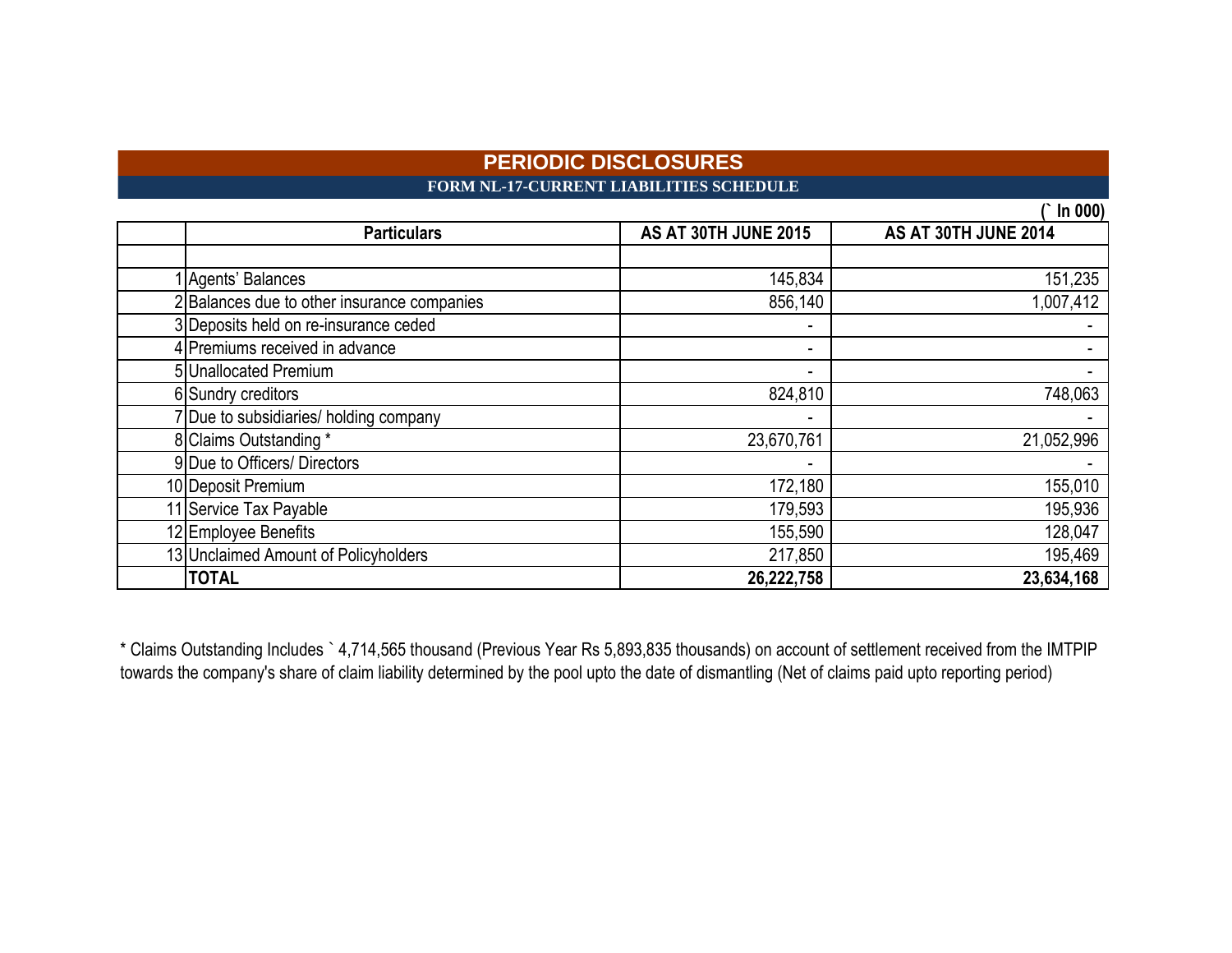**FORM NL-18-PROVISIONS SCHEDULE**

 $\overline{(} \ln 000)$ 

| <b>Particulars</b>                                                  | <b>AS AT 30TH JUNE 2015</b> | AS AT 30TH JUNE 2014 |
|---------------------------------------------------------------------|-----------------------------|----------------------|
|                                                                     |                             |                      |
| I Reserve for Unexpired Risk                                        | 13,995,980                  | 11,219,588           |
| Solfaxation (less advance tax paid and taxes<br>deducted at source) |                             |                      |
| 3 For proposed dividends                                            |                             |                      |
| 4 For dividend distribution tax                                     |                             |                      |
| 5 Others                                                            |                             |                      |
| 6 Reserve for Premium Deficiency                                    |                             |                      |
| <b>TOTAL</b>                                                        | 13,995,980                  | 11,219,588           |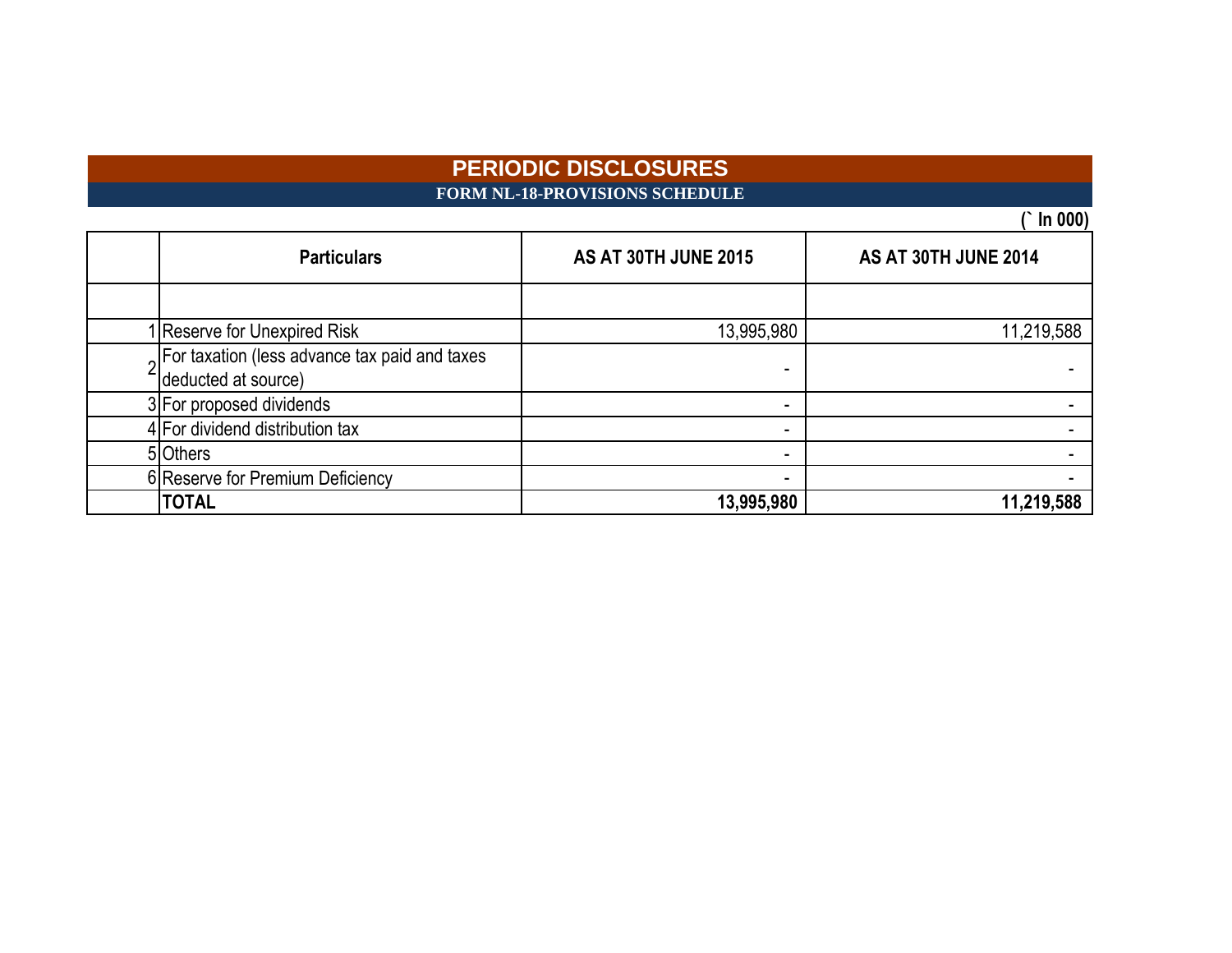# **PERIODIC DISCLOSURES FORM NL-19 MISC EXPENDITURE SCHEDULE**

| <b>Particulars</b>                                  | <b>AS AT 30TH JUNE 2015</b> | <b>AS AT 30TH JUNE 2014</b> |
|-----------------------------------------------------|-----------------------------|-----------------------------|
|                                                     |                             |                             |
| Discount Allowed in issue of shares/<br>Idebentures |                             |                             |
| Others                                              | $\blacksquare$              |                             |
| TOTAL                                               | ٠                           |                             |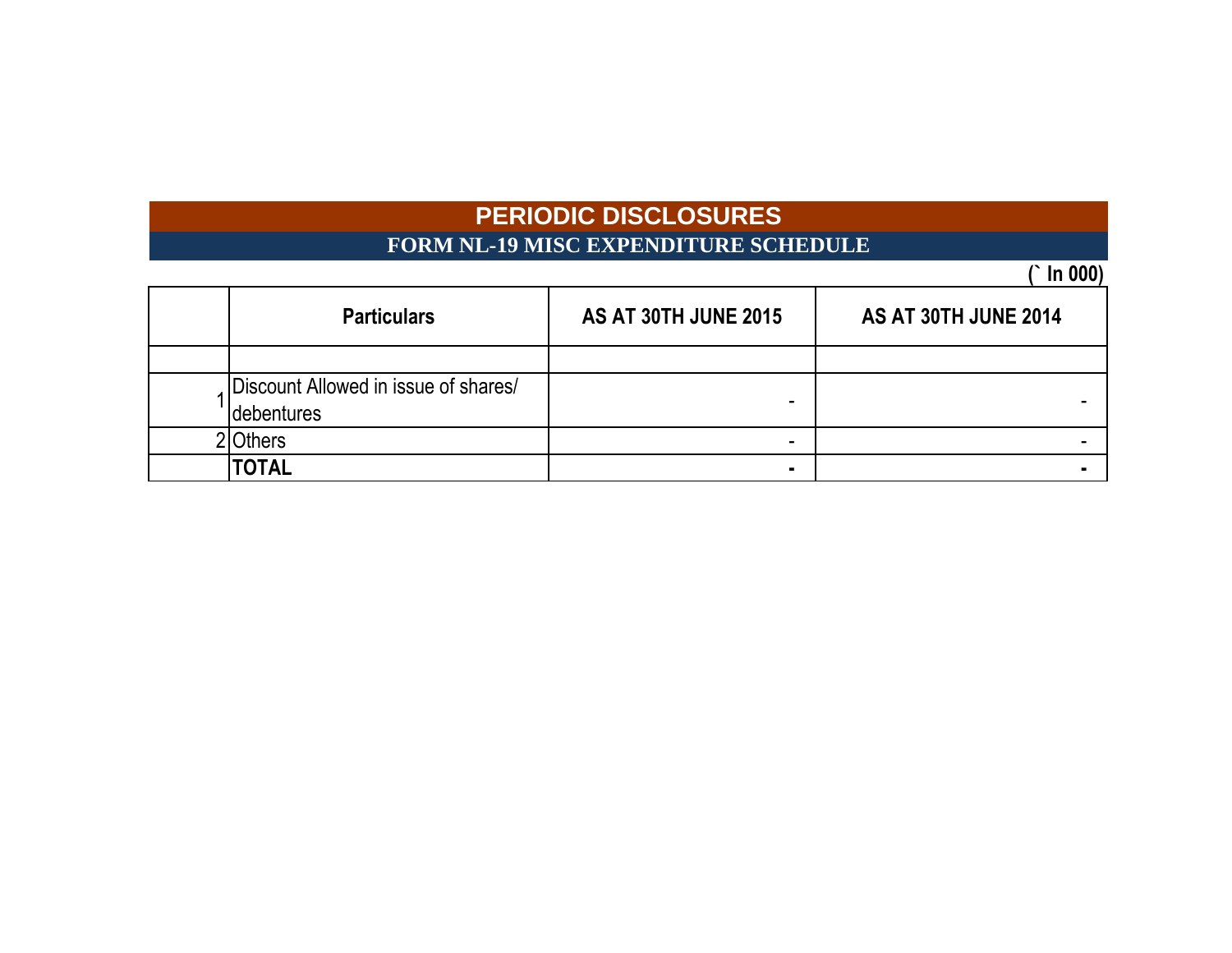### **FORM NL-21 Statement of Liabilities PERIODIC DISCLOSURES**

|        |                          |                                        | <b>AS AT 30TH JUNE 2015</b>              |                      |                       | AS AT 30TH JUNE 2014                   |                                          |                                |                       |  |  |  |  |
|--------|--------------------------|----------------------------------------|------------------------------------------|----------------------|-----------------------|----------------------------------------|------------------------------------------|--------------------------------|-----------------------|--|--|--|--|
| SI.No. | <b>Particular</b>        | <b>Reserves for</b><br>unexpired risks | Reserve for<br><b>Outstanding Claims</b> | <b>IBNR Reserves</b> | <b>Total Reserves</b> | <b>Reserves for</b><br>unexpired risks | Reserve for<br><b>Outstanding Claims</b> | <b>IBNR</b><br><b>Reserves</b> | <b>Total Reserves</b> |  |  |  |  |
|        | Fire                     | 3,532.55                               | 4,153.81                                 | 658.16               | 8,344.52              | 3,401.20                               | 3,961.47                                 | 805.01                         | 8,167.67              |  |  |  |  |
| 2      | Marine                   |                                        |                                          |                      |                       |                                        |                                          |                                |                       |  |  |  |  |
| a      | Marine Cargo             | 3,362.02                               | 2,805.12                                 | .169.88              | 7,337.02              | 3,559.91                               | 3,330.25                                 | .127.30                        | 8,017.45              |  |  |  |  |
| b      | Marine Hull              | 189.74                                 | 721.78                                   | 333.19               | 1,244.70              | 182.00                                 | 859.59                                   | 304.23                         | .345.82               |  |  |  |  |
| 3      | <b>Miscellaneous</b>     |                                        |                                          |                      |                       |                                        |                                          |                                |                       |  |  |  |  |
| a      | Motor                    | 109,017.07                             | 77,726.87                                | 129,047.73           | 315,791.67            | 86,302.35                              | 76,243.47                                | 105,032.75                     | 267,578.57            |  |  |  |  |
| b      | Engineering              | 1,004.18                               | 3,027.36                                 | 363.87               | 4,395.42              | 883.27                                 | 2,896.35                                 | 605.61                         | 4,385.23              |  |  |  |  |
| C      | Aviation                 | 3.50                                   | 100.55                                   |                      | 104.05                | 6.06                                   | 319.21                                   |                                | 325.28                |  |  |  |  |
| d      | Liabilities              | 1,057.16                               | 605.46                                   | 487.06               | 2,149.68              | 809.15                                 | 680.76                                   | 610.71                         | 2,100.62              |  |  |  |  |
| e      | <b>Others</b>            | 8,848.37                               | 6,956.94                                 | 2,140.69             | 17,945.99             | 7,579.03                               | 6,007.48                                 | 2,757.95                       | 16,344.46             |  |  |  |  |
|        | <b>Health Insurance</b>  | 12,945.21                              | 3,594.33                                 | 2,814.83             | 19,354.37             | 9,472.91                               | 3,042.11                                 | 1,945.72                       | 14,460.74             |  |  |  |  |
|        | <b>Total Liabilities</b> | 139,959.81                             | 99,692.21                                | 137,015.40           | 376,667.42            | 112,195.88                             | 97,340.68                                | 113,189.28                     | 322,725.84            |  |  |  |  |

*( ` In Lakhs)*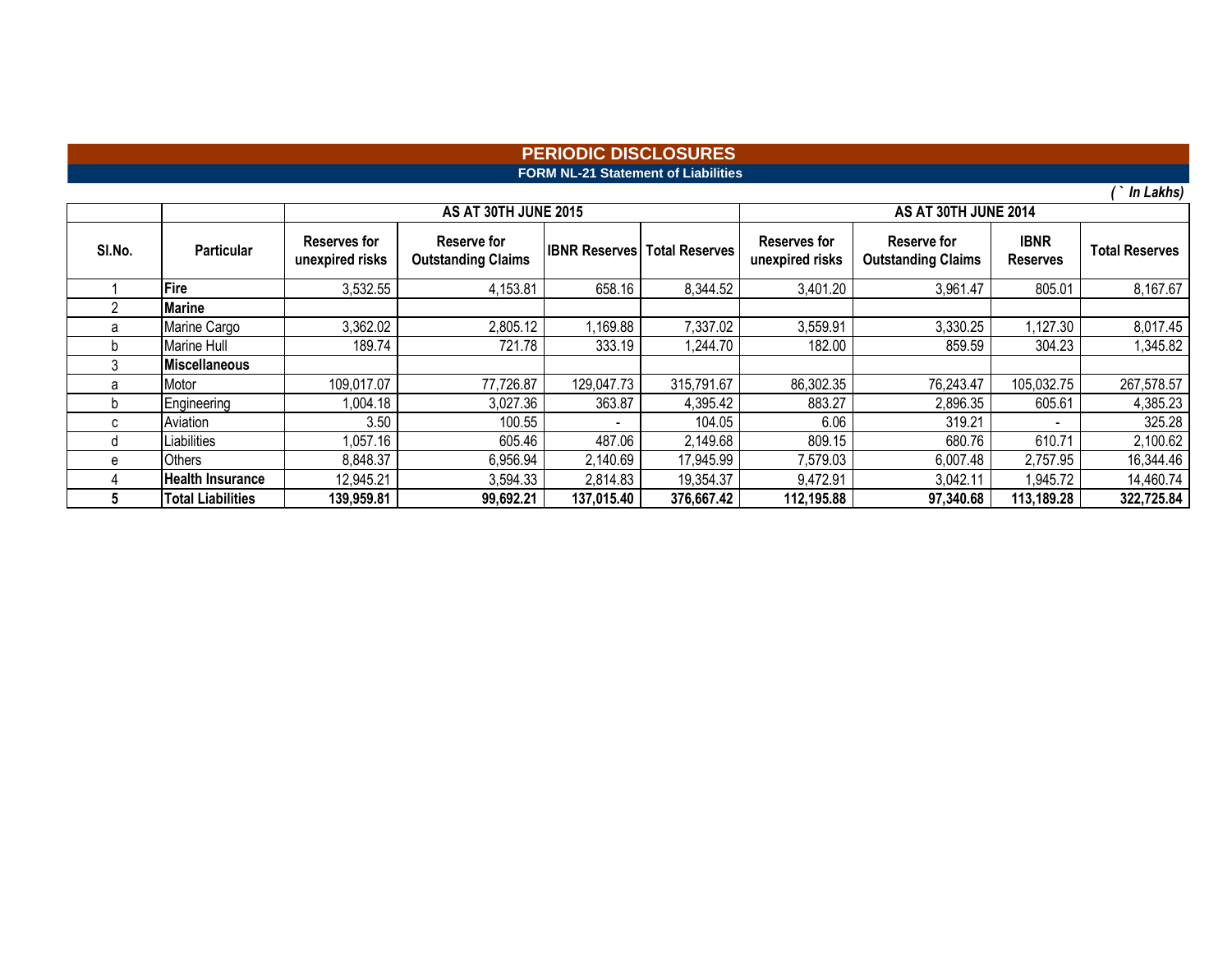| - |  |  |  |
|---|--|--|--|

### **FORM NL-22 Consumersion Consumersity Consumersity Consumersity Consumersity Consumersity Consumersity**

### **PERIODIC DISCLOSURES**

**Insurer: IFFCO Tokio General Ir Date: 1st Apr'15 to 1st Apr'15 to 30th Jun'15**

**GROSS DIRECT PREMIUM UNDERWRITTEN FOR THE QUARTER:** 

| (Rs in Lakhs)            | *GDP figures (Excluding pool) |                          |          |                       |                |                          |             |                        |           |                                                               |           |                          |          |                            |                |                          |          |                          |       |                                                |        |                                                   |          |                                |             |                    |
|--------------------------|-------------------------------|--------------------------|----------|-----------------------|----------------|--------------------------|-------------|------------------------|-----------|---------------------------------------------------------------|-----------|--------------------------|----------|----------------------------|----------------|--------------------------|----------|--------------------------|-------|------------------------------------------------|--------|---------------------------------------------------|----------|--------------------------------|-------------|--------------------|
| <b>STATES</b>            | Fire                          |                          |          | <b>Marine (Cargo)</b> |                | <b>Marine (Hull)</b>     |             | <b>Engineering</b>     |           | <b>Motor Own Damage</b>                                       |           | <b>Motor Third Party</b> |          | <b>Liability insurance</b> |                | <b>Personal Accident</b> |          | <b>Medical Insurance</b> |       | <b>Overseas</b><br>medical<br><b>Insurance</b> |        | <b>Crop Insurance</b>                             |          | <b>All Other Miscellaneous</b> |             | <b>Grand Total</b> |
|                          | For the gtr                   | Upto the gtr For the gtr |          | Upto the<br>qtr       | For the<br>atr | Upto the<br>qtr          | For the gtr | <b>Upto the</b><br>atr |           | For the gtr Upto the gtr For the gtr Upto the gtr For the gtr |           |                          |          | <b>Upto the</b><br>qtr     | For the<br>atr | Upto the<br>qtr          |          | For the gtr Upto the gtr | atr   | For the Upto the<br>atr                        |        | For the gtr Upto the gtr For the gtr Upto the gtr |          |                                | For the qtr | Upto the qtr       |
| Andhra Pradesh           | 137.39                        | 137.39                   | 0.94     | 0.94                  | 0.51           | 0.51                     | 7.57        | 7.57                   | 742.38    | 742.38                                                        | 636.90    | 636.90                   | 0.39     | 0.39                       | 6.37           | 6.37                     | 63.22    | 63.22                    | 0.35  | 0.35                                           |        |                                                   | 38.16    | 38.16                          | 1.634.18    | 1.634.18           |
| <b>Arunachal Pradesh</b> |                               |                          |          |                       |                |                          |             |                        |           |                                                               |           |                          |          |                            |                |                          |          |                          |       |                                                |        |                                                   |          |                                |             |                    |
| Assam                    | 8.49                          | 8.49                     |          |                       |                |                          |             |                        |           |                                                               |           |                          |          |                            |                |                          |          |                          |       |                                                |        |                                                   |          |                                | 8.49        | 8.49               |
| <b>Bihar</b>             | 35.27                         | 35.27                    | 0.03     | 0.03                  |                |                          | 1.63        | 1.63                   | 218.69    | 218.69                                                        | 112.52    | 112.52                   |          |                            | 0.71           | 0.71                     | 0.50     | 0.50                     |       |                                                |        |                                                   | 1.44     | 1.44                           | 370.80      | 370.80             |
| Chhattisgarh             | 100.38                        | 100.38                   | 2.10     | 2.10                  |                | $\sim$                   | 19.15       | 19.15                  | 548.33    | 548.33                                                        | 343.21    | 343.21                   | 0.08     | 0.08                       | 5.41           | 5.41                     | 5.81     | 5.81                     | 0.08  | 0.08                                           |        |                                                   | 19.29    | 19.29                          | 1.043.83    | 1.043.83           |
| Goa                      | 36.31                         | 36.31                    | 3.06     | 3.06                  | 45.36          | 45.36                    | 15.65       | 15.65                  | 307.34    | 307.34                                                        | 260.24    | 260.24                   | 0.06     | 0.06                       | 4.62           | 4.62                     | 8.41     | 8.41                     | 1.05  | 1.05                                           |        |                                                   | 18.69    | 18.69                          | 700.79      | 700.79             |
| Gujarat                  | 1.878.57                      | 1.878.57                 | 221.62   | 221.62                | 5.48           | 5.48                     | 113.41      | 113.41                 | 3.085.30  | 3.085.30                                                      | 3.463.64  | 3.463.64                 | 64.26    | 64.26                      | 166.03         | 166.03                   | 987.3    | 987.31                   | 14.55 | 14.55                                          |        |                                                   | 880.68   | 880.68                         | 10.880.85   | 10.880.85          |
| Haryana                  | 1.154.43                      | 1.154.43                 | 671.57   | 671.57                |                |                          | 109.83      | 109.83                 | 1.652.09  | 1.652.09                                                      | 902.11    | 902.11                   | 94.65    | 94.65                      | 372.80         | 372.80                   | 1.136.29 | 1.136.29                 | 4.92  | 4.92                                           |        |                                                   | 281.56   | 281.56                         | 6.380.25    | 6,380.25           |
| <b>Himachal Pradesh</b>  | 28.92                         | 28.92                    |          |                       |                |                          |             |                        |           |                                                               |           | $\sim$                   |          |                            |                |                          | ÷.       | $\sim$                   |       |                                                |        |                                                   |          | $\sim$                         | 28.92       | 28.92              |
| Jammu & Kashmir          | 5.23                          | 5.23                     |          |                       |                |                          |             |                        | 393.64    | 393.64                                                        | 204.48    | 204.48                   |          |                            | 0.19           | 0.19                     | 1.08     | 1.08                     |       |                                                |        |                                                   | 2.12     | 2.12                           | 606.74      | 606.74             |
| Jharkhand                | 606.16                        | 606.1                    | 0.16     | 0.16                  |                |                          | 6.81        | 6.81                   | 480.54    | 480.54                                                        | 255.49    | 255.49                   |          |                            | 0.31           | 0.31                     | 2.54     | 2.54                     | 0.08  | 0.08                                           |        |                                                   | 2.03     | 2.03                           | 1,354.12    | 1,354.12           |
| Karnataka                | 626.98                        | 626.98                   | 23.95    | 23.95                 | 0.12           | 0.12                     | 66.71       | 66.71                  | 2.178.61  | 2,178.61                                                      | 1.744.68  | 1.744.68                 | 110.42   | 110.42                     | 65.53          | 65.53                    | 506.99   | 506.99                   | 2.58  | 2.58                                           |        |                                                   | 162.55   | 162.55                         | 5.489.1     | 5,489.11           |
| Kerala                   | 20.64                         | 20.64                    | 0.82     | 0.82                  |                |                          |             |                        | 920.42    | 920.42                                                        | 259.35    | 259.35                   | 3.25     | 3.25                       | 1.79           | 1.79                     | 20.88    | 20.88                    | 0.80  | 0.80                                           |        |                                                   | 7.94     | 7.94                           | 1,235.88    | 1,235.88           |
| <b>Madhya Pradesh</b>    | 327.01                        | 327.01                   | 41.05    | 41.05                 |                |                          | 21.31       | 21.31                  | 1.406.77  | 1.406.77                                                      | 1.413.79  | 1.413.79                 | 2.85     | 2.85                       | 19.47          | 19.47                    | 86.85    | 86.85                    | 7.98  | 7.98                                           |        |                                                   | 139.28   | 139.28                         | 3.466.36    | 3.466.36           |
| Maharasthra              | 882.88                        | 882.88                   | 481.73   | 481.73                | 70.76          | 70.76                    | 609.10      | 609.10                 | 4.300.70  | 4.300.70                                                      | 3.501.78  | 3.501.78                 | 1.501.60 | 1.501.60                   | 79.54          | 79.54                    | 2.162.03 | 2.162.03                 | 19.99 | 19.99                                          |        |                                                   | 2.494.58 | 2.494.58                       | 16.104.68   | 16.104.68          |
| <b>Manipur</b>           | 0.26                          | 0.26                     |          |                       |                |                          |             |                        |           |                                                               |           |                          |          |                            |                |                          |          |                          |       |                                                |        |                                                   |          |                                | 0.26        | 0.26               |
| Meghalaya                |                               |                          |          |                       |                |                          |             |                        |           |                                                               |           |                          |          |                            |                |                          |          |                          |       |                                                |        |                                                   |          |                                |             |                    |
| Mizoram                  | $\sim$                        |                          |          |                       |                | $\overline{\phantom{a}}$ |             | $\sim$                 | $\sim$    |                                                               |           | $\sim$                   |          | $\overline{\phantom{a}}$   |                |                          | $\sim$   | $\sim$                   |       |                                                |        |                                                   |          |                                |             | $\sim$             |
| Nagaland                 | (0.43)                        | (0.43)                   |          |                       |                |                          |             | $\sim$                 |           |                                                               |           |                          |          |                            |                |                          |          |                          |       |                                                |        |                                                   |          |                                | (0.43)      | (0.43)             |
| Orissa                   | 1.193.45                      | 1.193.45                 | 25.60    | 25.60                 |                | $\sim$                   | 32.29       | 32.29                  | 566.52    | 566.52                                                        | 614.67    | 614.67                   | 0.60     | 0.60                       | 9.73           | 9.73                     | 160.32   | 160.32                   | 1.28  | 1.28                                           |        |                                                   | 27.63    | 27.63                          | 2.632.07    | 2.632.07           |
| Punjab                   | 144.13                        | 144.13                   | 3.11     | 3.11                  |                |                          | 32.58       | 32.58                  | 1.749.52  | 1.749.52                                                      | 1.593.47  | 1.593.47                 | 2.97     | 2.97                       | 34.92          | 34.92                    | 39.39    | 39.39                    | 2.97  | 2.97                                           |        |                                                   | 177.10   | 177.10                         | 3,780.16    | 3,780.16           |
| Rajasthan                | 297.67                        | 297.67                   | 4.93     | 4.93                  |                |                          | 12.25       | 12.25                  | 1.564.43  | 1.564.43                                                      | 1,543.61  | 1.543.6                  | 3.60     | 3.60                       | 8.68           | 8.68                     | 21.24    | 21.24                    | 0.88  | 0.88                                           | 0.10   | 0.10                                              | 75.99    | 75.99                          | 3.533.37    | 3,533.37           |
| Sikkim                   | 10.41                         | 10.41                    |          |                       |                |                          |             |                        |           |                                                               |           |                          |          |                            |                |                          |          |                          |       |                                                |        |                                                   |          |                                | 10.41       | 10.41              |
| Tamil Nadu               | 512.01                        | 512.01                   | 268.39   | 268.39                |                |                          | 12.79       | 12.79                  | 2.230.24  | 2.230.24                                                      | 2.022.58  | 2.022.58                 | 28.78    | 28.78                      | 32.03          | 32.03                    | 217.08   | 217.08                   | 3.56  | 3.56                                           |        |                                                   | 142.27   | 142.27                         | 5.469.73    | 5.469.73           |
| Telangana                | 0.01                          | 0.01                     | 4.43     | 4.43                  |                |                          | 283.46      | 283.46                 | 951.47    | 951.47                                                        | 616.33    | 616.33                   | 23.14    | 23.14                      | 29.86          | 29.86                    | 555.65   | 555.65                   | 2.24  | 2.24                                           |        |                                                   | 279.30   | 279.30                         | 2,745.89    | 2,745.89           |
| <b>Tripura</b>           | 0.53                          | 0.53                     |          |                       |                |                          |             |                        |           |                                                               |           |                          |          |                            |                |                          |          |                          |       |                                                |        |                                                   |          |                                | 0.53        | 0.53               |
| <b>Uttar Pradesh</b>     | 2.852.62                      | 2.852.62                 | 87.39    | 87.39                 |                |                          | 38.57       | 38.57                  | 2.693.65  | 2.693.65                                                      | 1.491.65  | 1.491.65                 | 5.72     | 5.72                       | 7.28           | 7.28                     | 73.76    | 73.76                    | 3.63  | 3.63                                           | 180.89 | 180.89                                            | 41.23    | 41.23                          | 7.476.39    | 7,476.39           |
| Uttrakhand               | 166,60                        | 166,60                   | 1.27     | 1.27                  | 0.06           | 0.06                     | 0.51        | 0.51                   | 307.16    | 307.1                                                         | 258.15    | 258.15                   | 0.03     | 0.03                       | 20.89          | 20.89                    | 7.60     | 7.60                     | 0.12  | 0.12                                           |        |                                                   | 15.87    | 15.87                          | 778.27      | 778.27             |
| <b>West Bengal</b>       | 632.05                        | 632.05                   | 28.16    | 28.16                 |                | $\overline{\phantom{a}}$ | 26.06       | 26.06                  | 819.93    | 819.93                                                        | 526.12    | 526.12                   | 21.27    | 21.27                      | 74.75          | 74.75                    | 1.276.52 | 1.276.52                 | 2.83  | 2.83                                           |        |                                                   | 65.30    | 65.30                          | 3.472.98    | 3,472.98           |
| Andaman & Nicobar Is.    |                               |                          |          |                       |                |                          |             |                        |           |                                                               |           |                          |          |                            |                |                          |          |                          |       |                                                |        |                                                   |          |                                |             |                    |
| Chandigarh               | 17.34                         | 17.34                    | 9.33     | 9.33                  |                |                          | 1.74        | 1.74                   | 956.70    | 956.70                                                        | 667.32    | 667.32                   | 0.89     | 0.89                       | 16.05          | 16.05                    | 47.22    | 47.22                    | 1.17  | 1.17                                           |        |                                                   | 45.25    | 45.25                          | 1.763.02    | 1.763.02           |
| Dadra & Nagra Haveli     | 15.09                         | 15.09                    |          |                       |                |                          |             |                        |           |                                                               |           |                          |          |                            |                |                          |          |                          |       |                                                |        |                                                   |          |                                | 15.09       | 15.09              |
| Daman & Diu              | 0.32                          | 0.32                     |          |                       |                |                          |             |                        |           |                                                               |           |                          |          |                            |                |                          |          |                          |       |                                                |        |                                                   |          |                                | 0.32        | 0.32               |
| Delhi                    | 213.76                        | 213.76                   | 1.376.11 | 1.376.11              |                |                          | 236.7'      | 236.71                 | 2.813.80  | 2,813.80                                                      | 1.948.15  | 1.948.15                 | 262.32   | 262.32                     | 170.77         | 170.77                   | 2.704.98 | 2.704.98                 | 81.77 | 81.77                                          |        |                                                   | 1,013.06 | 1.013.06                       | 10,821.43   | 10.821.43          |
| Lakshadweep              |                               |                          |          |                       |                |                          |             |                        |           |                                                               |           |                          |          |                            |                |                          |          |                          |       |                                                |        |                                                   |          |                                |             | $\sim$             |
| Puducherry               | 0.27                          | 0.27                     |          |                       |                |                          |             |                        | 140.33    | 140.33                                                        | 85.81     | 85.8'                    | 0.04     | 0.04                       | 0.10           | 0.10                     | 0.36     | 0.36                     | 0.05  | 0.05                                           |        |                                                   | 1.81     | 1.81                           | 228.76      | 228.76             |
| <b>Total</b>             | 11.904.76                     | 11.904.76                | 3.255.75 | 3.255.75              | 122.29         | 122.29                   | 1.648.13    | 1.648.13               | 31.028.56 | 31.028.56                                                     | 24 466 04 | 24 466 04                | 2.126.93 | 2.126.93                   | ######         | 1.127.81                 | 0.086.03 | 10.086.03                |       | 152.86                                         | 180.99 | 180.99                                            | 5.933.09 | 5.933.09                       | 92.033.24   | 92.033.24          |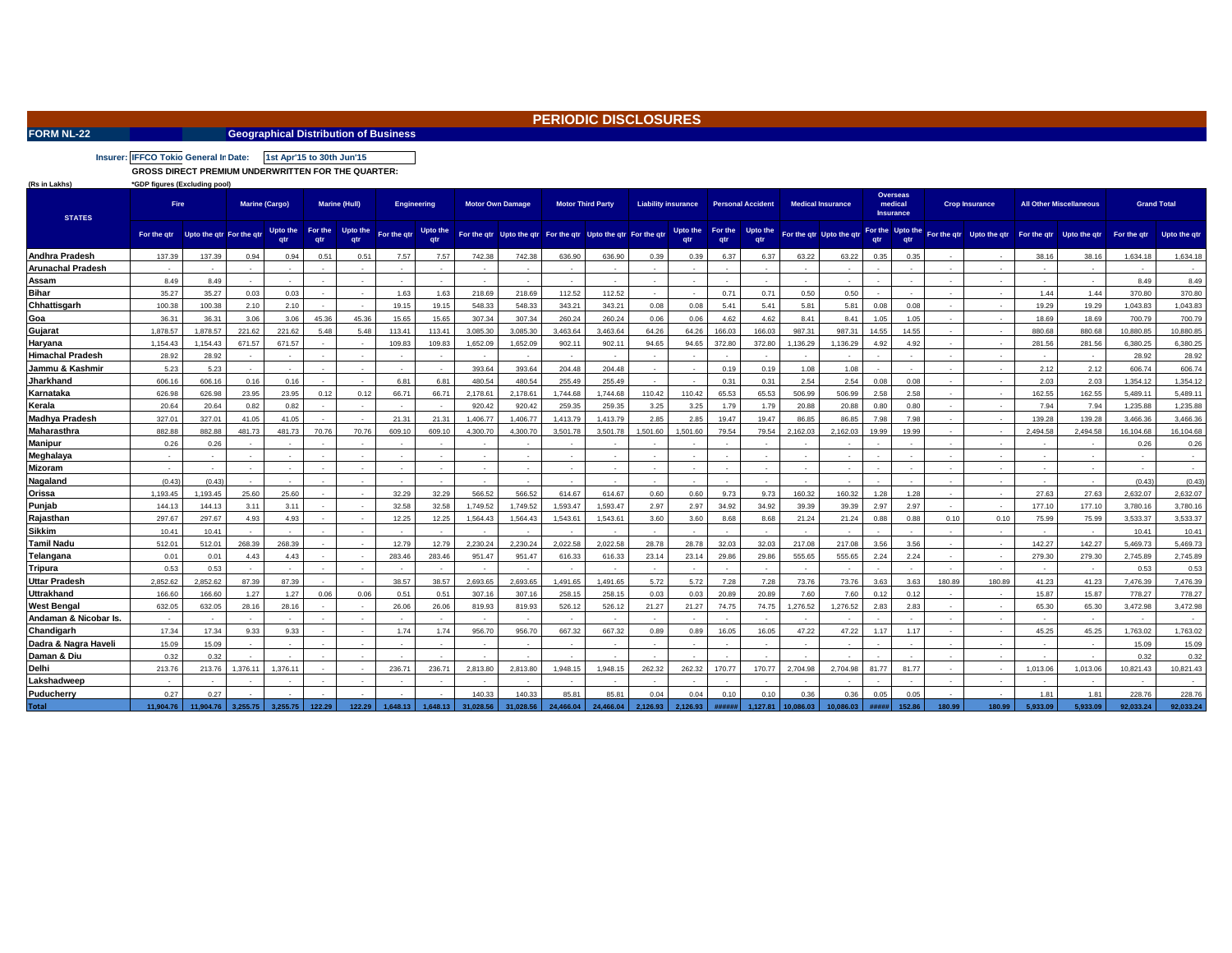**FORM NL-23** Reinsurance Risk Concentration

| Insurer: IFFCO TOKIO GENERAL INSURANCE CO.LTD. | <b>Date</b> | <b>PERIOD - 01/04/2015 TO 30/06/2015</b> |
|------------------------------------------------|-------------|------------------------------------------|

*(Rs in Lakhs)*

| <b>Reinsurance Risk Concentration</b> |                                                    |                   |                          |                                    |                    |                                                |  |  |  |  |  |  |
|---------------------------------------|----------------------------------------------------|-------------------|--------------------------|------------------------------------|--------------------|------------------------------------------------|--|--|--|--|--|--|
| S.No.                                 | <b>Reinsurance Placements</b>                      | No. of reinsurers |                          | <b>Premium ceded to reinsurers</b> |                    | <b>Premium ceded to reinsurers</b>             |  |  |  |  |  |  |
|                                       |                                                    |                   | Proportional             | <b>Non-Proportional</b>            | <b>Facultative</b> | Total reinsurance premium<br><b>CONTRACTOR</b> |  |  |  |  |  |  |
|                                       | No. of Reinsurers with rating of AAA and above     |                   | $\overline{\phantom{0}}$ |                                    |                    | 0%                                             |  |  |  |  |  |  |
|                                       | No. of Reinsurers with rating AA but less than AAA |                   | .604                     | 263                                | 1,522              | 13%                                            |  |  |  |  |  |  |
|                                       | No. of Reinsurers with rating A but less than AA   | 143               | 9,368                    | 806                                | 8,942              | 75%                                            |  |  |  |  |  |  |
|                                       | No. of Reinsurers with rating BBB but less than A  | 38                | .032                     | 127                                | 128                | 5%                                             |  |  |  |  |  |  |
|                                       | No. of Reinsurers with rating less than BBB        |                   | $\overline{\phantom{a}}$ |                                    |                    | 0%                                             |  |  |  |  |  |  |
|                                       | No.of Indian Reinsurers other than GIC             |                   | -                        |                                    | 1,637              | 6%                                             |  |  |  |  |  |  |
| Total                                 |                                                    | 202               | 12,005                   | 1,195                              | 12,229             | 100%                                           |  |  |  |  |  |  |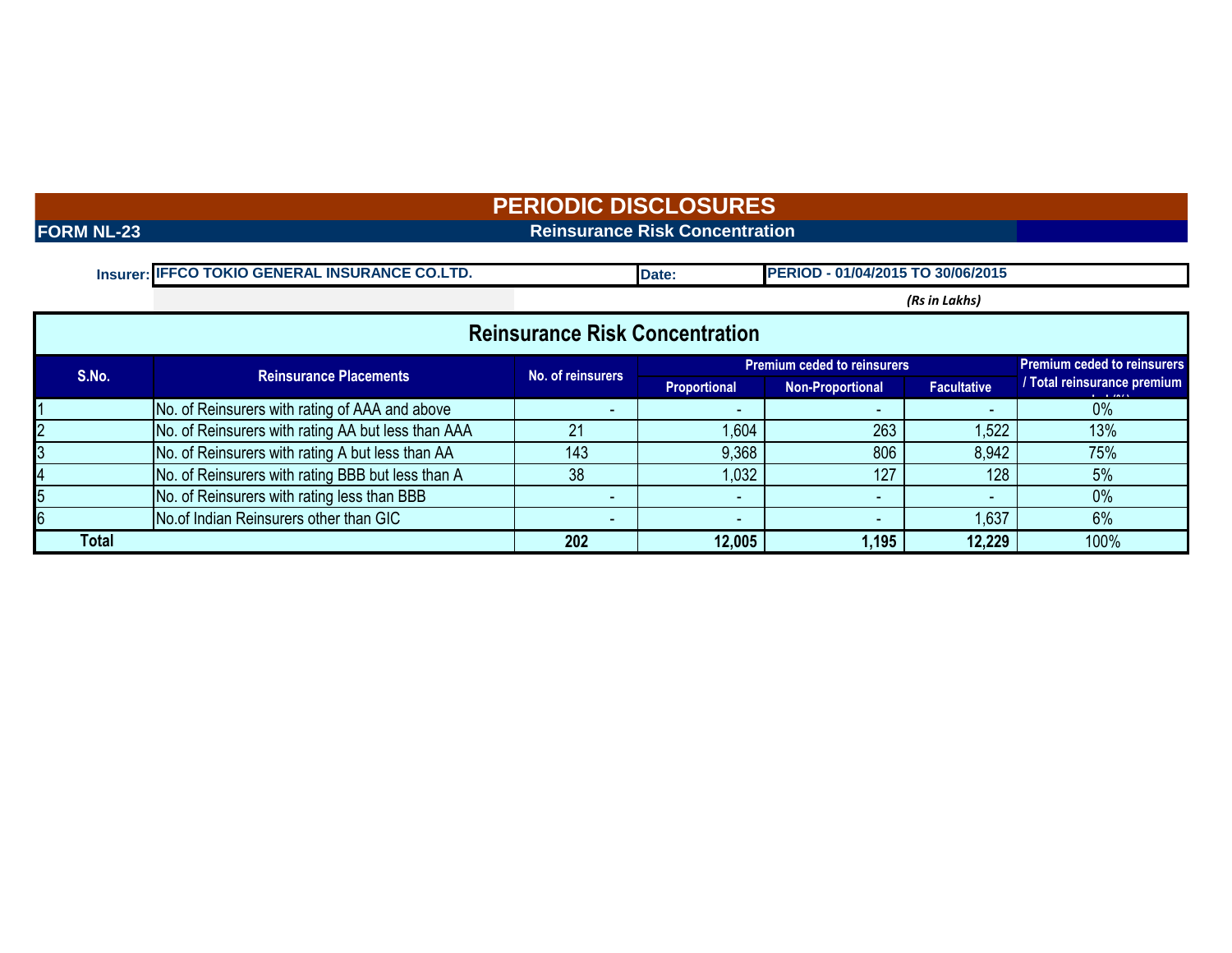**FORM NL-24 Ageing of Claims**

**Insurer: IFFCO Tokio General Insurance Com Date:** 

**1st Apr'15 to 30th Jun'15**

*(Rs in Lakhs)*

| <b>Ageing of Claims</b> |                          |            |                 |                               |                                       |                 |       |           |  |  |  |  |  |
|-------------------------|--------------------------|------------|-----------------|-------------------------------|---------------------------------------|-----------------|-------|-----------|--|--|--|--|--|
| SI.No.                  | <b>Line of Business</b>  |            |                 | <b>Total No.</b><br>of claims | <b>Total amount of</b><br>claims paid |                 |       |           |  |  |  |  |  |
|                         |                          | 1 month    | $1 - 3$ months  | $3 - 6$ months                | 6 months - 1 year                     | $>1$ year       | paid  |           |  |  |  |  |  |
|                         | Fire                     | 21         | <b>25</b>       | 10 <sub>1</sub>               | 15                                    | 92              | 163   | 6,457.59  |  |  |  |  |  |
| 2                       | <b>Marine Cargo</b>      |            |                 |                               | 4                                     |                 |       | 6,417.89  |  |  |  |  |  |
| 3                       | <b>Marine Hull</b>       | 2947       | 790             | 232                           | <b>150</b>                            | 63              | 4182  | 608.40    |  |  |  |  |  |
| 4                       | Engineering              | 48         | 14 <sub>1</sub> | 25                            | <b>20</b>                             | 14              | 121   | 268.74    |  |  |  |  |  |
| 5                       | <b>Motor OD</b>          | 47429      | 15292           | 2426                          | 1196                                  | 527             | 66870 | 17,096.36 |  |  |  |  |  |
| 6                       | <b>Motor TP</b>          | <b>138</b> | 158             | 246                           | 392                                   | 1603            | 2537  | 7,709.64  |  |  |  |  |  |
| 7                       | <b>Health</b>            | 15183      | 22670           | 2384                          | 855                                   | 260             | 41352 | 8,205.14  |  |  |  |  |  |
| 8                       | <b>Overseas Travel</b>   | 9          | 8               |                               |                                       | $\Omega$        | 20    | 89.00     |  |  |  |  |  |
| 9                       | <b>Personal Accident</b> | <b>139</b> | 204             | 150                           | 63                                    | 30 <sub>l</sub> | 586   | 361.97    |  |  |  |  |  |
| 10                      | Liability                | ΩI         | 3               |                               | $\Omega$                              |                 | 61    | 16.17     |  |  |  |  |  |
| 11                      | <b>Crop</b>              | 211        | 51              |                               |                                       |                 | 228   | 14,403.30 |  |  |  |  |  |
| 12                      | <b>Miscellaneous</b>     | 444        | 282             | 132                           | 109                                   | 62              | 1029  | 630.55    |  |  |  |  |  |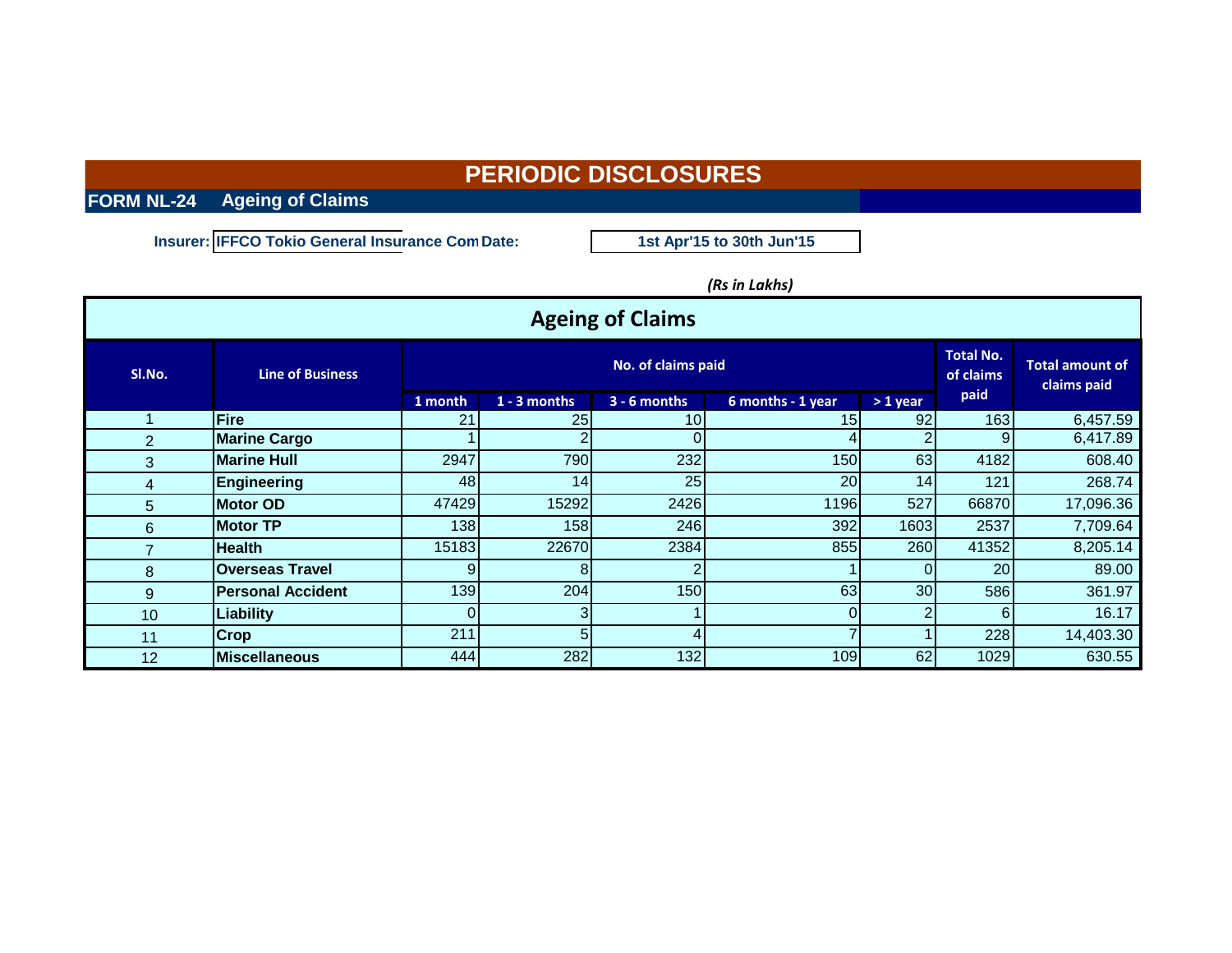### **FORM NL-25 : Quarterly claims data for Non-Life**

**Insurer: IFFCO Tokio General Insurance Company Ltd Date: 1st Apr'15 to 3oth June'15**

|                   |                                           |             | No. of claims only     |                              |                    |                    |                 |       |                                           |                 |                  |      |               |                         |        |
|-------------------|-------------------------------------------|-------------|------------------------|------------------------------|--------------------|--------------------|-----------------|-------|-------------------------------------------|-----------------|------------------|------|---------------|-------------------------|--------|
| Sl. No.           | <b>Claims Experience</b>                  | <b>Fire</b> | <b>Marine</b><br>Cargo | <b>Marine</b><br><b>Hull</b> | <b>Engineering</b> | <b>Motor</b><br>OD | Motor TP Health |       | <b>Overseas Personal</b><br><b>Travel</b> | <b>Accident</b> | <b>Liability</b> | Crop | <b>Credit</b> | Miscellan Total<br>eous |        |
|                   | Claims O/S at the beginning of the period | 1266        | 1080                   | 72                           | 995                | 16169              | 32744           | 7184  | 359                                       | 1438            | 1041             | 141  | 87            | 1503                    | 63142  |
|                   | Claims reported during the period         | 262         | 4708                   |                              | 200                | 83645              | 4548            | 41007 | 97                                        | 1151            | 35 <sub>1</sub>  | 347  | 19            | 1384                    | 137412 |
|                   | Claims Settled during the period          | 163         | 4182                   |                              | 121                | 66870              | 2537            | 41352 | 20 <sub>l</sub>                           | 586             |                  | 228  | 36            | 993                     | 117103 |
|                   | Claims Repudiated during the period       | 0           |                        |                              |                    | 75                 |                 |       |                                           | OΙ              |                  |      |               |                         | 75     |
|                   | Claims closed during the period           | 21          | 120                    |                              | 14                 | 1790               | 63              |       |                                           | 16 <sup>1</sup> |                  |      |               | 62                      | 2094   |
| b                 | Claims O/S at End of the period           | 1377        | 1748                   | 73                           | 1075               | 33927              | 35196           | 7112  | 440                                       | 2078            | 133              | 265  | 72            | 1942                    | 85438  |
|                   | Less than 3months                         | 199         | 1068                   |                              | 137                | 27027              | 4030            | 4794  | 81                                        | 737             | 25 <sub>1</sub>  | 138  | 15            | 766                     | 39022  |
|                   | 3 months to 6 months                      | 87          | 319                    |                              | $7-$               | 3712               | 2798            | 877   | 80                                        | 429             | 19               | 14   | 17            | 337                     | 8772   |
| 6months to 1 year |                                           | 188         | 176                    |                              | 69                 | 1961               | 5165            | 579   | 198                                       | 467             | 15               |      | 23            | 246                     | 9124   |
|                   | 1year and above                           | 903         | 185                    | 56                           | 792                | 1227               | 23203           | 862   | 81                                        | 445             | 74               | 82   | 17            | 593                     | 28520  |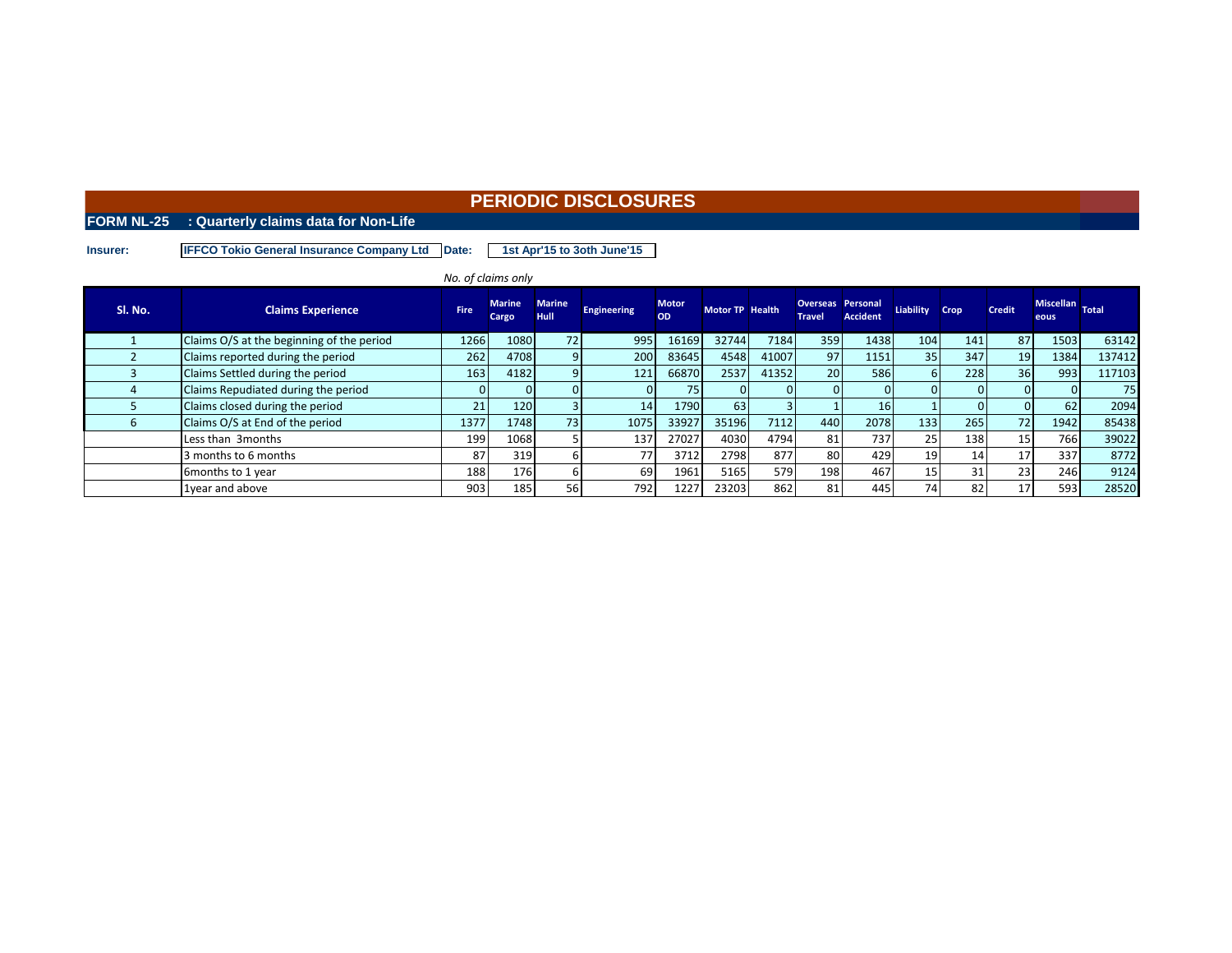# **PERIODIC DISCLOSURES FORM NL-26 - CLAIMS INFORMATION - KG Table I**

**Insurer : IFFCO TOKIO GENERAL INSURANCE CO. LTD.**

**Solvency for the period ended on 30th June 2015**

**Required solvency margin based on net premium and net incurred claims** *( ` In Lakhs)*

|                             | <b>PREMIUM</b>       |                    |                                |                              |              |              |            |
|-----------------------------|----------------------|--------------------|--------------------------------|------------------------------|--------------|--------------|------------|
| <b>Item No. Description</b> | <b>Gross Premium</b> | <b>Net Premium</b> | <b>Gross incurred</b><br>claim | <b>Net incurred</b><br>Claim | <b>RSM-1</b> | <b>RSM-2</b> | <b>RSM</b> |
| <b>Fire</b>                 | 27,671.13            | 3,863.51           | 16,704.71                      | 3,108.82                     | 2,767.11     | 2,505.71     | 2,767.11   |
| 2 Marine Cargo              | 10,886.32            | 3,789.28           | 11,808.98                      | 3,003.32                     | 1,306.36     | 2,125.62     | 2,125.62   |
| 3 Marine Hull               | 418.23               | 170.92             | 1,173.10                       | 1,054.08                     | 41.82        | 316.23       | 316.23     |
| 4 Motor                     | 221,650.97           | 210,114.30         | 153,061.84                     | 137,013.89                   | 42,022.86    | 41,104.17    | 42,022.86  |
| 5 Engineering               | 4,518.50             | 1,485.82           | 3,024.83                       | 1,336.18                     | 451.85       | 453.72       | 453.72     |
| 6 Aviation                  | 93.78                | 21.58              | 323.68                         | 106.80                       | 9.38         | 48.55        | 48.55      |
| 7 Laibilities               | 4,360.30             | 2,042.98           | 1,820.30                       | 167.49                       | 654.05       | 409.57       | 654.05     |
| 8 Others                    | 17,101.88            | 10,290.36          | 26,330.24                      | 8,709.36                     | 2,394.26     | 5,529.35     | 5,529.35   |
| 9Health                     | 30,722.48            | 25,650.27          | 32,537.68                      | 28,464.47                    | 5,130.05     | 8,539.34     | 8,539.34   |
| Total                       | 317,423.59           | 257,429.02         | 246,785.35                     | 182,964.42                   | 54,777.74    | 61,032.25    | 62,456.83  |

Note : Based on IRDA circular No IRDA/F&A/CIR/FA/126/07/2013 dated 3rd July, 2013, premium considered for the computation of RSM1 do not include premiums in respect of expired policies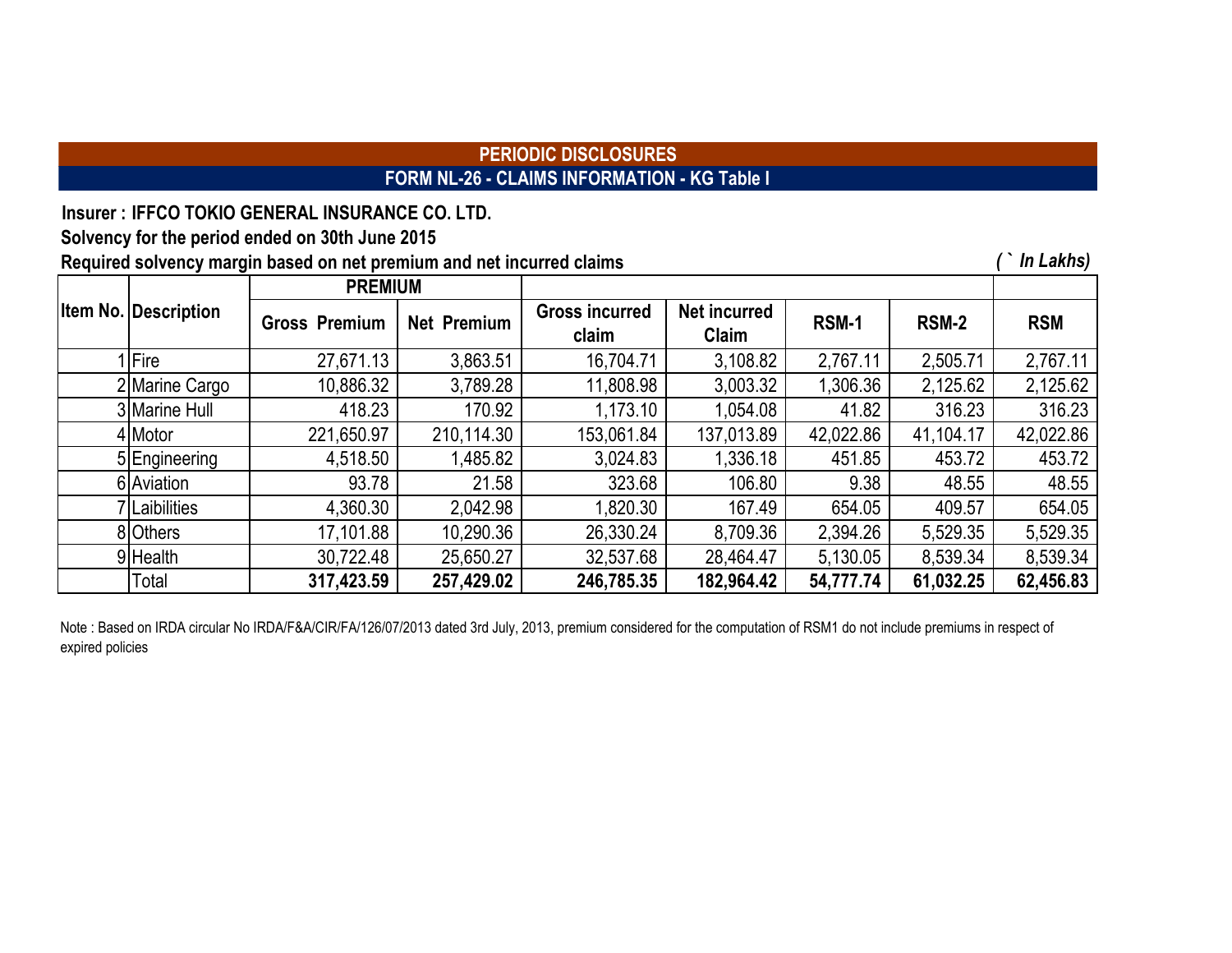# **PERIODIC DISCLOSURES FORM NL-27: Offices information for Non-Life**

**Insurer: IFFCO TOKIO General Insurance Co. Ltd. Date: 1st April, 2015 - 30th June, 2015** 

| SI. No. |                                                | <b>Office Information</b>            | <b>Number</b> |
|---------|------------------------------------------------|--------------------------------------|---------------|
|         | No. of offices at the beginning of the Quarter |                                      | 79            |
|         | No. of branches approved during the Quarter    |                                      |               |
| 3       | No. of branches opened                         | Out of approvals of previous quarter |               |
|         | during the Quarter                             | Out of approvals of this quarter     |               |
| 5       | No. of branches closed during the Quarter      |                                      |               |
| 6       | No of branches at the end of the Quarter       |                                      | 83            |
|         | No. of branches approved but not opend         |                                      |               |
| 8       | No. of rural branches                          |                                      |               |
| 9       | No. of urban branches                          |                                      | 83            |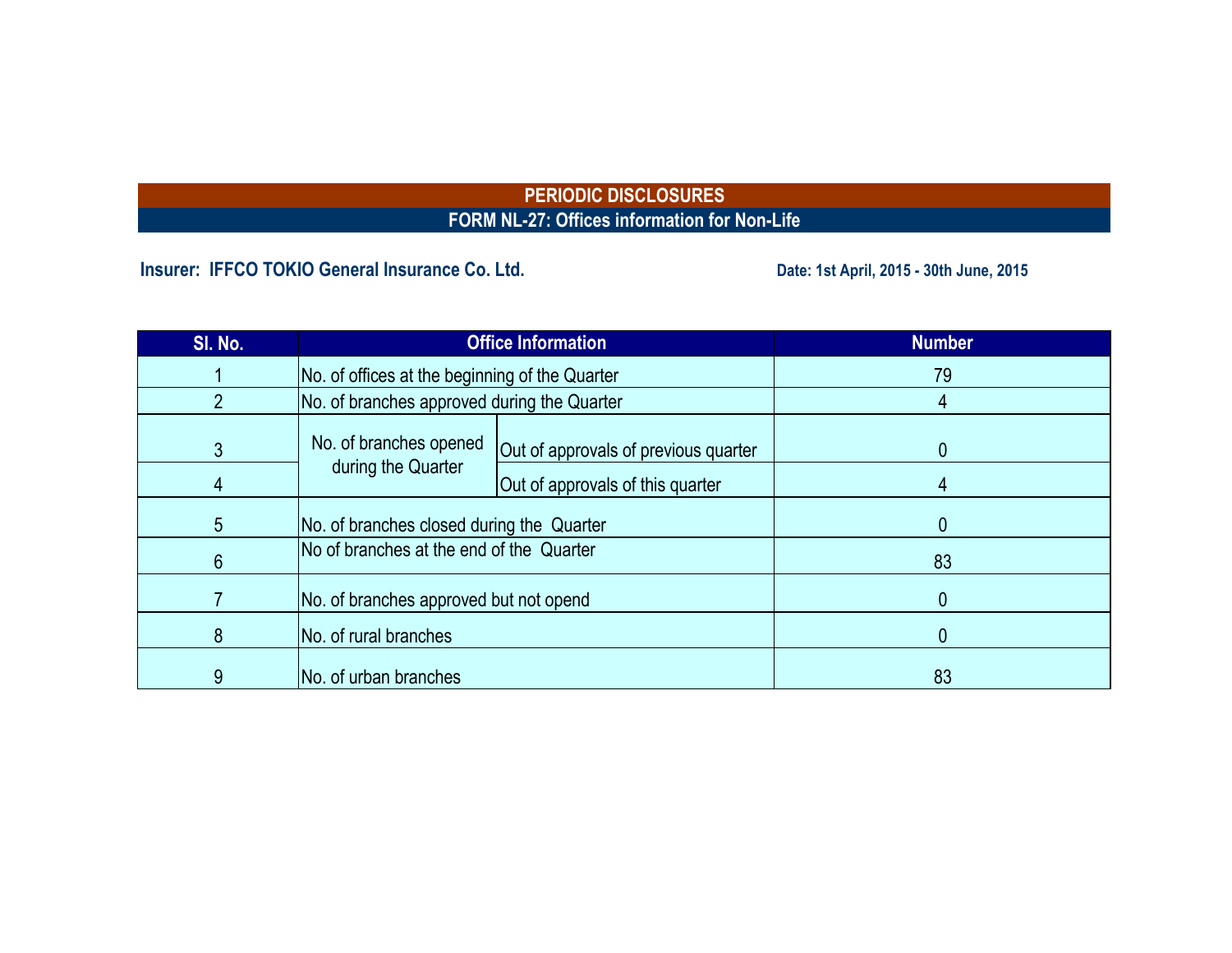### **FORM - 3B PERIODIC DISCLOSURES**

**FORM - NL 28 STATEMENT OF ASSETS COMPANY NAME & CODE: IFFCO-TOKIO GENEAL INSURANCE CO LTD & 106 STATEMENT AS ON : 30th June 2015 STATEMENT OF INVESTMENT ASSETS (General Insurer, Re-Insurer) ( Business within India) PERIODICITY OF SUBMISSION: QUARTERLY**

|       |                                                  |                | (Rs. in Lacs) |
|-------|--------------------------------------------------|----------------|---------------|
| S NO. | <b>PARTICULARS</b>                               | <b>SCH</b>     | <b>AMOUNT</b> |
|       |                                                  |                |               |
|       | 1 Investments                                    | 8              | 294,354.00    |
|       | 2 Loans                                          | $\overline{9}$ |               |
|       | 3 Fixed Assets                                   | 10             | 2,045.00      |
|       | <b>Current Assets</b>                            |                |               |
|       | a. Cash & Bank Balance                           | 11             | 154,102.00    |
|       | b. Advances & Other Assets                       | 12             | 62,366.00     |
|       | <b>5</b> Current Liablities                      |                |               |
|       | a. Current Liabilities                           | 13             | 262,228.00    |
|       | b. Provisions                                    | 14             | 139,960.00    |
|       | c. Misc. Exp not written off                     | 15             |               |
|       | d. Debit Balance of P&L A/c                      |                |               |
|       | Application of Funds as per balance Sheet<br>(A) |                | 915,055.00    |
|       |                                                  |                |               |
|       | <b>Less: Other Assets</b>                        | <b>SCH</b>     |               |
|       | Loans (if any)                                   | 9              |               |
|       | 2 Fixed Assets (if any)                          | 10             | 2,045.00      |
|       | 3 Cash & Bank Balance (if any)                   | 11             | 1,153.00      |
|       | 4 Advances & Other Assets (if any)               | 12             | 62,366.00     |
|       | <b>5</b> Current Liablities                      | 13             | 262.228.00    |
|       | 6 Provisions                                     | 14             | 139,960.00    |
|       | Misc. Exp not written off                        | 15             |               |
|       | 8 Debit Balance of P&L A/c                       |                |               |
|       |                                                  | Total (B)      | 467,752.00    |
|       | <b>Investment Assets' as per FORM 3B</b>         | (A-B)          | 447,303.00    |

**Cont to next page…**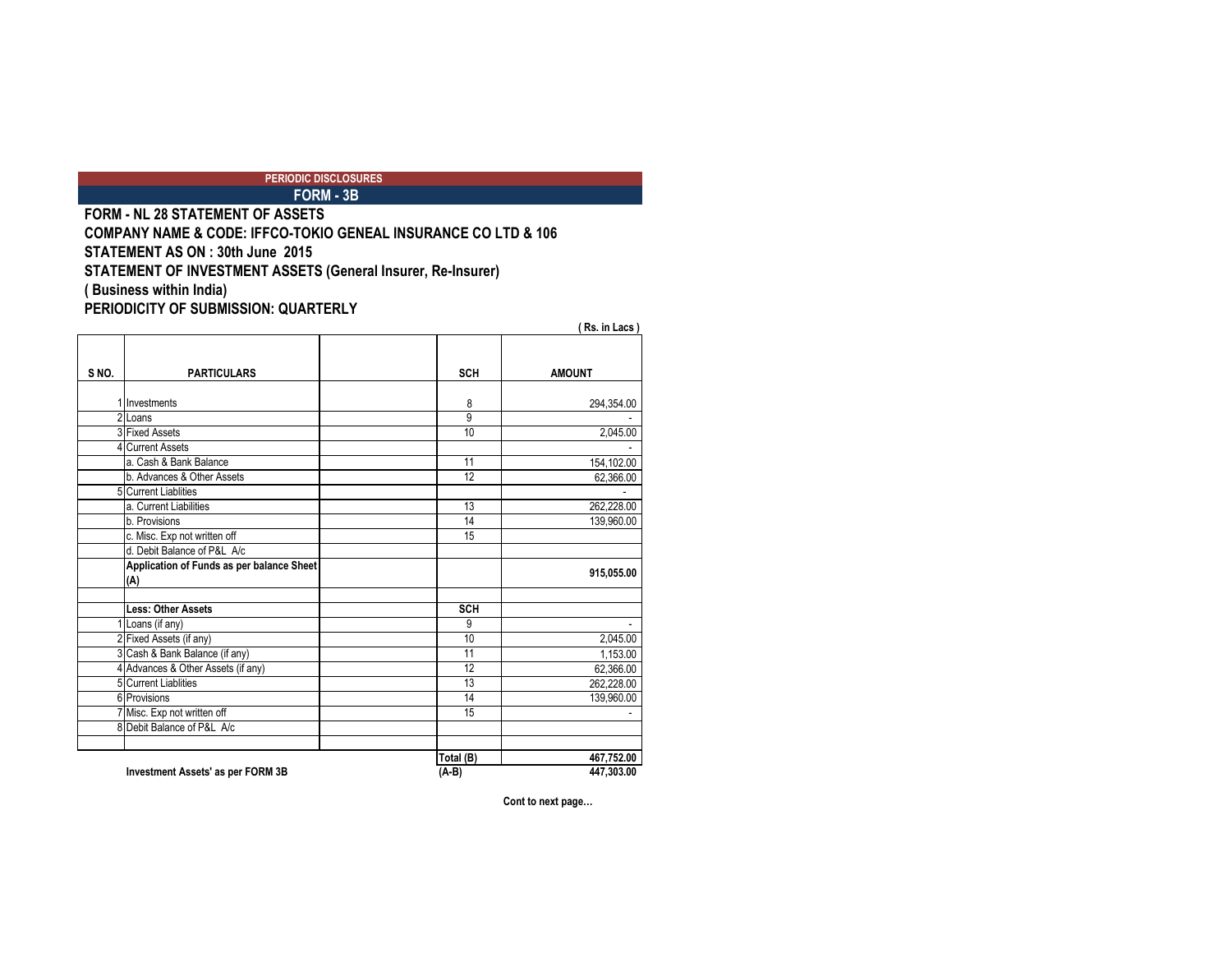|       | (Rs in Lakhs)<br>Cont from prev page                                          |                   |                                                  |              |           |                   |          |                   |           |               |  |  |  |
|-------|-------------------------------------------------------------------------------|-------------------|--------------------------------------------------|--------------|-----------|-------------------|----------|-------------------|-----------|---------------|--|--|--|
|       |                                                                               |                   | $\boldsymbol{\mathop{\approx}}$ $_{\mathsf{SH}}$ |              |           |                   |          |                   |           |               |  |  |  |
| S.No. | 'Investment' represented as                                                   | Reg %             | <b>Balance</b>                                   | <b>FRSM*</b> | PH        | Book Value(SH+PH) |          | <b>FVC Amount</b> | Total     | <b>MARKET</b> |  |  |  |
|       |                                                                               |                   | (a)                                              | (b)          | ('c)      | $d=(b+c)$         | % ACTUAL | (e)               | $(d+e)$   | <b>VALUE</b>  |  |  |  |
|       | 1 Government Securities                                                       | Not less than 20% |                                                  | 16046.00     | 79635.00  | 95,681.00         | 21.39%   | 0.00              | 95681.00  | 96,394.00     |  |  |  |
|       | Government Securities or other approved securities<br>2 (including (I) above) | Not less than 30% |                                                  | 24164.00     | 119927.00 | 144,091.00        | 32.21%   | 0.00              | 144091.00 | 145,795.00    |  |  |  |
|       | 3 Investment subject to Exposure Norms                                        |                   |                                                  |              |           |                   |          |                   |           |               |  |  |  |
|       |                                                                               |                   |                                                  |              |           |                   |          |                   |           |               |  |  |  |
|       | 1. Housing and Loans to SG for Housing and Fire                               |                   |                                                  |              |           |                   |          |                   |           |               |  |  |  |
|       | Fighting Equipment, Infrastructure Investments                                | Not less than 15% |                                                  | 21975.00     | 109063.00 | 131,038.00        | 29.30%   | 0.00              | 131038.00 | 138,295.00    |  |  |  |
|       | 2. Approved Investments                                                       | Not exceeding 55% |                                                  | 28874.00     | 143300.00 | 172.174.00        | 38.49%   | 0.00              | 172174.00 | 172,525.00    |  |  |  |
|       | 3. Other Investments(not exceeding 25%)                                       |                   |                                                  | 0.00         | 0.00      |                   | 0.00%    | 0.00              | 0.00      | $\sim$        |  |  |  |
|       | <b>TOTAL INVESTMENT ASSETS</b>                                                | 100%              |                                                  | 75013.00     | 372290.00 | 447,303.00        | 100.00%  | 0.00              | 447303.00 | 456615.00     |  |  |  |

 $\rm \hat{s}$  Company is not splitting shareholders funds on the basis of solvency margin into FRSM & Balance, therefore, all shareholders funds are showh in FRSM column i.e., (b)

**Note:**

**(\*)** FRSM refers 'Funds representing solvency margin'

**(\*)** Pattern of investment will apply only to SH funds representing FRMS

**(\*)** Book Value shall not include funds beyond solvency margin

Other Investments are as permitted under Sec27A(2) and 27B(3)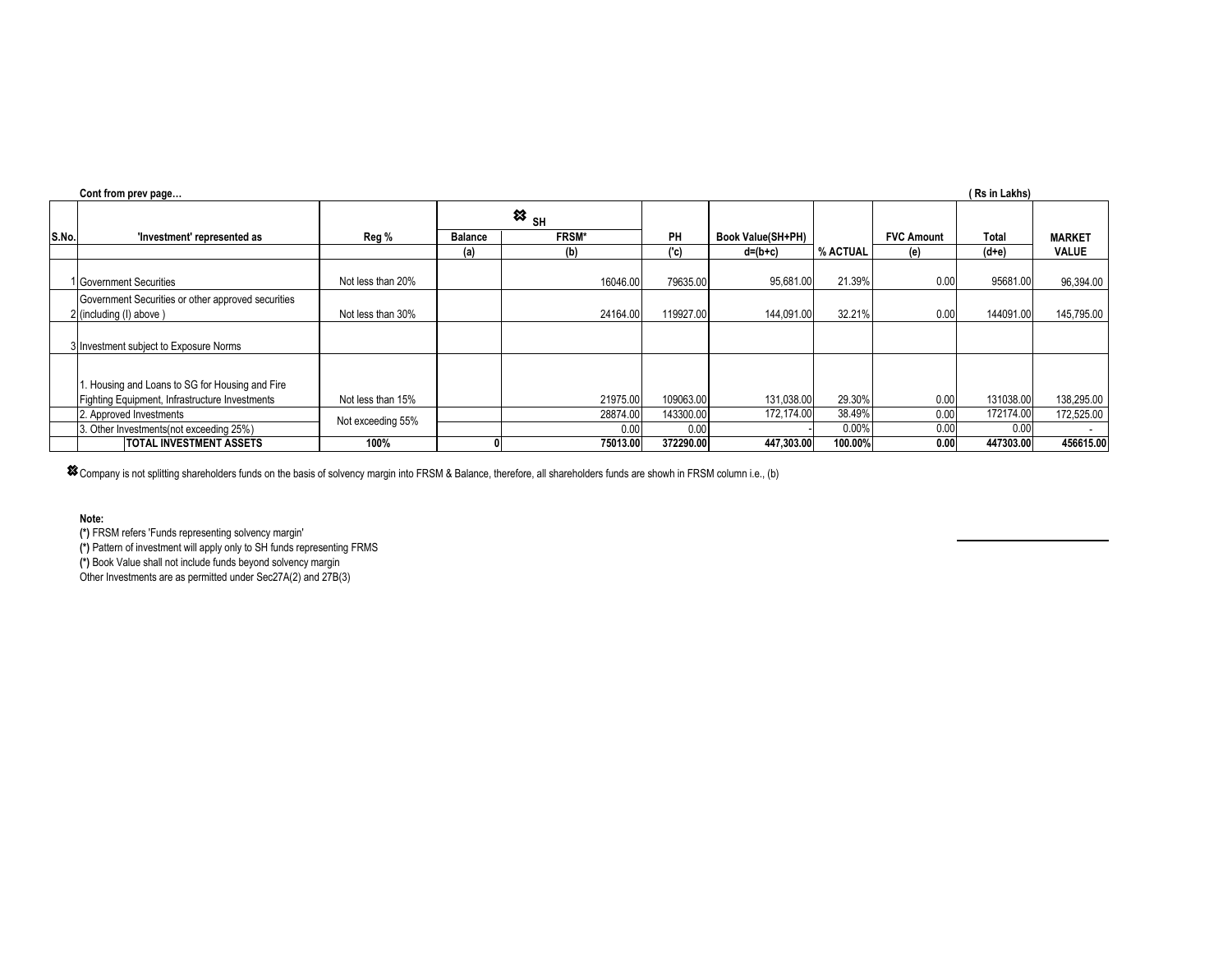**FORM NL-29** Detail regarding debt securities

**Insurer: Date: 30-Jun-2015 Iffco Tokio General Insurance Co. Ltd.**

*(Rs in Lakhs)*

| <b>Detail Regarding debt securities</b>        |                  |                                         |                |                                 |                  |                                 |                |                                 |  |  |  |  |  |
|------------------------------------------------|------------------|-----------------------------------------|----------------|---------------------------------|------------------|---------------------------------|----------------|---------------------------------|--|--|--|--|--|
|                                                |                  | <b>MARKET VALUE</b>                     |                |                                 |                  | <b>Book Value</b>               |                |                                 |  |  |  |  |  |
|                                                | As at 30.06.2015 | las % of total for this<br><b>class</b> | As at 30,06,14 | as % of total for<br>this class | As at 30.06.2015 | as % of total for<br>this class | As at 30,06,14 | as % of total for<br>this class |  |  |  |  |  |
| Break down by credit rating                    |                  |                                         |                |                                 |                  |                                 |                |                                 |  |  |  |  |  |
| <b>AAA</b> rated                               | 289,495.82       | 97.33%                                  | 229,253.00     | 96.25%                          | 281,129.70       | 97.57%                          | 229,331.00     | 96.63%                          |  |  |  |  |  |
| AA or better                                   | 7,945.06         | 2.67%                                   | 8,941.00       | 3.75%                           | 7,000.00         | 2.43%                           | 8,000.00       | 3.37%                           |  |  |  |  |  |
| Rated below AA but above A                     |                  |                                         |                |                                 |                  |                                 | ÷              | 0.00%                           |  |  |  |  |  |
| Rated below A but above B                      | $\blacksquare$   |                                         |                |                                 |                  |                                 | $\blacksquare$ | 0.00%                           |  |  |  |  |  |
| Any other                                      | $\sim$           |                                         | $\blacksquare$ |                                 | $\blacksquare$   | $\overline{\phantom{0}}$        | $\blacksquare$ | 0.00%                           |  |  |  |  |  |
|                                                |                  |                                         |                |                                 |                  |                                 |                |                                 |  |  |  |  |  |
| <b>BREAKDOWN BY</b><br><b>RESIDUALMATURITY</b> |                  |                                         |                |                                 |                  |                                 |                |                                 |  |  |  |  |  |
| Up to 1 year                                   | 139,467.08       | 30.56%                                  | 133,819.00     | 35.28%                          | 139,468.44       | 31.20%                          | 133,820.00     | 35.36%                          |  |  |  |  |  |
| more than 1 year and upto<br><b>3years</b>     | 80,458.78        | 17.63%                                  | 46,222.00      | 12.18%                          | 80,033.27        | 17.90%                          | 46,323.00      | 12.24%                          |  |  |  |  |  |
| More than 3years and up to<br><b>7years</b>    | 115,045.54       | 25.21%                                  | 75,902.00      | 20.01%                          | 113,616.70       | 25.41%                          | 76,760.00      | 20.28%                          |  |  |  |  |  |
| More than 7 years and up to 10<br>years        | 54,815.89        | 12.01%                                  | 57,280.00      | 15.10%                          | 53,090.74        | 11.88%                          | 57,192.00      | 15.11%                          |  |  |  |  |  |
| above 10 years                                 | 66,603.09        | 14.59%                                  | 66,132.00      | 17.43%                          | 60,869.55        | 13.61%                          | 64,397.00      | 17.01%                          |  |  |  |  |  |
|                                                |                  |                                         |                |                                 |                  |                                 |                |                                 |  |  |  |  |  |
| Breakdown by type of the<br>issurer            |                  |                                         |                |                                 |                  |                                 |                |                                 |  |  |  |  |  |
| a. Central Government                          | 96,393.97        | 33.93%                                  | 82,931.00      | 34.82%                          | 95,680.49        | 34.78%                          | 84,883.00      | 35.77%                          |  |  |  |  |  |
| b. State Government                            | 49,401.32        | 17.39%                                  | 41,351.00      | 17.36%                          | 48,410.29        | 17.60%                          | 41,871.00      | 17.64%                          |  |  |  |  |  |
| c.Corporate Securities                         | 138,294.54       | 48.68%                                  | 113,896.00     | 47.82%                          | 131,038.93       | 47.63%                          | 110,577.00     | 46.59%                          |  |  |  |  |  |
|                                                |                  |                                         |                |                                 |                  |                                 |                |                                 |  |  |  |  |  |

### **Note**

1. In case of a debt instrument is rated by more than one agency, then the lowest rating will be taken for the purpose of classification.

2. Market value of the securities will be in accordnace with the valuation method specified by the Authority under Accounting/ Investment regulations.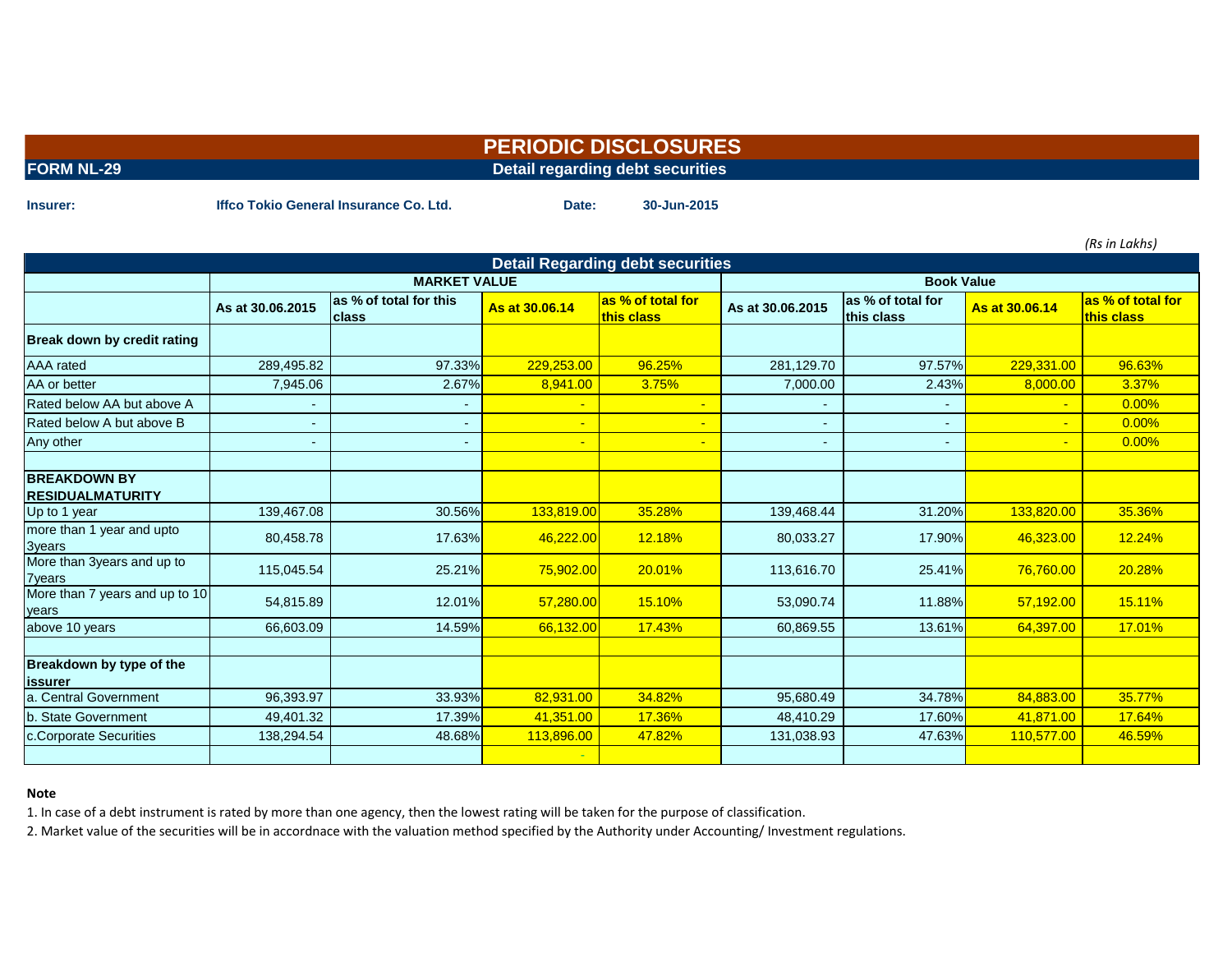**FORM NL-30 Analytical Ratios**

# **Insurer: IFFCO TOKIO GENERAL INSURANCE CO. LTD.**

| <b>Analytical Ratios for Non-Life companies</b> |                                                                      |                                               |                                                             |                  |                                                 |  |  |  |  |  |  |  |
|-------------------------------------------------|----------------------------------------------------------------------|-----------------------------------------------|-------------------------------------------------------------|------------------|-------------------------------------------------|--|--|--|--|--|--|--|
| S.No.                                           | <b>Particular</b>                                                    | <b>Quarter Ended 30th</b><br><b>June 2015</b> | Period Ended On 30th Quarter Ended 30th<br><b>June 2015</b> | <b>June 2014</b> | <b>Period Ended On</b><br><b>30th June 2014</b> |  |  |  |  |  |  |  |
|                                                 |                                                                      |                                               |                                                             |                  |                                                 |  |  |  |  |  |  |  |
|                                                 | <b>Gross Direct Premium Growth Rate</b>                              | 12.18%                                        | 12.18%                                                      | 6.08%            | 6.08%                                           |  |  |  |  |  |  |  |
|                                                 | <b>FIRE</b>                                                          | 3.12%                                         | 3.12%                                                       | $-3.35%$         | $-3.35%$                                        |  |  |  |  |  |  |  |
|                                                 | <b>MARINE</b>                                                        | $-8.65%$                                      | $-8.65%$                                                    | 1.34%            | 1.34%                                           |  |  |  |  |  |  |  |
|                                                 | <b>MISCELLANEOUS</b>                                                 | 14.90%                                        | 14.90%                                                      | 8.18%            | 8.18%                                           |  |  |  |  |  |  |  |
|                                                 | 2 Gross Direct Premium to Net Worth Ratio                            | <b>NA</b>                                     | 0.81                                                        | <b>NA</b>        | 0.88                                            |  |  |  |  |  |  |  |
|                                                 | 3 Growth rate of Net Worth                                           | <b>NA</b>                                     | 21.74%                                                      | <b>NA</b>        | 30.25%                                          |  |  |  |  |  |  |  |
|                                                 | 4 Net Retention Ratio                                                | 73.96%                                        | 73.96%                                                      | 71.77%           | 71.77%                                          |  |  |  |  |  |  |  |
|                                                 | <b>FIRE</b>                                                          | 9.32%                                         | 9.32%                                                       | 7.17%            | 7.17%                                           |  |  |  |  |  |  |  |
|                                                 | <b>MARINE</b>                                                        | 54.46%                                        | 54.46%                                                      | 53.46%           | 53.46%                                          |  |  |  |  |  |  |  |
|                                                 | <b>MISCELLANEOUS</b>                                                 | 86.21%                                        | 86.21%                                                      | 85.06%           | 85.06%                                          |  |  |  |  |  |  |  |
|                                                 | <b>5 Net Commission Ratio</b>                                        | 1.89%                                         | 1.89%                                                       | 1.08%            | 1.08%                                           |  |  |  |  |  |  |  |
|                                                 | <b>FIRE</b>                                                          | $-68.53%$                                     | $-68.53%$                                                   | $-97.20%$        | -97.20%                                         |  |  |  |  |  |  |  |
|                                                 | <b>MARINE</b>                                                        | $-1.81%$                                      | $-1.81%$                                                    | $-1.48%$         | $-1.48%$                                        |  |  |  |  |  |  |  |
|                                                 | <b>MISCELLANEOUS</b>                                                 | 3.34%                                         | 3.34%                                                       | 2.75%            | 2.75%                                           |  |  |  |  |  |  |  |
| 6                                               | <b>Expense of Management to Gross Direct</b><br><b>Premium Ratio</b> | 23.01%                                        | 23.01%                                                      | 21.19%           | 21.19%                                          |  |  |  |  |  |  |  |
|                                                 | <b>Expense of Management to Net Written</b><br><b>Premium Ratio</b>  | 30.39%                                        | 30.39%                                                      | 28.79%           | 28.79%                                          |  |  |  |  |  |  |  |
|                                                 | 8 Net Incurred Claims to Net Earned Premium                          | 77.78%                                        | 77.78%                                                      | 75.66%           | 75.66%                                          |  |  |  |  |  |  |  |
|                                                 | 9 Combined Ratio                                                     | 104.93%                                       | 104.93%                                                     | 99.94%           | 99.94%                                          |  |  |  |  |  |  |  |
|                                                 | 10 Technical Reserves to Net Premium ratio                           | <b>NA</b>                                     | 5.41                                                        | <b>NA</b>        | 5.35                                            |  |  |  |  |  |  |  |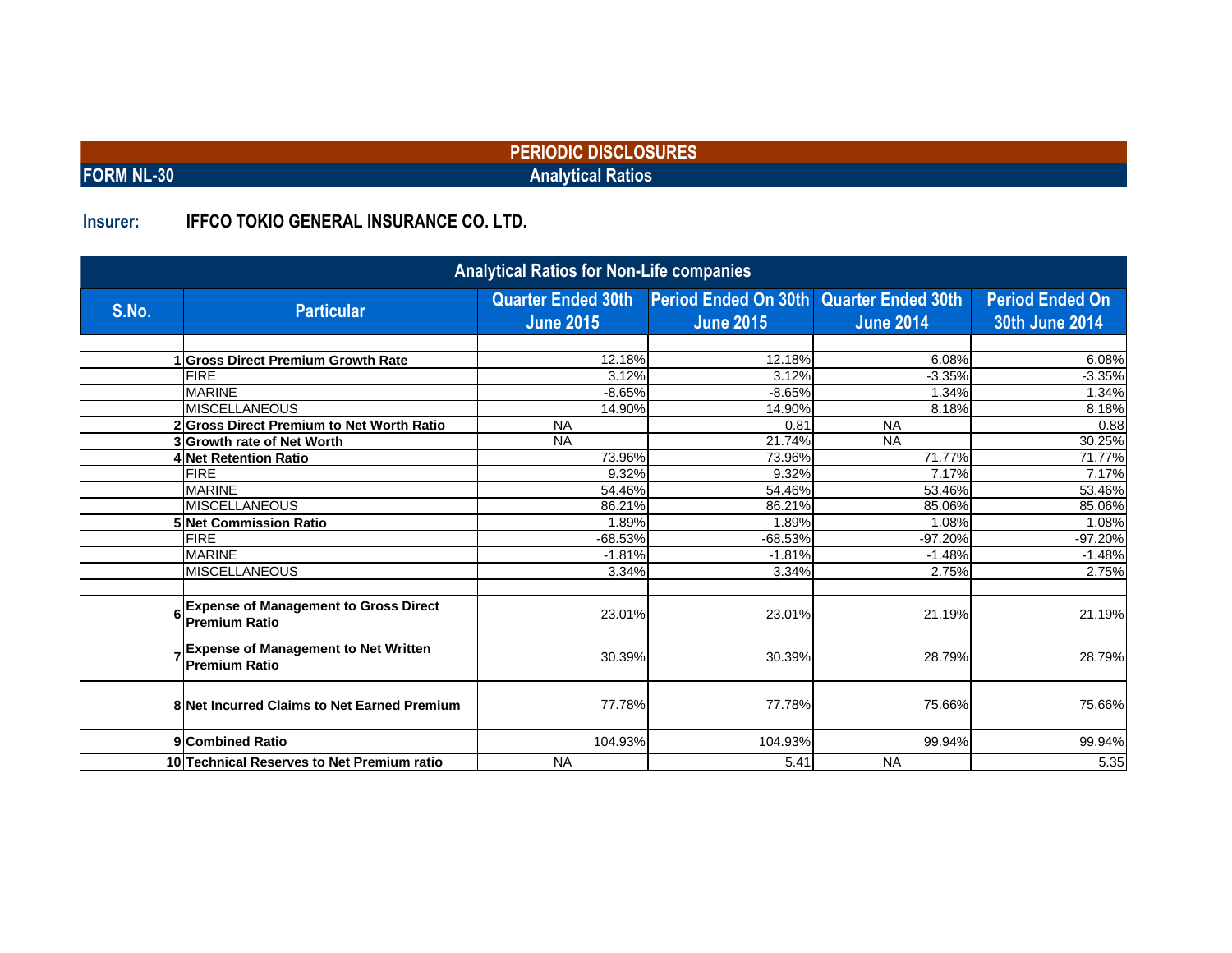|   | 11 Underwriting balance ratio                                                                                         | $-6.83%$   | $-6.83%$                 | $-4.31%$                 | $-4.31%$    |
|---|-----------------------------------------------------------------------------------------------------------------------|------------|--------------------------|--------------------------|-------------|
|   | <b>FIRE</b>                                                                                                           | 107.58%    | 107.58%                  | 111.25%                  | 111.25%     |
|   | <b>MARINE</b>                                                                                                         | -293.93%   | -293.93%                 | $-75.08%$                | $-75.08%$   |
|   | <b>MISCELLANEOUS</b>                                                                                                  | $-7.42%$   | $-7.42%$                 | $-5.41%$                 | $-5.41%$    |
|   | 12 Operating Profit Ratio                                                                                             | 6.19%      | 6.19%                    | 9.30%                    | 9.30%       |
|   | 13 Liquid Assets to liabilities ratio                                                                                 | <b>NA</b>  | 0.46                     | <b>NA</b>                | 0.47        |
|   | 14 Net earning ratio                                                                                                  | 5.59%      | 5.59%                    | 7.10%                    | 7.10%       |
|   | 15 Return on Net worth ratio                                                                                          | <b>NA</b>  | 3.45%                    | <b>NA</b>                | 4.62%       |
|   | 16 Available Solvency Margin (ASM) to Required                                                                        | <b>NA</b>  | 1.63                     | <b>NA</b>                | 1.67        |
|   | <b>Solvency Margin (RSM) Ratio</b>                                                                                    |            |                          |                          |             |
|   | 17 NPA Ratio                                                                                                          |            |                          |                          |             |
|   | Gross NPA Ratio                                                                                                       |            |                          | $\sim$                   |             |
|   | Net NPA Ratio                                                                                                         |            | $\overline{\phantom{0}}$ | $\overline{\phantom{a}}$ |             |
|   |                                                                                                                       |            |                          |                          |             |
|   | <b>Equity Holding Pattern for Non-Life Insurers</b>                                                                   |            |                          |                          |             |
|   | (a) No. of shares                                                                                                     | <b>NA</b>  | 269,321,500              | <b>NA</b>                | 269,321,500 |
| 2 | (b) Percentage of shareholding (Indian / Foreign)                                                                     | <b>NA</b>  | 74/26                    | <b>NA</b>                | 74/26       |
| 3 | (c) % of Government holding (in case of public<br>sector insurance companies)                                         | <b>NIL</b> | <b>NIL</b>               | <b>NIL</b>               | <b>NIL</b>  |
| 4 | (a) Basic and diluted EPS before extraordinary<br>items (net of tax expense) for the period (not to<br>be annualized) | <b>NA</b>  | 1.45                     | <b>NA</b>                | 1.59        |
| 5 | (b) Basic and diluted EPS after extraordinary<br>items (net of tax expense) for the period (not to<br>be annualized)  | <b>NA</b>  | 1.45                     | <b>NA</b>                | 1.59        |
| 6 | (iv) Book value per share (Rs)                                                                                        | <b>NA</b>  | 41.98                    | <b>NA</b>                | 34.48       |

### **Note**

**The Analytical Ratios has been calculated in accordance with the directions contained in IRDA's circular dated 5th October 2012.**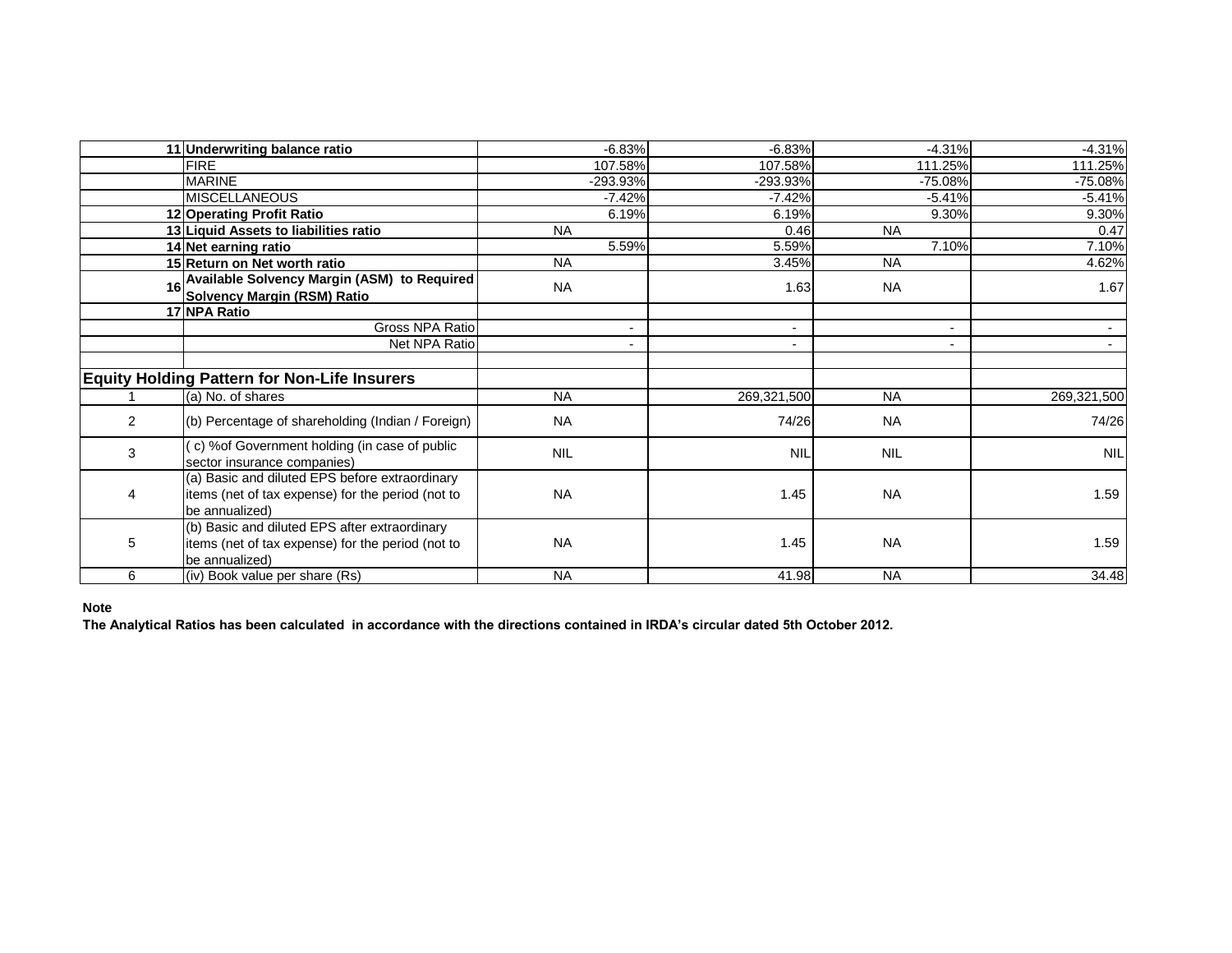### **PERIODIC DISCLOSURES FORM NL-31: Related Party Transactions**

### **Insurer: IFFCO TOKIO General Insurance Co.Ltd. Date: 30th June, 2015**

*( ` In Lakhs)*

| SI.No.         | Name of the Related Party                               | Nature of Relationship with the                            | <b>Description of Transactions / Categories</b>    | <b>Quarter Ended</b> | Period Ended 30th | <b>Quarter Ended</b> | Period Ended 30th |
|----------------|---------------------------------------------------------|------------------------------------------------------------|----------------------------------------------------|----------------------|-------------------|----------------------|-------------------|
|                |                                                         | Company                                                    |                                                    | 30th June 2015       | <b>June 2015</b>  | 30th June 2014       | <b>June 2014</b>  |
|                | INDIAN FARMERS FERTILISER COOP LTD                      | Promoters with more then 20%                               | Premium collected from direct business             | 4.966.52             | 4.966.52          | 5.113.04             | 5.113.04          |
|                |                                                         | voting rights                                              | Claims paid on direct basis                        | 9.834.73             | 9,834.73          | 349.35               | 349.35            |
|                |                                                         |                                                            | Payment of Rent and other expenses                 | 487.47               | 487.47            | 537.31               | 537.31            |
|                |                                                         |                                                            | Deposit of Insurance Premium                       | 25.00                | 25.00             | 25.00                | 25.00             |
| $\overline{2}$ | <b>Indian Potash Limited</b>                            | Associate of Promoters with more                           | Premium collected from direct business             | 360.49               | 360.49            | 396.44               | 396.44            |
|                |                                                         | than 20% Voting rights                                     | Deposit of Insurance Premium                       | 1.00                 | 1.00              | 1.00                 | 1.00              |
|                |                                                         |                                                            | Claims paid on direct basis                        | 405.65               | 405.65            | 979.40               | 979.40            |
| 13             | Tokio Marine Asia Pte Ltd(formerly Millea Asia Pte Ltd) | Promoters with more than 20%                               | Payment of Fee                                     | 14.67                | 14.67             | 23.91                | 23.91             |
|                |                                                         | Voting rights                                              | Claim/Reimbursement of Expenses                    | 0.61                 | 0.61              |                      |                   |
|                | Tokio Marine & Nichido Fire Insurance Co Ltd            | Associate of Promoters with more                           | Premium on Cession of Re-insurance Premium         | 1.163.13             | 1.163.13          | 1.491.40             | 1.491.40          |
|                |                                                         | than 20% Voting rights                                     | <b>Commission Earned on Premium Ceded</b>          | 252.29               | 252.29            | 326.61               | 326.61            |
|                |                                                         |                                                            | Losses Recovered from Re-insurer                   | 279.89               | 279.89            | 176.14               | 176.14            |
|                |                                                         |                                                            | Claim/Reimbursement of Expenses                    |                      |                   |                      |                   |
|                |                                                         |                                                            | Amount Payable/ (Receivable) at Balance sheet date | 1.107.98             | 1.107.98          | 1.364.38             | 1.364.38          |
| 15             | Tokio Marine Claim Service Asia Pte Ltd                 | Associate of Promoters with more<br>than 20% Voting rights | Payment of Professional fee                        | 10.10                | 10.10             | 1.67                 | 1.67              |
| 6              | Tokio Marine Global Re Ltd.                             | Associate of Promoters with more<br>than 20% Voting rights | Premium on Cession of Re-insurance Premium         |                      |                   | 18.56                | 18.56             |
|                |                                                         |                                                            | <b>Commission Earned on Premium Ceded</b>          | $\sim$               |                   | 5.36                 | 5.36              |
|                |                                                         |                                                            | Losses Recovered from Re-insurer                   | $\sim$               |                   | 5.04                 | 5.04              |
|                |                                                         |                                                            | Amount Payable/ (Receivable) at Balance sheet date |                      |                   | (702.91)             | (702.91)          |
|                | Tokio Marine Insurance Sinagapore Ltd.                  | Associate of Promoters with more<br>than 20% Voting rights | Premium on Cession of Re-insurance Premium         | 425.81               | 425.81            | 529.48               | 529.48            |
|                |                                                         |                                                            | Commission Earned on Premium Ceded                 | 64.99                | 64.99             | 82.86                | 82.86             |
|                |                                                         |                                                            | Losses Recovered from Re-insurer                   | 289.84               | 289.84            | 153.57               | 153.57            |
|                |                                                         |                                                            | Claim/Reimbursement of Expenses                    | 0.36                 | 0.36              |                      |                   |
|                |                                                         |                                                            | Amount Payable/ (Receivable) at Balance sheet date | 353.62               | 353.62            | 295.34               | 295.34            |
| 8              | Tokio Marine Europe Insurance Ltd.                      | Associate of Promoters with more<br>than 20% Voting rights | Premium on Cession of Re-insurance Premium         |                      |                   |                      |                   |
|                |                                                         |                                                            | Commission Earned on Premium Ceded                 |                      |                   | $\sim$               |                   |
|                |                                                         |                                                            | Amount Payable/ (Receivable) at Balance sheet date | 1.16                 | 1.16              |                      |                   |
|                |                                                         |                                                            |                                                    |                      |                   |                      |                   |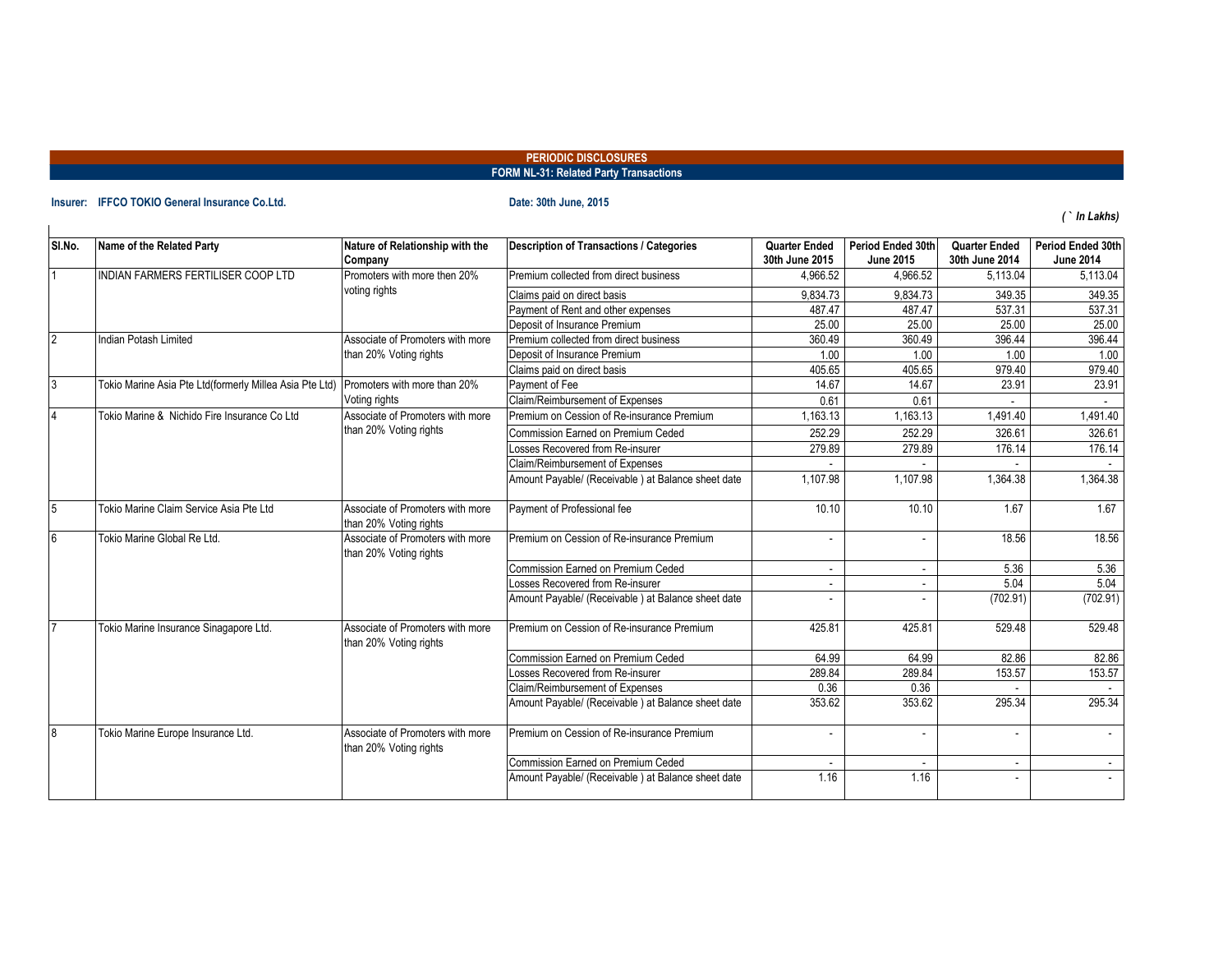### **FORM NL-31: Related Party Transactions**

| $\overline{9}$ | Tokio Marine Kiln Regional Underwriting Ltd.    | Associate of Promoters with more<br>than 20% Voting rights | Premium on Cession of Re-insurance Premium         | 0.02     | 0.02     |          |          |
|----------------|-------------------------------------------------|------------------------------------------------------------|----------------------------------------------------|----------|----------|----------|----------|
|                |                                                 |                                                            | Commission Earned on Premium Ceded                 | 0.00     | 0.00     |          |          |
|                |                                                 |                                                            | Amount Payable/ (Receivable) at Balance sheet date |          |          |          |          |
| 10             | Tokio Marine & Nichido Risk Consulting Co. Ltd. | Associate of Promoters with more<br>than 20% Voting rights | Payment of Fee                                     | $\sim$   |          | 2.87     | 2.87     |
| 11             | Tokio Marine Insurans(Malaysia) Berhad          | Associate of Promoters with more<br>than 20% Voting rights | Payment of Fees                                    | 4.16     | 4.16     | 2.53     | 2.53     |
| 13             | Tokio Marine Services Europe Ltd.               | Associate of Promoters with more<br>than 20% Voting rights | Payment of Fees                                    | 1.55     | 1.55     | 0.97     | 0.97     |
|                |                                                 |                                                            | Claim/Reimbursement of Expenses                    | 1.92     | 1.92     | 1.44     | 1.44     |
| 14             | TM Claims Services Inc                          | Associate of Promoters with more                           | Claim/Reimbursement of Expenses                    | 2.95     | 2.95     | 4.69     | 4.69     |
|                |                                                 | than 20% Voting rights                                     | <b>Payment of Fees</b>                             | 1.86     | 1.86     | 2.79     | 2.79     |
| 15             | Tokio Marine Management Austalasia Pty. Ltd.    | Associate of Promoters with more                           | Payment of Fees                                    | 1.73     | 1.73     |          |          |
|                |                                                 | than 20% Voting rights                                     | Claim/Reimbursement of Expenses                    | 3.83     | 3.83     |          |          |
| 17             | TM Management Services Ltd.                     | Associate of Promoters with more                           | Claim/Reimbursement of Expenses                    | $\sim$   |          |          |          |
|                |                                                 | than 20% Voting rights                                     | Payment of Fees                                    |          |          | 4.71     | 4.71     |
| 20             | IFFCO Kisan Sanchar Ltd.                        | Associate of Promoters with more                           | Premium accounted from direct business             | 9.22     | 9.22     |          |          |
|                |                                                 | than 20% Voting rights                                     | Claims paid on direct basis                        | 2.25     | 2.25     |          |          |
| 21             | K. Sriniwasa Gowda                              | Chairman                                                   | Payment of Rent on office Building                 | 12.00    | 12.00    | 12.00    | 12.00    |
| 22             | <b>IFFCO TOKIO INSURANCE SERVICES LTD</b>       | Subsidiary of the company with                             | Premium collected from direct business             | 42.00    | 42.00    | 35.00    | 35.00    |
|                |                                                 | 100% voting rights                                         | Claims paid on direct basis                        | 2.51     | 2.51     | 5.57     | 5.57     |
|                |                                                 |                                                            | Payment of -Commission                             | 163.37   | 163.37   | 91.77    | 91.77    |
|                |                                                 |                                                            | -Service Charges                                   | 1,017.90 | 1,017.90 | 1,042.85 | 1,042.85 |
|                |                                                 |                                                            | Amount Payable/ (Receivable) at Balance sheet date | 345.17   | 345.17   | 217.88   | 217.88   |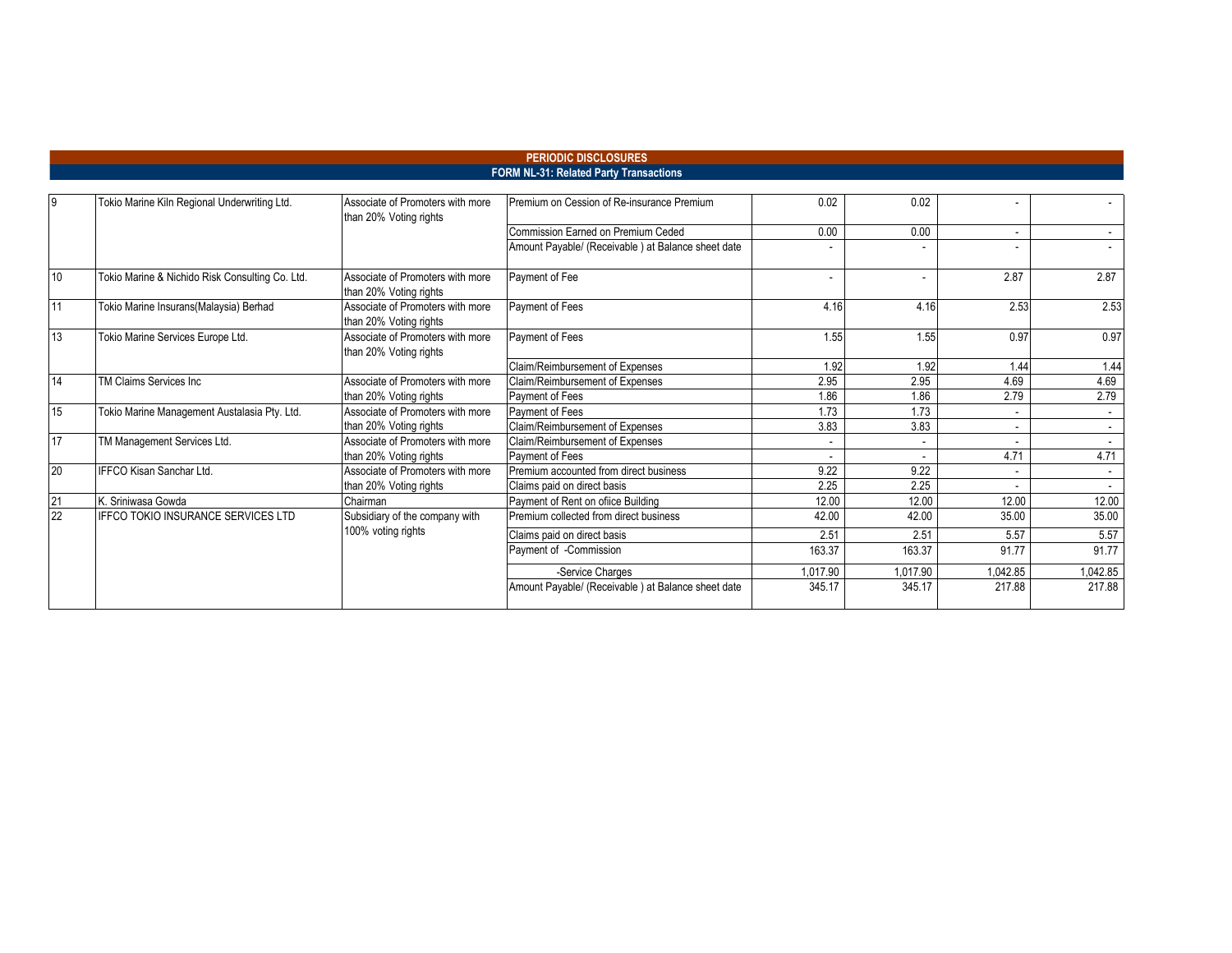| <b>PERIODIC DISCLOSURES</b> |                                                                     |                                        |                                     |                           |                               |                              |                                                   |                                    |  |  |  |  |  |
|-----------------------------|---------------------------------------------------------------------|----------------------------------------|-------------------------------------|---------------------------|-------------------------------|------------------------------|---------------------------------------------------|------------------------------------|--|--|--|--|--|
| <b>FORM NL-32</b>           |                                                                     |                                        | <b>Products Information</b>         |                           |                               |                              |                                                   |                                    |  |  |  |  |  |
|                             |                                                                     |                                        |                                     |                           |                               |                              |                                                   |                                    |  |  |  |  |  |
| Insurer:                    | <b>IFFCO TOKIO GENERAL</b><br><b>INSURANCE CO.LTD.</b>              | Date:                                  | 30.06.2015                          |                           |                               |                              |                                                   |                                    |  |  |  |  |  |
|                             |                                                                     |                                        |                                     |                           |                               |                              |                                                   |                                    |  |  |  |  |  |
| <b>Products Information</b> |                                                                     |                                        |                                     |                           |                               |                              |                                                   |                                    |  |  |  |  |  |
|                             | List below the products and/or add-ons introduced during the period |                                        |                                     |                           |                               |                              |                                                   |                                    |  |  |  |  |  |
| S. No.                      | <b>Name of Product</b>                                              | Co. Ref. No.                           | <b>IRDA Ref.no.</b>                 | <b>Class of Business*</b> | <b>Category of</b><br>product | Date of filing<br>of Product | Date <b>IRDA</b><br>confirmed filing/<br>approval | <b>Applicability</b><br>of Para 19 |  |  |  |  |  |
|                             |                                                                     |                                        | Ist April 2015 to 30th June 2015    |                           |                               |                              |                                                   |                                    |  |  |  |  |  |
|                             | Individual Personal Accident Grand                                  | UIN: IRDA/NL-HLT/ITGI/P-P/V.I/13/14-15 | IRDA/NL-HLT/ITGI/P-P/V.I/13/14-15   | Miscellaneous Product     | Class rated products          | 17-Oct-14                    | 24-Jun-15                                         | Yes                                |  |  |  |  |  |
| $\mathcal{L}$               | Jan Sewa Bima Yojna                                                 | UIN: ITG-OT-P15-13-V01-15-16           | IRDA/NL/F&U/Iffco/MISC/JSBY/15-16   | Miscellaneous Product     | Class rated products          | 24-Apr-14                    | 15-Jun-15                                         | Yes                                |  |  |  |  |  |
| 3                           | Janata Suraksha Bima Yojna                                          | UIN: ITG-OT-P15-12-V01-15-16           | IRDA/NL/F&U/Iffco/MISC/JSurBY/15-16 | Miscellaneous Product     | Class rated products          | 24-Apr-14                    | 15-Jun-15                                         | Yes                                |  |  |  |  |  |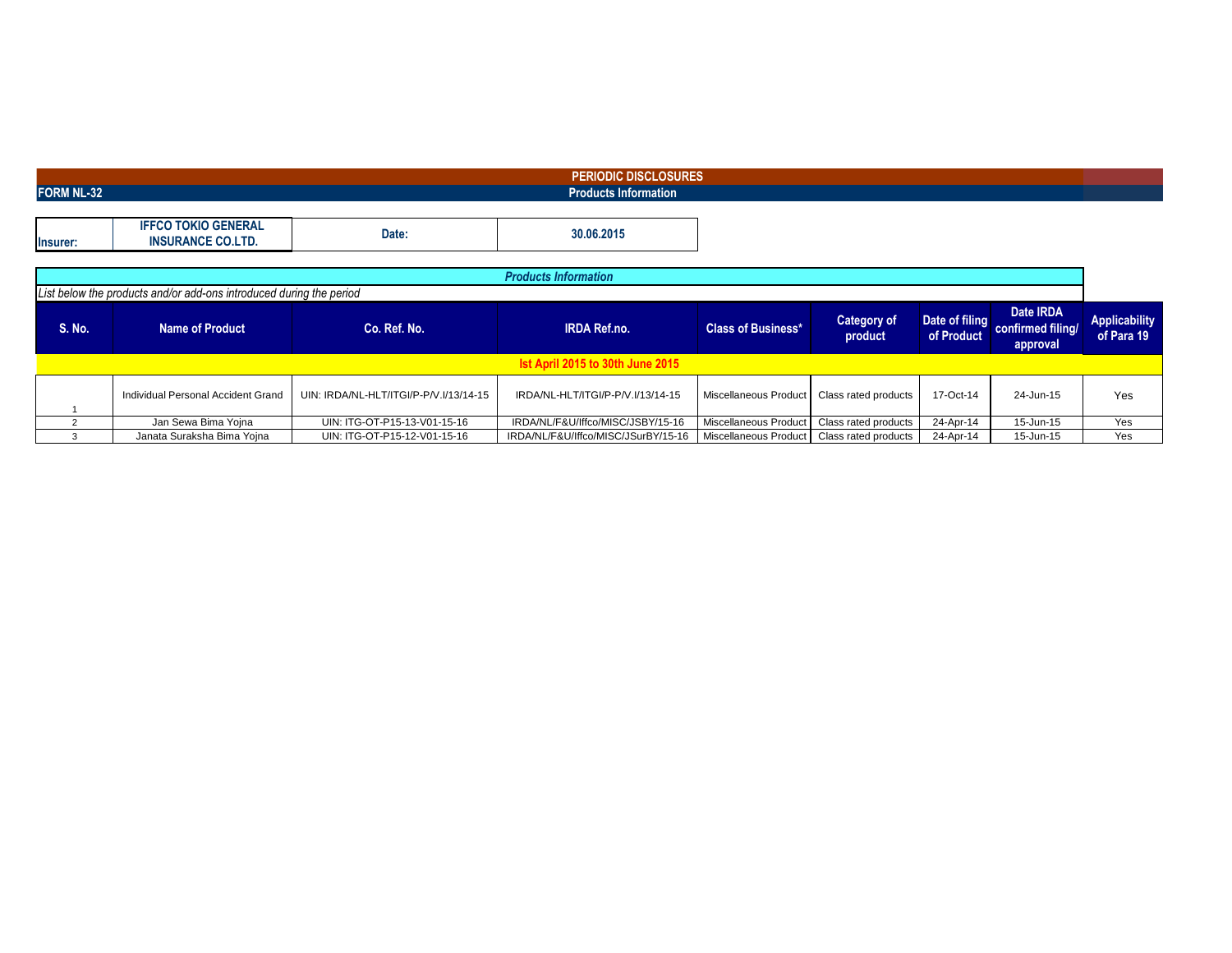## **PERIODIC DISCLOSURES FORM NL-33 - SOLVENCY MARGIN - KGII**

*( ` In Lakhs)*

**FORM NL-33 - SOLVENCY MARGIN - KGII Solvency for the period Ended on 30th June 2015 Available Solvency Margin and Solvency Ratio Name of the Insurer: IFFCO TOKIO GENERAL INSURANCE CO. LTD.**

**Item Description Notes No. Amount**  $(1)$   $(2)$   $(3)$   $(4)$ 1 Available Assets in Policyholders' Funds (adjusted value 380,567.72 of Assets as mentioned in Form IRDA-Assets-AA): Deduct: 2 Liabilities (reserves as mentioned in Form HG) 376,667.42 3 Other Liabilities (other liabilities in respect of 3,900.30 Policyholders' Fund as mentioned in Balance Sheet) 4 **Excess in Policyholders' Funds (1-2-3)** - 5 Available Assets in Shareholders' Funds (value of 151,565.58 and 151,565.58 Assets as mentioned in Form IRDA-Assets-AA): Deduct: 6 Other Liabilities (other liabilities in respect of 50,012.63 Shareholders' Fund as mentioned in Balance Sheet) 7 **Excess in Shareholders' Funds (5-6)** 101,552.95 8 **Total Available Solvency Margin [ASM] (4+7)** 101,552.95 9 Total Required Solvency Margin [RSM] 62,456.83 10 Solvency Ratio (Total ASM/Total RSM) **1.63**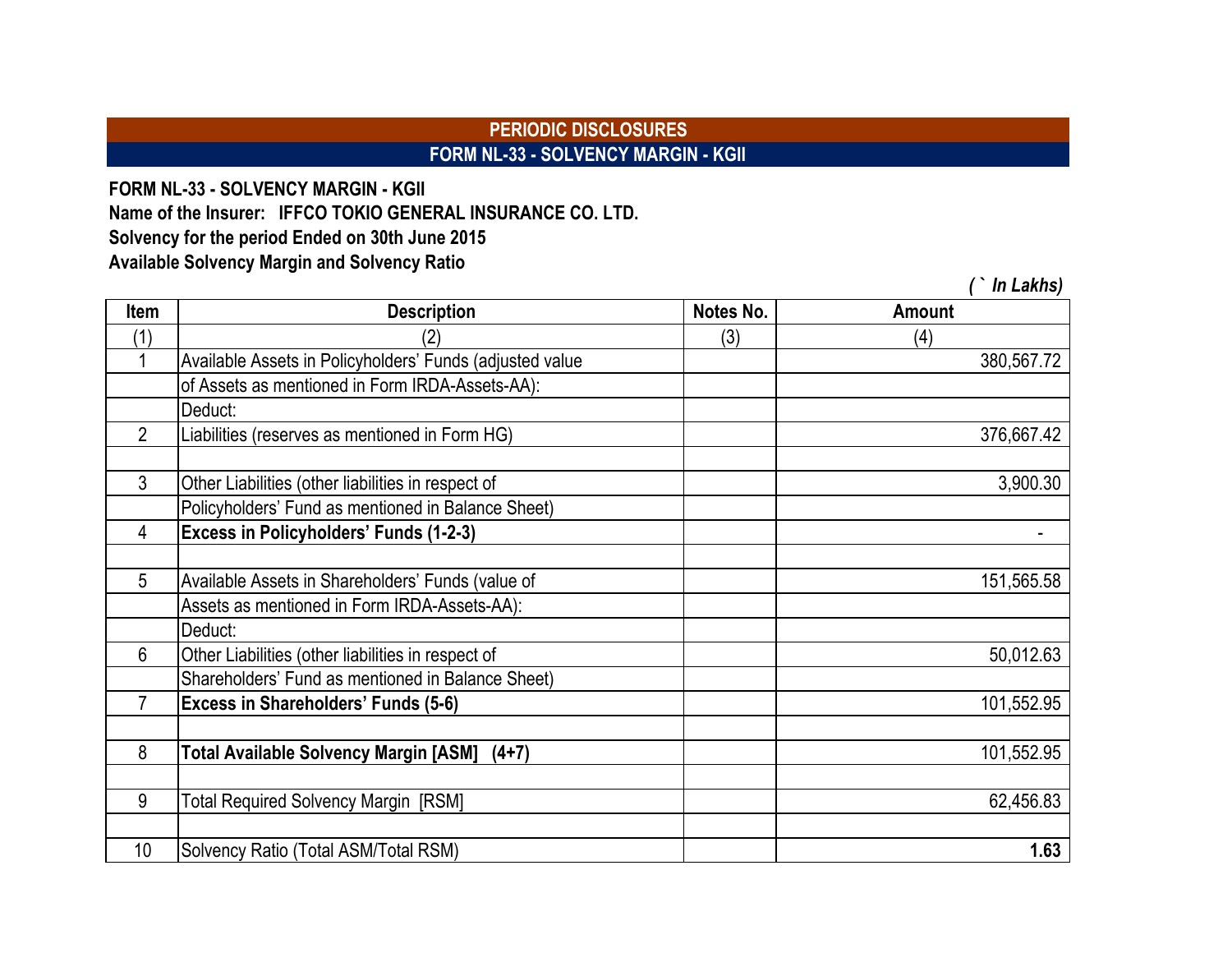## **PERIODIC DISCLOSURES FORM NL-34: Board of Directors & Key Persons**

# **Insurer: IFFCO TOKIO General Insurance Co. Ltd. Date: 1st April, 2015 to 30th June, 2015**

| <b>BOD and Key Person information</b> |                           |                                |                                 |
|---------------------------------------|---------------------------|--------------------------------|---------------------------------|
| SI. No.                               | Name of person            | Role/designation               | Details of change in the period |
|                                       | Mr. K. Srinivasa Gowda    | Chairman                       | No change                       |
| $\overline{2}$                        | Mr. Lee King Chi Arthur   | Vice Chairman                  | No change                       |
| 3                                     | Mr. Balvinder Singh Nakai | <b>Director</b>                | No change                       |
| 4                                     | Dr. U.S. Awasthi          | <b>Director</b>                | No change                       |
| 5                                     | Mr. Rakesh Kapur          | <b>Director</b>                | No change                       |
| 6                                     | Dr. P.S. Gahlaut          | <b>Director</b>                | No change                       |
|                                       | Mr. S.K. Kanwar           | Director                       | Cessation w.e.f 17.06.2015      |
| 8                                     | Mr. Bahushrut Lugani      | Director                       | Cessation w.e.f 17.06.2015      |
| 9                                     | Mr. Yogesh Lohiya         | Managing Director & CEO        | No change                       |
| 10                                    | Mr. H.O. Suri             | Director (Marketing)           | No change                       |
| 11                                    | Mr. Ichiro Maeda          | Director (Operations)          | Cessation w.e.f 30.05.2015      |
| 12                                    | Mr.Hiroshi Yasui          | Director (Operations)          | Appointment w.e.f - 01.06.2015  |
| 13                                    | Mrs. Mira Mehrishi        | <b>Independent Director</b>    | No change                       |
| 14                                    | Mr. Ashwani Kumar         | <b>Independent Director</b>    | Appointment w.e.f - 07.04.2015  |
| 15                                    | Mr. Sudhakar Rao          | <b>Independent Director</b>    | Appointment w.e.f - 07.04.2015  |
| 16                                    | Mr. Khushwant Pahwa       | <b>Appointed Actuary</b>       | No change                       |
| 17                                    | Mr. V. Rajaraman          | <b>Chief of Internal Audit</b> | No change                       |
| 18                                    | Mr. Sanjeev Chopra        | <b>Chief Finance Officer</b>   | No change                       |

1 Key Persons as defined in IRDA Registration of Companies Regulations, 2000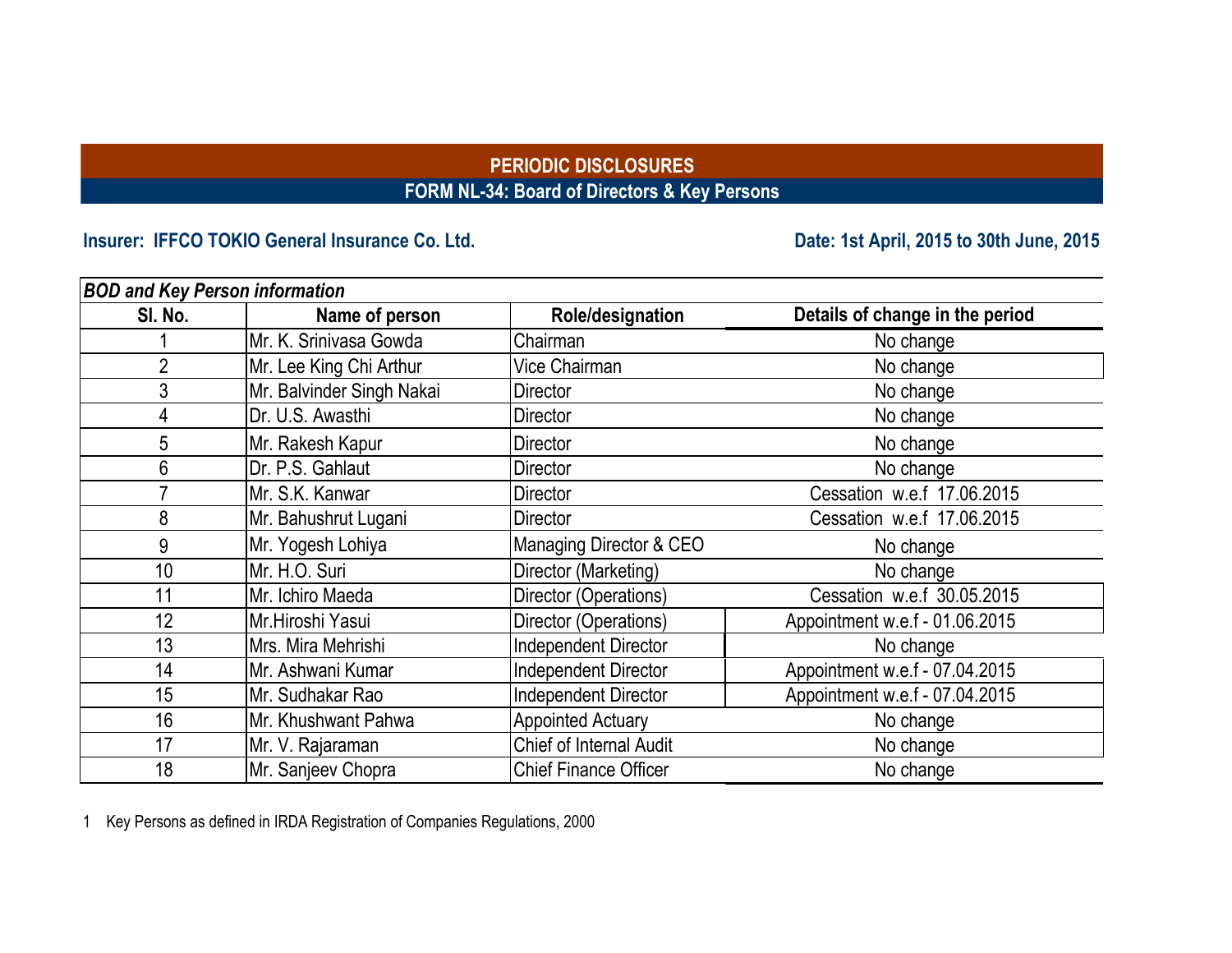### **FORM NL-35-NON PERFORMING ASSETS-7A**

**Company Name & Code:** Iffco Tokio General Insurance Company Ltd (106)

**30th June 2015 Name of the Fund**

**Details of Investment Portfolio**

**Statement as on:**

**Periodicity of Submission : Quarterly**

|       |                     | Instrument |          | <b>Interest Rate</b>                  | Total O/s    |                           |                          |          | Default | Default   | Principal | <b>Interest Due</b> | Deferred | Deferred                     | Rolled |     | Has there been any Principal<br><b>Waiver?</b> | Classification | Provision |  |
|-------|---------------------|------------|----------|---------------------------------------|--------------|---------------------------|--------------------------|----------|---------|-----------|-----------|---------------------|----------|------------------------------|--------|-----|------------------------------------------------|----------------|-----------|--|
| COI   | <b>Company Name</b> | Type       | $\alpha$ | <b>Has there</b><br>been<br>revision? | (Book Value) | Principal<br>(Book Value) | Interest (Book<br>Value) | Due from | from    | Principal | Interest  | Over?               | Amount   | Board<br><b>Approval Ref</b> |        | (%) | Provision (Rs)                                 |                |           |  |
|       |                     |            |          |                                       |              |                           |                          |          |         |           |           |                     |          |                              |        |     |                                                |                |           |  |
|       |                     |            |          |                                       |              |                           |                          |          |         |           |           |                     |          |                              |        |     |                                                |                |           |  |
|       |                     |            |          |                                       |              |                           |                          |          | . .     |           |           |                     |          |                              |        |     |                                                |                |           |  |
|       |                     |            |          |                                       |              |                           |                          |          | -       |           |           |                     |          |                              |        |     |                                                |                |           |  |
|       |                     |            |          |                                       |              |                           |                          |          |         |           |           |                     |          |                              |        |     |                                                |                |           |  |
|       |                     |            |          |                                       |              |                           |                          |          |         |           |           |                     |          |                              |        |     |                                                |                |           |  |
| Date: |                     |            |          |                                       |              |                           |                          |          |         |           |           |                     |          |                              |        |     |                                                |                |           |  |

*Note:*

*A. Category of Investmet (COI) shall be as per INV/GLN/001/2003-04*

*B. FORM 7A shall be submitted in respect of each 'fund'.*

*C. Classification shall be as per F&A-Circulars-169-Jan-07 Dt.24-01-07.*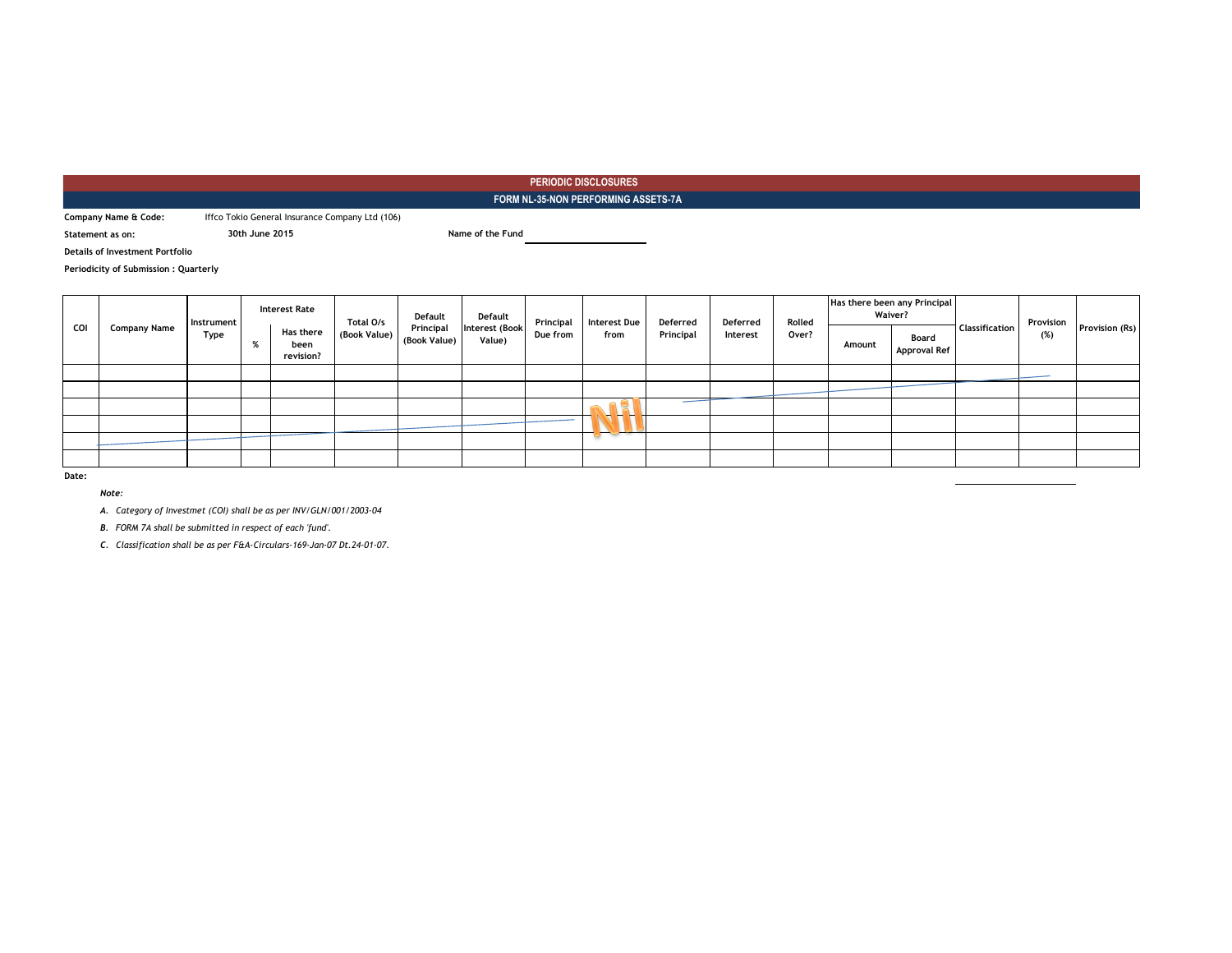### **PERIODIC DISCLOSURES FORM NL-36-YIELD ON INVESTMENTS 1**

### **COMPANY NAME & CODE: IFFCO-TOKIO GENEAL INSURANCE CO LTD & 106 STATEMENT AS ON : 30th June 2015 NAME OF THE FUND : NAME OF THE FUND : NAME OF THE FUND** : **STATEMENT OF INVESTMENT AND INCOME ON INVESTMENT**

**Rs. Lakhs**

0.00 0.00 0.00 0.00

### **PERIODICITY OF SUBMISSION: QUARTERLY**

**Book Value\*** 1 CENTRALGOVERNMENTBONDS | CGSB | 93474.101| 95,247.44| 1901.78| 8.18| 8.18| 93,474.10 | 95,247.44| 1,901.78| 8.18| 8.16| 82,106.09| 81,813.00| 1,677.29 2 SPECIALDEPOSITS | CSPD | 0.00| 0.00| 0.00| 0.00| 0.00| 0.00| 0.00| 0.00| 0.00| 0.00| 0.00| 0.00| 0.00| 0.00| 0.00| 0.00| 0.00| 3 CDSS 1,151.38 24.12 8.42 8.40 8.35 24.11 DEPOSIT UNDER SECTION 7 OF INSURANCE ACT, 1938 1,146.53 1,151.38 1,146.53 24.12 8.40 4 TREASURYBILLS | CTRB | 1,304.69 0.00| 7.53 | 8.10 | 1,304.69 | 0.00 | 7.53 | 8.10 | 8.10 | 0.00 | 0.00 | 0.00 | 0.00 5 STATEGOVERNMENTBONDS | SGGB | 44,437.07| 46,277.31| 8.76| 44,437.07 | 46,277.31| 971.29| 8.79| 8.76| 35,440.14| 38,435.00| 774.12 6 STATEGOVERNMENT GUARANTEED.LOANS | SGGL | 0.00| 0.00| 0.00| 0.00| 0.00| 0.00| 0.00| 0.00| 0.00| 0.00| 0.00| 0.00| 0.00| 0.00| 0.00| 0.00| 0.00| 0.00| 0.00| 0.00| 0.00| 0.00| 0.00| 0.00| 0.00| 0.00| 0.00| 0.00| 0.00| 7 |UNESTMENTS\CDUCUCUCUCUCUCUCUCUCUCUCUCUCUCU SGOA | 3,145.53| 3,124.01| 66.48| 8.50| 8.47| 3,124.01| 66.48| 8.50| 8.47| 3,109.90| 2,916.00| 66.48|<br>INVESTMENTS\ 8 GUARANTEEDEQUITY | SGGE | 0.00| 0.00| 0.00| 0.00| 0.00| 0.00| 0.00| 0.00| 0.00| 0.00| 0.00| 0.00| 0.00| 0.00| 0.00| 0.00| 0.00| 0.00| 0.00| 0.00| 0 9 CENTRAL GOVERNMENT GUARANTEED LOANS | CGSL | 0.00| 0.00| 0.00| 0.00| 0.00| 0.00| 0.00| 0.00| 0.00| 0.00| 0.00| 0.00| 0.00| 0.00| 0.00| 0.00| 0.00| 0.00| 0.00| 0.00| 0.00| 0.00| 0.00| 0.00| 0.00| 0.00| 0.00| 0.00| 0. 10 LOANS TO STATE GOVERNMENT FOR HOUSING | HLSH | 0.00| 0.00| 0.00| 0.00| 0.00| 0.00| 0.00| 0.00| 0.00| 0.00| 0.00| 0.00| 0.00| 0.00| 0.00| 0.00| 0.00| 0.00| 0.00| 0.00| 0.00| 0.00| 0.00| 0.00| 0.00| 0.00| 0.00| 0.00| 11 HLSF 0.00 0.00 0.00 0.00 0.00 0.00 LOANS TO STATE GOVERNMENT FOR FIRE FIGHTING 12 HTLH 0.00 0.00 0.00 0.00 0.00 0.00 TERM LOAN - HUDCO / NHB / INSTITUTIONS ACCREDITED BY NHB 0.00 0.00 0.00 0.00 0.00 EQUIPMENTS 13 HTLN 0.00 0.00 0.00 0.00 0.00 0.00 COMMERCIAL PAPERS - NHB / INSTITUTIONS ACCREDITED BY NHB 0.00 0.00 0.00 0.00 0.00 14 BONDS/DEBENTURESISSUEDBYHUDCO | HTHD | 0.00| 0.00| 0.00| 0.00| 0.00| 0.00| 0.00| 0.00| 0.00| 0.00| 0.00| 0.00| 0.00| 0.00| 0.00| 0.00| 0.00| 0.00| 0.00| 72.79 15 BONDS/DEBENTURESISSUED BY NHB/INSTITUTIONS | HTDN | 0.00| 0.00| 0.00| 0.00| 0.00| 0.00| 0.00| 0.00| 0.00| 0.00| 0.00| 0.00| 0.00| 0.00| 0.00| 0.00| 0.00| 0.00| 0.00| 0.00| 0.00| 0.00| 0.00| 0.00| 0.00| 0.00| 0.00| 0.0 16 BONDS / DEBENTURES ISSUED BY AUTHORITY CONSTITUTED HTDA 44,397.39 45,200.28 1017.04 9.21 9.18 44,397.39 44,397.39 1017.04 9.21 9.18 9.21 9.18 31,907.34 36,537.00 739.04 17 BONDS / DEBENTURES ISSUED BY HUDCO | HFHD | 5,000.00 | 5,902.05 | 102.34 8.23 | 5,000.00 | 5,902.05 | 102.34 | 8.23 | 8.20 | 5,000.00 | 5,931.00 | 102.34 18 BONDS / DEBENTURES ISSUED BY NHB / INSTITUTIONS | HFDN | 1,025.65 1,387.94 22.13 8.68 8.65 1,025.65 8.68 8.65 8.68 8.65 8.68 8.65 1,025.65 1,062.00 22.20 19 HFDA 0.00 0.00 0.00 0.00 0.00 0.00 ACCREDITED BY NHB BONDS / DEBENTURES ISSUED BY AUTHORITY CONSTITUTED 20 HMBS 0.00 0.00 0.00 0.00 0.00 0.00 HOUSING - SECURITISED ASSETS 0.00 0.00 0.00 0.00 0.00 UNDER ANY HOUSING / BUIDLING SCHEME APPROVED BY 21 DEBENTURES/BONDS/CPS/LOANS HODS | 0.00| 0.00| 0.00| 0.00| 0.00| 0.00| 0.00| 0.00| 0.00| 0.00| 0.00| 0.00| 0.00| 0.00| 22 DEBENTURES/BONDS/CPS/LOANS-(PROMOTER GROUP) | HDPG | 0.00| 0.00| 0.00| 0.00| 0.00| 0.00 0.00| 0.00| 0.00| 0.00| 0.00| 0.00| 0.00| 0.00| 0.00| 0.00| 0.00| 0.00| 0.00| 0.00| 0.00| 0.00| 0.00| 0.00| 0.00| 0.00| 0.00| 0.00| 23 HOUSING SECURITISED ASSETS | HOMB || 0.00| 0.00| 0.00| 0.00| 0.00| 0.00 || 0.00| 0.00| 0.00| 0.00| 0.00| 0.00| 0.00| 0.00| 0.00| 0.00| 0.00| 0.00| 0.00| 0.00| 0.00| 0.00| 0.00| 0.00| 0.00| 0.00| 0.00| 0.00| 0.0 24 HOPG 0.00 0.00 0.00 0.00 0.00 0.00 DEBENTURES / BONDS / CPS / LOANS - (PROMOTER GROUP) 0.00 0.00 0.00 0.00 0.00 25 INFRASTRUCTURE - OTHER APPROVED SECURITIES | ISAS | 0.00| 0.00| 0.00| 0.00| 0.00| 0.00| 0.00| 0.00| 0.00| 0.00| 0.00| 0.00| 0.00| 0.00| 0.00| 0.00| 0.00| 0.00| 0.00| 0.00| 0.00| 0.00| 0.00| 0.00| 0.00| 0.00| 0.00| 0. 26 INFRASTRUCTURE - PSU - EQUITY SHARES - QUOTED | ITPE | 0.00| 0.00| 0.00| 0.00| 0.00| 0.00| 0.00| 0.00| 0.00| 0.00| 0.00| 0.00| 0.00| 0.00| 0.00| 0.00| 0.00| 0.00| 0.00| 0.00| 0.00| 0.00| 0.00| 0.00| 0.00| 0.00| 0.00| 0. 27 INFRASTRUCTURE -INFRASTRUCTURE DEVELOPMENT FUND (IDF) IDDF | 980.50 983.85 12.86 8.89 8.86 980.50 | 983.85 12.86 8.89 8.86 0.00 0.00 0.00 0.00 28 INFRASTRUCTURE - CORPORATE SECURITIES - EQUITY SHARES- | ITCE | 0.00| 0.00| 0.00| 0.00| 0.00| 0.00| 0.00| 0.00| 0.00| 0.00| 0.00| 0.00| 0.00| 0.00| 0.00| 0.00| 0.00| 0.00| 0.00| 0.00| 0.00| 0.00| 0.00| 0.00| 0.00| 0.00| 29 INFRASTRUCTURE PSU DEBENTURES / BONDS | IPTD | 56,487.97| 60,542.44| 1263.71| 2.22| 1.47| 56,487.97 | 60,542.44| 1.263.71| 9.01| 5.95| 45,066.58| 45,768.00| 977.64<br>30 INFRASTRUCTURE EQUITY AND EQUITY RELATED INSTRUMENTS 31 IPCP 0.00 0.00 0.00 0.00 0.00 0.00 32 INFRASTRUCTURE - OTHER CORPORATE SECURITIES - | ICTD | 0.00| 0.00| 0.00| 0.00| 0.00| 0.00| 0.00| 0.00| 0.00| 0.00| 0.00| 0.00| 0.00| 0.00| 0.00| 0.00| 0.00| 0.00| 0.00| 0.00| 0.00| 0.00| 0.00| 0.00| 0.00| 0.00| 0.00| 0. 33 IESA 0.00 0.00 0.00 0.00 0.00 0.00 DEBENTURES/ BONDS INFRASTRUCTURE - SECURITISED ASSETS 0.00 0.00 0.00 0.00 0.00 34 INFRASTRUCTURE - OTHER CORPORATE SECURITIES - CPS | ICCP | 0.00| 0.00| 0.00| 0.00| 0.00| 0.00| 0.00| 0.00| 0.00| 0.00| 0.00| 0.00| 0.00| 0.00| 0.00| 0.00| 0.00| 0.00| 0.00| 0.00| 0.00| 0.00| 0.00| 0.00| 0.00| 0.00| 0.00 35 INFRASTRUCTURE - DEBENTURES / BONDS / CPS / LOANS - | DPG | 0.00| 0.00| 0.00| 0.00| 0.00| 0.00| 0.00| 0.00| 0.00| 0.00| 0.00| 0.00| 0.00| 0.00| 0.00| 0.00| 0.00| 0.00| 0.00| 0.00| 0.00| 0.00| 0.00| 0.00| 0.00| 0.00| 36 ILWC 0.00 0.00 0.00 0.00 0.00 0.00 INFRASTRUCTURE - TERM LOANS (WITH CHARGE) 0.00 0.00 0.00 0.00 0.00 (PROMOTER GROUP) 37 IPFD 19,845.90 410.72 8.32 8.30 8.32 219.79 INFRASTRUCTURE - PSU - DEBENTURES / BONDS 24,277.97 19,845.90 24,277.97 410.72 8.30 38 INFRASTRUCTURE - OTHER CORPORATE SECURITIES - | ICFD | 0.00| 0.00| 0.00| 0.00| 0.00| 0.00| 0.00| 0.00| 0.00| 0.00| 0.00| 0.00| 0.00| 0.00| 0.00| 0.00| 0.00| 0.00| 0.00| 0.00| 0.00| 0.00| 0.00| 0.00| 0.00| 0.00| 0.00| 0. 39 IOEQ 0.00 0.00 0.00 0.00 0.00 0.00 DEBENTURES/ BONDS INFRASTRUCTURE - EQUITY (INCLUDING UNLISTED) 0.00 0.00 0.00 0.00 0.00 40 IODS 0.00 0.00 0.00 0.00 0.00 0.00 INFRASTRUCTURE - DEBENTURES / BONDS / CPS / LOANS 0.00 0.00 0.00 0.00 0.00 41 INFRASTRUCTURE SECURITISEDASSETS 0.004 0.001 0.001 0.001 0.00 0.00 0.00 0.00 0.00 0.001 0.001 0.001 0.001 0.001 0.001 0.001 0.001 42 IOPE 0.00 0.00 0.00 0.00 0.00 0.00 INFRASTRUCTURE - EQUITY (PROMOTER GROUP) 0.00 0.00 0.00 0.00 0.00 43 IOPD 0.00 0.00 0.00 0.00 0.00 0.00 INFRASTRUCTURE - DEBENTURES / BONDS / CPS / LOANS - 44 EAEQ 170.51 7.03 0.00 0.00 7.03 0.00 PSU - EQUITY SHARES - QUOTED 174.59 170.51 168.00 174.59 0.00 (PROMOTER GROUP) 45 CORPORATE SECURITIES - EQUITY SHARES (ORDINARY)- QUOTED | EACE | 0.00| 0.00| 0.00| 0.00| 0.00| 0.00| 0.00| 0.00| 0.00| 0.00| 0.00| 0.00| 0.00| 0.00| 0.00| 0.00| 0.00| 0.00| 0.00| 0.00| 0.00| 0.00| 0.00| 0.00| 0.00| 0.00 46 CORPORATESECURITIES-BONDS-(TAXABLE) | EPBT | 13,000.00 13,351.05| 313.20| 9.69| 9.66| 13,000.00 | 13,351.05| 13,351.05| 313.20| 9.69| 9.69| 9.68| 11,406.59| 13,158.00| 274.42 47 CORPORATE SECURITIES - BONDS - (TAX FREE) | EPBF || 0.00| 0.00| 0.00| 0.00| 0.00| 0.00| 0.00| 0.00| 0.00| 0.00| 0.00| 0.00| 0.00| 0.00| 0.00| 0.00| 0.00| 0.00| 0.00| 0.00| 0.00| 0.00| 0.00| 0.00| 0.00| 0.00| 0. 48 CORPORATE SECURITIES - PREFERENCE SHARES | EPNQ | 0.00| 0.00| 0.00| 0.00| 0.00| 0.00| 0.00| 0.00| 0.00| 0.00| 0.00| 0.00| 0.00| 0.00| 0.00| 0.00| 0.00| 0.00| 0.00| 0.00| 0.00| 0.00| 0.00| 0.00| 0.00| 0.00| 0.00| 0.00 49 |CORPORATESECURITIES-INVESTMENTINSUBSIDIARIES | ECIS | 50.00| 50.00| 0.00| 0.00| 0.00| 0.00| 0.00| 0.00| 0.00| 0.00| 0.00| 0.00| 50.00| 50.00| 50.00| 50.00| 0.00| 0.00| 0.00| 0.00| 0.00| 0.00| 0.00| 0.00| 0.00| 0.00| 0. 50 CORPORATE SECURITIES - DEBENTURES 0.00 | 0.00 | 0.00 | 0.00 | 0.00 | 0.00 | 0.00 | 0.00 | 0.00 | 0.00 | 0.00 | 0.00 | 0.00 | 0.00 | 0.00 | 0.00 | 0.00 | 0.00 | 0.00 | 0.00 | 0.00 | 0. 51 CORPORATE SECURITIES - DERIVATIVE INSTRUMENTS | ECDI | 0.00| 0.00| 0.00| 0.00| 0.00| 0.00| 0.00| 0.00| 0.00| 0.00| 0.00| 0.00| 0.00| 0.00| 0.00| 0.00| 0.00| 0.00| 0.00| 0.00| 0.00| 0.00| 0.00| 0.00| 0.00| 0.00| 0.00| 0. 52 MUNICIPALBONDS EMUN | 0.00| 0.00| 0.00| 0.00| 0.00| 0.00| 0.00| 0.00| 0.00| 0.00| 0.00| 0.00| 0.00| 0.00| 0.00| 53 EINP 0.00 0.00 0.00 0.00 0.00 0.00 INVESTMENT PROPERTIES - IMMOVABLE 0.00 0.00 0.00 0.00 0.00 54 LCANS POLICYLOANS | ELPL || 0.00| 0.00| 0.00| 0.00| 0.00| 0.00| 0.00| 0.00| 0.00| 0.00| 0.00| 0.00| 0.00| 0.00| 0.00| 0.00| 0.00| 0.00| 0.00| 0.00| 0.00| 0.00| 0.00| 0.00| 55 LOANS - SECURED LOANS - MORTGAGE OF PROPERTY IN INDIA | ELMI | 0.00| 0.00| 0.00| 0.00| 0.00| 0.00| 0.00| 0.00| 0.00| 0.00| 0.00| 0.00| 0.00| 0.00| 0.00| 0.00| 0.00| 0.00| 0.00| 0.00| 0.00| 0.00| 0.00| 0.00| 0.00| 0.00| 56 ELMO 0.00 0.00 0.00 0.00 0.00 0.00 LOANS - SECURED LOANS - MORTGAGE OF PROPERTY OUTSIDE (TERM LOAN) 57 DEPOSITS - DEPOSIT WITH SCHEDULED BANKS, FIS (INCL. BANK ECDB 159,823.26 152,949.00 3708.73 9.33 15.30 3.33 9.30 159,823.26 152,949.00 3,708.73 9.33 9.30 145,996.15 134,400.00 3,561.77 58 EDCD 496.50 7.11 8.06 8.04 8.06 0.00 DEPOSITS - CDS WITH SCHEDULED BANKS 0.00 0.00 0.00 0.00 8.04 BALANCE AWAITING INVESTMENT), CCIL, RBI 59 DEPOSITS REPO / REVERSE REPO - GOVT SECURITIES | ECMR | 0.00| 0.00| 0.00| 0.00| 0.00| 0.00| 0.00| 0.00| 0.00| 0.00| 0.00| 0.00| 0.00| 0.00| 0.00| 0.00| 0.00| 0.00| 0.00| 0.00| 0.00| 0.00| 0.00| 0.00| 0.00| 0.00| 0.00| 0 60 DEPOSITS REPO / REVERSE REPO - CORPORATE SECURITIES | ECCR | 0.00| 0.00| 0.00| 0.00| 0.00| 0.00| 0.00| 0.00| 0.00| 0.00| 0.00| 0.00| 0.00| 0.00| 0.00| 0.00| 0.00| 0.00| 0.00| 0.00| 0.00| 0.00| 0.00| 0.00| 0.00| 0.00| 0. 61 EDPD 0.00 0.00 0.00 0.00 0.00 0.00 DEPOSIT WITH PRIMARY DEALERS DULY RECOGNISED BY 62 ECBO 0.00 0.00 0.00 0.00 0.00 0.00 **No Category of Investment** Category Code **Current Quarter Year to Date (current year) Year to Date (previous year) Investment (Rs.) Income On Investment (Rs.)** 82,106.09 81,813.00 1,677.29 8.07 8.07 SPECIAL DEPOSITS 0.00 0.00 0.00 0.00 0.00 0.00 0.00 0.00 0.00 CENTRAL GOVERNMENT BONDS CGSB CGSB 93474.101 95,247.44 1901.78 8.18 8.16 93,474.10 95,247.44 1,901.78 8.16 **Investment (Rs.) Income On**  ent (Rs.) **Gross Yield (%)** let Yield<br>(%) Market Value Investment (Rs.) Yield (%) (%) Book Value\* | Market Value Investment (Rs.) | Yield (%) | (%) C%) C%) | Westment (Rs.) | Yield (%) | (%) | Yield (%) | (%) | C%) | Yield (%) | Yield (%) | Yield (%) | Yield (%) | **Gross Yield (%) Net Yield (%) Investment (Rs.) Income On Investment (Rs.) Gross Yield (%) Net Yield (%)** 1,156,42 1,117,00 24,11 8.34 8.34 TREASURY BILLS 1,304.69 0.00 7,53 8.10 1,304.69 0.00 7.53 8.10 8.10 0.00 0.00 0.00 0.00 35,440.14 38,435.00 8.74 8.74 0.00 0.00 0.00 0.00 STATE GOVERNMENT BONDS 46,277.31 44,437.07 46,277.31 971.29 8.76 3,109.90 2,916.00 66.48 8.55 8.55 GUARANTEED EQUITY 0.00 0.00 0.00 0.00 0.00 0.00 0.00 0.00 0.00 OTHER APPROVED SECURITIES (EXCLUDING INFRASTRUCTURE **INVESTMENTS**<br>B GUARANTEED FOUITY 3,124.01 3,145.53 3,124.01 66.48 8.47 0.00 0.00 0.00 0.00 0.00 0.00 0.00 0.00 0.00 0.00 0.00 0.00 0.00 0.00 0.00 0.00 0.00 0.00 0.00 0.00 0.00 0.00 0.00 0.00 0.00 BONDS / DEBENTURES ISSUED BY HUDCO 0.00 0.00 0.00 0.00 0.00 0.00 0.00 0.00 0.00 0.00 0.00 0.00 0.00 UNDER ANY HOUSING / BUILDING SCHEME APPROVED BY BONDS / DEBENTURES ISSUED BY HUDCO 5,902.05 5,000.00 5,902.05 102.34 8.20 45,200.28 1017.04 9.21 9.18 44,397.39 45,200.28 1,017.04 9.21 9.18 0.00 0.00 3.64 2.40 0.00 0.00 0.00 0.00 0.00 5,000.00 5,931.00 102.34 8.19 8.19 1,387.94 22.13 8.68 8.65 1.025.65 1.387.94 22.13 8.68 8.65 31,907.34 36,537.00 739.04 9.26 9.26 0.00 0.00 0.00 0.00 1,025.65 1,062.00 22.20 8.66 8.66 0.00 0.00 0.00 0.00 0.00 0.00 0.00 0.00 0.00 0.00 0.00 0.00 0.00 0.00 0.00 0.00 0.00 0.00 0.00 0.00 0.00 0.00 0.00 0.00 0.00 0.00 0.00 0.00 0.00 0.00 0.00 0.00 0.00 00 10 1263.71 60,542.44 1,263.71 5.95 6.96 1,263.71 56,487.97 60,542.44 56,487.97 1,263.71 56,487.97 60,542.44 1,263.71 9,01 5.95 0.00 0.00 0.00 0.00 0.00 0.00 0.00 0.00 0.00 45,066,58 45,768,00 977.64 8.81 8.81 (PROMOTER GROUP) INFRASTRUCTURE - PSU - CPS 0.00 0.00 0.00 0.00 0.00 0.00 0.00 0.00 0.00 0.00 0.00 0.00 0.00 0.00 0.00 0.00 0.00 0.00 0.00 0.00 0.00 0.00 0.00 0.00 0.00 0.00 0.00 0.00 0.00 0.00 0.00 0.00 0.00 0.00 0.00 0.00 0.00 0.00 0.00 0.00 0.00 0.00 0.00 0.00 0.00 0.00 0.00 0.00 10,497.73 11,441.00 219.79 8.29 8.29 0.00 0.00 0.00 0.00 0.00 0.00 0.00 0.00 0.00 0.00 0.00 0.00 0.00 0.00 0.00 0.00 0.00 0.00 0.00 0.00 0.00 0.00 0.00 0.00 0.00 INFRASTRUCTURE - SECURITISED ASSETS 0.00 0.00 0.00 0.00 0.00 0.00 0.00 0.00 0.00 0.00 0.00 0.00 0.00 0.00 0.00 0.00 0.00 0.00 0.00 0.00 0.00 0.00 CORPORATE SECURITIES - BONDS - (TAXABLE) 13,351.05 13,000.00 13,351.05 313.20 9.66 0.00 0.00 0.00 0.00 0.00 0.00 0.00 0.00 11,406.59 13,158.00 274.42 9.62 9.62 50.00 50.00 0.00 0.00 0.00 0.00 0.00 0.00 CORPORATE SECURITIES - INVESTMENT IN SUBSIDIARIES 50.00 50.00 50.00 0.00 0.00 0.00 0.00 0.00 0.00 MUNICIPAL BONDS EMUN 0.00 0.00 0.00 0.00 0.00 0.00 0.00 0.00 0.00 0.00 0.00 0.00 0.00 0.00 0.00 0.00 0.00 0.00 LOANS - POLICY LOANS 0.00 0.00 0.00 0.00 0.00 0.00 0.00 0.00 0.00 0.00 0.00 0.00 0.00 0.00 0.00 0.00 0.00 0.00 0.00 0.00 0.00 0.00 0.00 0.00 0.00 0.00 0.00 145,996.15 134,400.00 3,561.77 9.76 9.76 0.00 0.00 0.00 0.00 152,949.00 3708.73 9.33 9.30 159,823.26 152,949.00 3,708.73 9.31 9.30 0.00 0.00 0.00 0.00 0.00 0.00 0.00 0.00 0.00 0.00 0.00 0.00 CCIL - CBLO 0.00 0.00 0.00 0.00 0.00 0.00 0.00 0.00 0.00 62 CCIL - CBLO 0.00 0.00 0.00 0.00 0.00 0.00 0.00 0.00 0.00 COMMERCIAL PAPERS 0.00 0.00 0.00 0.00 0.00

63 |COMMERCIALPAPERS ECCP | 0.00| 0.00| 0.00| 0.00| 0.00| 0.00| 0.00| 0.00 0.00| 0.00| 0.00| 0.00| 0.00| 0.00| 0.00|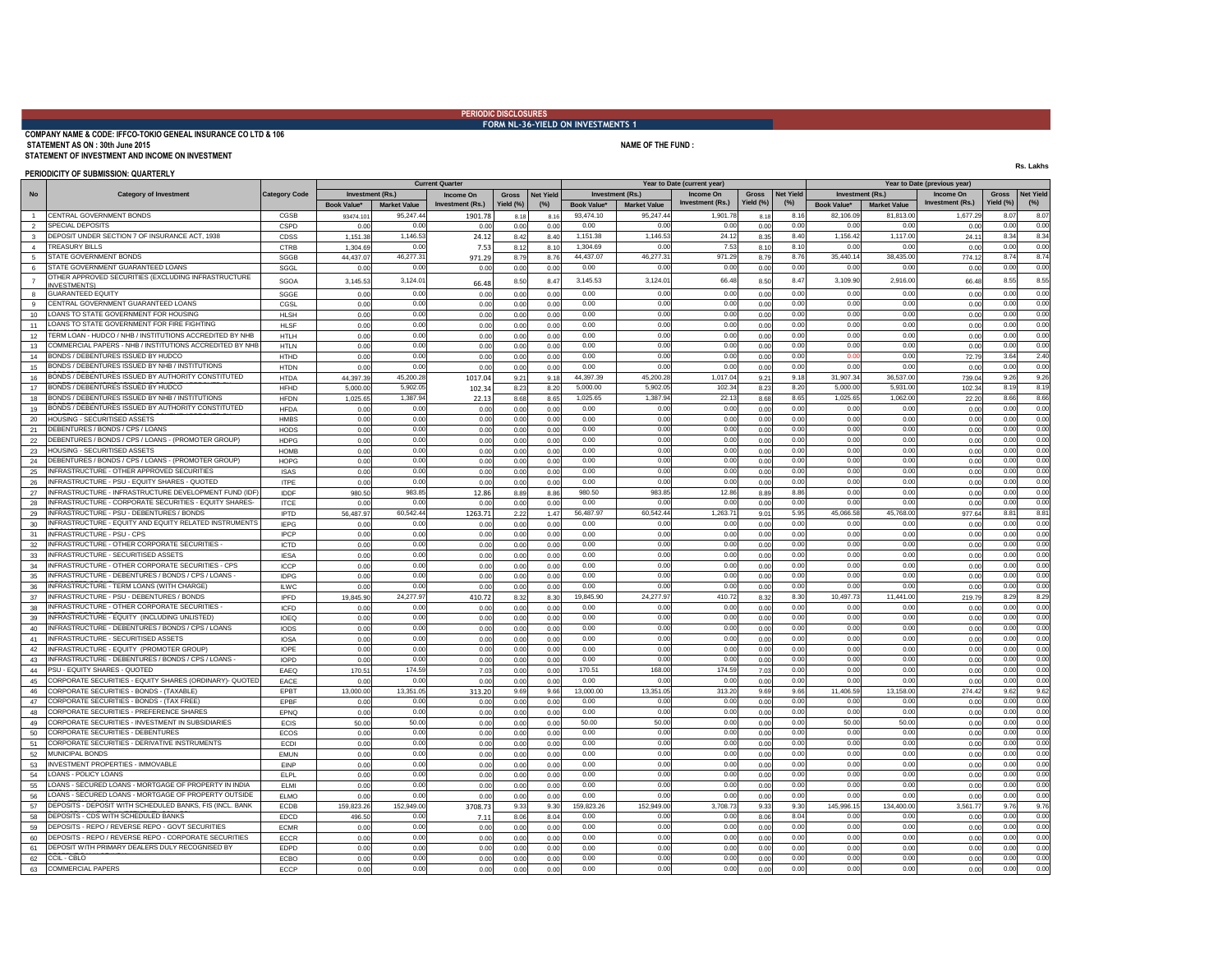| 64 | <b>APPLICATION MONEY</b>                                 | <b>ECAM</b> | 0.00     | 0.00       | 0.00     | 0.00 | 0.00 | 0.00       | 0.00       | 0.00     | 0.00 | 0.00 | 0.00       | 0.00       | 62.67    | 0.00          | 0.00 |
|----|----------------------------------------------------------|-------------|----------|------------|----------|------|------|------------|------------|----------|------|------|------------|------------|----------|---------------|------|
| 65 | PERPETUAL DEBT INSTRUMENTS OF TIER I & II CAPITAL ISSUED | <b>EUPD</b> | 0.00     | 0.00       | 0.00     | 0.00 | 0.00 | 0.00       | 0.00       | 0.00     | 0.00 | 0.00 | 0.00       | 0.00       | 0.00     | 0.00          | 0.00 |
| 66 | PERPETUAL DEBT INSTRUMENTS OF TIER I & II CAPITAL ISSUED | EPPD        | 0.00     | 0.00       | 0.00     | 0.00 | 0.00 | 0.00       | 0.00       | 0.00     | 0.00 | 0.00 | 0.00       | 0.00       | 0.00     | 0.00          | 0.00 |
| 67 | EQUITY SHARES - COMPANIES INCORPORATED OUTSIDE INDIA     | EFES        | 0.00     | 0.00       | 0.00     | 0.00 | 0.00 | 0.00       | 0.00       | 0.00     | 0.00 | 0.00 | 0.00       | 0.00       | 0.00     | 0.00          | 0.00 |
| 68 | PERPETUAL NON-CUM. P.SHARES & REDEEMABLE CUMULATIVE      | <b>EUPS</b> | 0.00     | 0.00       | 0.00     | 0.00 | 0.00 | 0.00       | 0.00       | 0.00     | 0.00 | 0.00 | 0.00       | 0.00       | 0.00     | 0.00          | 0.00 |
| 69 | EQUITY SHARES (INCL. EQUITY RELATED INSTRUMENTS)         | EEPG        | 0.00     | 0.00       | 0.00     | 0.00 | 0.00 | 0.00       | 0.00       | 0.00     | 0.00 | 0.00 | 0.00       | 0.00       | 0.00     | 0.00          | 0.00 |
| 70 | PERPETUAL NON-CUM. P.SHARES & REDEEMABLE CUMULATIVE      | <b>FPPS</b> | 0.00     | 0.00       | 0.00     | 0.00 | 0.00 | 0.00       | 0.00       | 0.00     | 0.00 | 0.00 | 0.00       | 0.00       | 0.00     | 0.00          | 0.00 |
| 71 | CORPORATE SECURITIES - DEBENTURES / BONDS/ CPS /LOAN ·   | <b>EDPG</b> | 0.00     | 0.00       | 0.00     | 0.00 | 0.00 | 0.00       | 0.00       | 0.00     | 0.00 | 0.00 | 0.00       | 0.00       | 0.00     | 0.00          | 0.00 |
| 72 | FOREIGN DEBT SECURITIES (INVESTED PRIOR TO IRDA          | EFDS        | 0.00     | 0.00       | 0.00     | 0.00 | 0.00 | 0.00       | 0.00       | 0.00     | 0.00 | 0.00 | 0.00       | 0.00       | 0.00     | 0.00          | 0.00 |
| 73 | MUTUAL FUNDS - GILT / G SEC / LIQUID SCHEMES             | <b>EGMF</b> | 5.234.04 | 6,000.50   | 110.41   | 8.48 | 8.45 | 5,234.04   | 6,000.50   | 110.41   | 8.48 | 8.45 | 5,366.00   | 6.711.00   | 103.33   | 7.70          | 7.70 |
| 74 | MUTUAL FUNDS - (UNDER INSURERS PROMOTER GROUP)           | <b>FMPG</b> | 0.00     | 0.00       | 0.00     | 0.00 | 0.00 | 0.00       | 0.00       | 0.00     | 0.00 | 0.00 | 0.00       | 0.00       | 0.00     | 0.00          | 0.00 |
| 75 | NET CURRENT ASSETS (ONLY IN RESPECT OF ULIP BUSINESS)    | <b>ENCA</b> | 0.00     | 0.00       | 0.00     | 0.00 | 0.00 | 0.00       | 0.00       | 0.00     | 0.00 | 0.00 | 0.00       | 0.00       | 0.00     | 0.00          | 0.00 |
| 76 | <b>BONDS - PSU - TAXABLE</b>                             | OBPT        | 0.00     | 0.00       | 0.00     | 0.00 | 0.00 | 0.00       | 0.00       | 0.00     | 0.00 | 0.00 | 0.00       | 0.00       | 0.00     | 0.00          | 0.00 |
| 77 | BONDS - PSU - TAX FREE                                   | OBPF        | 0.00     | 0.00       | 0.00     | 0.00 | 0.00 | 0.00       | 0.00       | 0.00     | 0.00 | 0.00 | 0.00       | 0.00       | 0.00     | 0.00          | 0.00 |
| 78 | EQUITY SHARES (INCL CO-OP SOCIETIES)                     | OESH        | 0.00     | 0.00       | 0.00     | 0.00 | 0.00 | 0.00       | 0.00       | 0.00     | 0.00 | 0.00 | 0.00       | 0.00       | 0.00     | 0.00          | 0.00 |
| 79 | DEBENTURES                                               | OLDB        | 0.00     | 0.00       | 0.00     | 0.00 | 0.00 | 0.00       | 0.00       | 0.00     | 0.00 | 0.00 | 0.00       | 0.00       | 0.00     | 0.00          | 0.00 |
| 80 | <b>MUNICIPAL BONDS</b>                                   | OMUN        | 0.00     | 0.00       | 0.00     | 0.00 | 0.00 | 0.00       | 0.00       | 0.00     | 0.00 | 0.00 | 0.00       | 0.00       | 0.00     | 0.00          | 0.00 |
| 81 | COMMERCIAL PAPERS                                        | OACP        | 0.00     | 0.00       | 0.00     | 0.00 | 0.00 | 0.00       | 0.00       | 0.00     | 0.00 | 0.00 | 0.00       | 0.00       | 0.00     | 0.00          | 0.00 |
| 82 | PREFERENCE SHARES                                        | OPSH        | 0.00     | 0.00       | 0.00     | 0.00 | 0.00 | 0.00       | 0.00       | 0.00     | 0.00 | 0.00 | 0.00       | 0.00       | 0.00     | 0.00          | 0.00 |
| 83 | VENTURE FUND / SEBI APPROVED ALTERNATE INVESTMENT FUND   | OVNF        | 0.00     | 0.00       | 0.00     | 0.00 | 0.00 | 0.00       | 0.00       | 0.00     | 0.00 | 0.00 | 0.00       | 0.00       | 0.00     | 0.00          | 0.00 |
| 84 | SHORT TERM LOANS (UNSECURED DEPOSITS)                    | OSLU        | 0.00     | 0.00       | 0.00     | 0.00 | 0.00 | 0.00       | 0.00       | 0.00     | 0.00 | 0.00 | 0.00       | 0.00       | 0.00     | 0.00          | 0.00 |
| 85 | EQUITY SHARES (PSUS & UNLISTED)                          | OEPU        | 0.00     | 0.00       | 0.00     | 0.00 | 0.00 | 0.00       | 0.00       | 0.00     | 0.00 | 0.00 | 0.00       | 0.00       | 0.00     | 0.00          | 0.00 |
| 86 | TERM LOANS (WITHOUT CHARGE)                              | OTLW        | 0.00     | 0.00       | 0.00     | 0.00 | 0.00 | 0.00       | 0.00       | 0.00     | 0.00 | 0.00 | 0.00       | 0.00       | 0.00     | 0.00          | 0.00 |
| 87 | EQUITY SHARES (INCL. EQUITY RELATED INSTRUMENTS) -       | OEPG        | 0.00     | 0.00       | 0.00     | 0.00 | 0.00 | 0.00       | 0.00       | 0.00     | 0.00 | 0.00 | 0.00       | 0.00       | 0.00     | 0.00          | 0.00 |
| 88 | MUTUAL FUNDS - DEBT / INCOME / SERIAL PLANS / LIQUID     | OMGS        | 0.00     | 0.00       | 0.00     | 0.00 | 0.00 | 0.00       | 0.00       | 0.00     | 0.00 | 0.00 | 0.00       | 0.00       | 79.05    | 3.95          | 2.61 |
| 89 | DEBENTURES / BONDS/ CPS / LOANS ETC. - (PROMOTER GROUP)  | ODPG        | 0.00     | 0.00       | 0.00     | 0.00 | 0.00 | 0.00       | 0.00       | 0.00     | 0.00 | 0.00 | 0.00       | 0.00       | 0.00     | 0.00          | 0.00 |
| 90 | MUTUAL FUNDS - (UNDER INSURERS PROMOTER GROUP)           | OMPG        | 0.00     | 0.00       | 0.00     | 0.00 | 0.00 | 0.00       | 0.00       | 0.00     | 0.00 | 0.00 | 0.00       | 0.00       | 0.00     | 0.00          | 0.00 |
| 91 | DERIVATIVE INSTRUMENTS                                   | OCDI        | 0.00     | 0.00       | 0.00     | 0.00 | 0.00 | 0.00       | 0.00       | 0.00     | 0.00 | 0.00 | 0.00       | 0.00       | 0.00     | 0.00          | 0.00 |
| 92 | <b>SECURITISED ASSETS</b>                                | OPSA        | 0.00     | 0.00       | 0.00     | 0.00 | 0.00 | 0.00       | 0.00       | 0.00     | 0.00 | 0.00 | 0.00       | 0.00       | 0.00     | 0.00          | 0.00 |
| 93 | <b>INVESTMENT PROPERTIES - IMMOVABLE</b>                 | OIPI        | 0.00     | 0.00       | 0.00     | 0.00 | 0.00 | 0.00       | 0.00       | 0.00     | 0.00 | 0.00 | 0.00       | 0.00       | 0.00     | 0.00          | 0.00 |
|    | Total                                                    |             |          | 456.614.97 | 9.946.47 | 2.19 | 1.49 | 450.024.50 | 456.614.97 | 9.946.47 | 8.53 | 8.40 | 378,128,60 | 379.339.00 | 8.757.05 | $9.0^{\circ}$ | 6.06 |

Note : Category of Investment(COI) shall be as per Guidelines<br>1. To be calculated based on Monthly or lesser frequency'Weighted Average' of Investments<br>2. Yield netted for Tax<br>3. FORM-1 shall be prepared in respect of each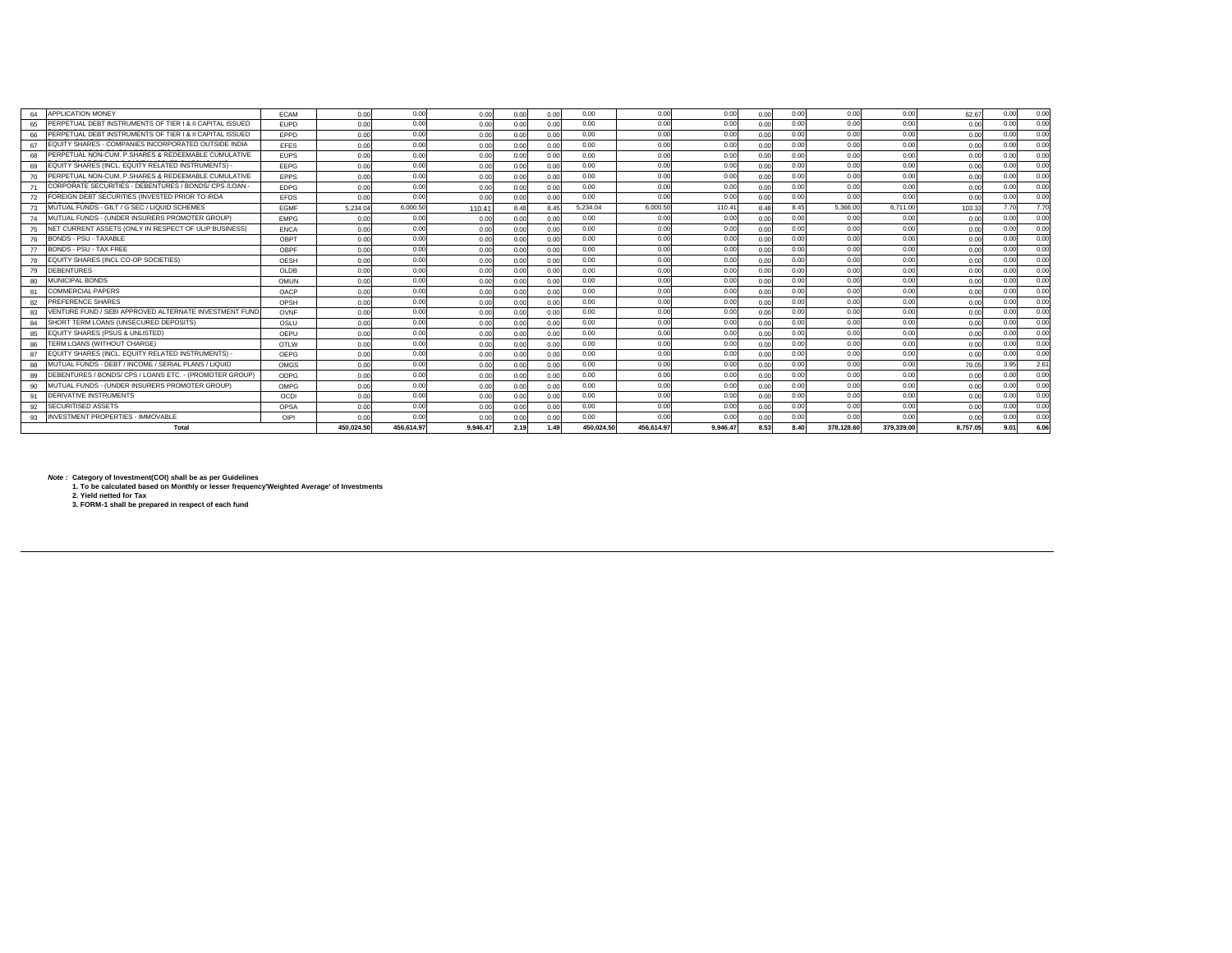# **PERIODIC DISCLOSURES FORM NL-37-DOWN GRADING OF INVESTMENT-2**

**Statement as on: Name of Fund 30th June 2015 Name of Fund 30th June 2015**

**Statement of Down Graded Investments Periodicity of Submission: Quarterly**

|           |                                 |             |        |                     |                  |                   |                  |                      | Rs. Lakhs      |
|-----------|---------------------------------|-------------|--------|---------------------|------------------|-------------------|------------------|----------------------|----------------|
| <b>No</b> | Name of the Security            | <b>COI</b>  | Amount | Date of<br>Purchase | Rating<br>Agency | Original<br>Grade | Current<br>Grade | Date of<br>Downgrade | <b>Remarks</b> |
| А.        | During the Quarter <sup>1</sup> |             |        |                     |                  |                   |                  |                      |                |
|           |                                 |             |        | $\blacksquare$      |                  |                   |                  |                      |                |
|           |                                 |             |        |                     |                  |                   |                  |                      |                |
| В.        | As on Date <sup>2</sup>         |             |        |                     |                  |                   |                  |                      |                |
|           | 10.09% MRF BS 27-05-2019        | <b>EPBT</b> | 1000   | 5/27/2011 CRISIL    |                  | <b>LAAA</b>       | $AA+$            | 10/30/2013           |                |
|           | 8.10% HUDCO DB 05-03-2022       | <b>HFHD</b> | 2000   | 4/4/2012 CRISIL     |                  | <b>AAA</b>        | AA+              | 3/5/2012             |                |

*1 Provide details of Down Graded Investments during the Quarter.* 

*2 Investments currently upgraded, listed as Down Graded during earlier Quarter shall be deleted from the Cumulative listing.*

*3 FORM-2 shall be prepared in respect of each fund.*

*4 Category of Investmet (COI) shall be as per INV/GLN/001/2003-04*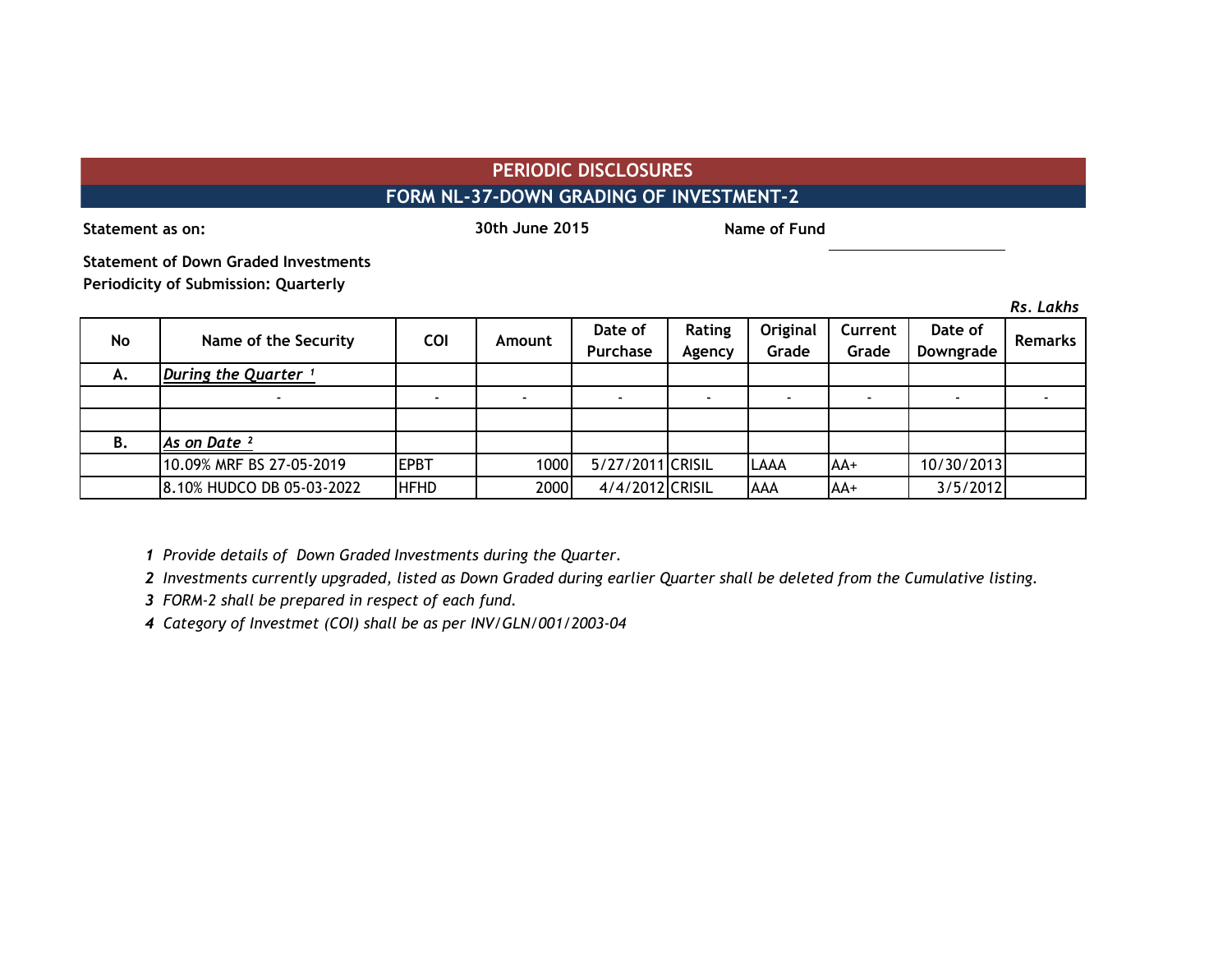**FORM NL-38 CONSIDERING A CONSIDER A CONSIDER A CONSIDER A CONSIDER A CONSIDER A CONSIDER A CONSIDER A CONSIDER A CONSIDER A CONSIDERATION** 

**Insurer: IFFCO Tokio General Insurance Company LDate: 1st Apr'15 30th Jun'15** 

 *Gross Direct Premium (Rs in Lakhs) (Rs in Lakhs)*

 **Quarterly Business Returns across line of Business**

| SI.No. | <b>Line of Business</b>       | <b>Current Quarter</b>   |                        | <b>Same Quarter previous year</b> |                        |                | upto the period        | same period of the previos year                                                                                        |                        |  |
|--------|-------------------------------|--------------------------|------------------------|-----------------------------------|------------------------|----------------|------------------------|------------------------------------------------------------------------------------------------------------------------|------------------------|--|
|        |                               | <b>Premium</b>           | <b>No. of Policies</b> | <b>Premium</b>                    | <b>No. of Policies</b> | <b>Premium</b> | <b>No. of Policies</b> | <b>Premium</b><br>11,553.62<br>3,967.92<br>19,083.21<br>28,598.10<br>1,835.70<br>534.23<br>31.73<br>969.58<br>9,317.33 | <b>No. of Policies</b> |  |
|        | <b>Fire</b>                   | 11,904.76                | 14742                  | 11,553.62                         | 13682                  | 11,904.76      | 14742                  |                                                                                                                        | 13682                  |  |
|        | Cargo & Hull                  | 3,378.04                 | 5262                   | 3,967.92                          | 4289                   | 3,378.04       | 5262                   |                                                                                                                        | 4289                   |  |
|        | <b>Motor TP</b>               | 24,466.04                | 237472                 | 19,083.21                         | 34544                  | 24,466.04      | 237472                 |                                                                                                                        | 34544                  |  |
|        | Motor OD                      | 31,028.56                | 1003841                | 28,598.10                         | 958315                 | 31,028.56      | 1003841                |                                                                                                                        | 958315                 |  |
|        | Engineering                   | 1,648.13                 | 2120                   | 1,835.70                          | 1596                   | 1,648.13       | 2120                   |                                                                                                                        | 1596                   |  |
|        | <b>Workmen's Compensation</b> | 732.70                   | 5053                   | 534.23                            | 3726                   | 732.70         | 5053                   |                                                                                                                        | 3726                   |  |
|        | <b>Employer's Liability</b>   | $\overline{\phantom{a}}$ |                        |                                   |                        |                |                        |                                                                                                                        | 0                      |  |
|        | Aviation                      | 23.99                    |                        | 31.73                             |                        | 23.99          |                        |                                                                                                                        |                        |  |
| 9      | <b>Personal Accident</b>      | 1,127.81                 | 24364                  | 969.58                            | 38992                  | 1,127.81       | 24364                  |                                                                                                                        | 38992                  |  |
| 10     | <b>Health</b>                 | 10,238.89                | 46248                  | 9,317.33                          | 35928                  | 10,238.89      | 46248                  |                                                                                                                        | 35928                  |  |
| 11     | Others*                       | 7,484.31                 | 284030                 | 6,428.93                          | 112065                 | 7,484.31       | 284030                 | 6,428.93                                                                                                               | 112065                 |  |

Note:

1. Premium stands for amount of premium

2. The line of business which are not applicable for any company should be filled up with NA.

Figure '0' in those fields will imply no business in the segment.

\*any other segment contributing more than 5% of the total premium needs to be shown separately

3.Premium is Gross Direct Premium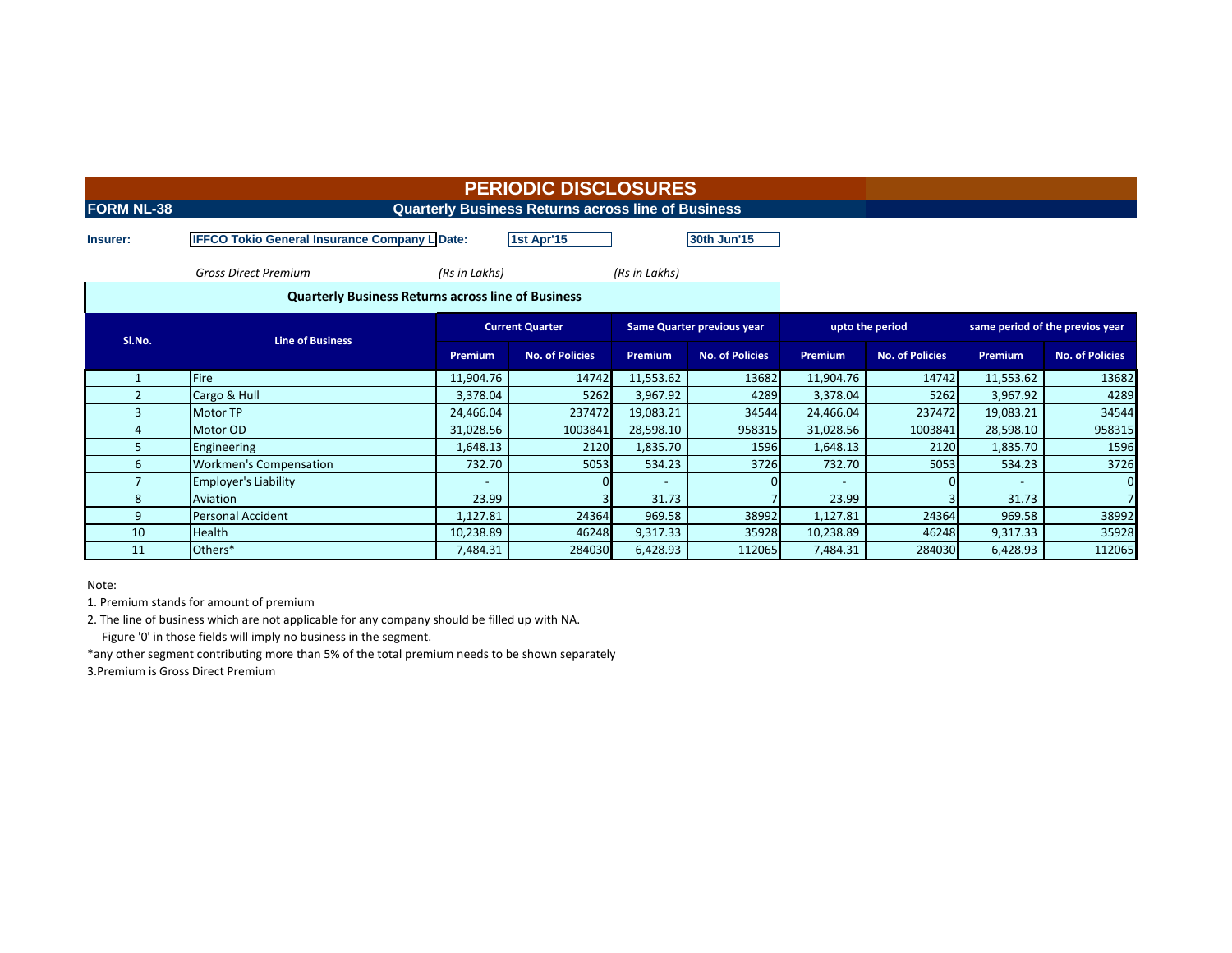**PERIODIC DISCLOSURES FORM NL-39** Rural & Social Obligation

### **Form Rural & Social Obligations (Quaterly Returns)**

**Insurer: IFFCO TOKIO General Insurance Company Date: Apr- June 2015** 

| (Rs in Lakhs)                                             |                             |                   |                        |                                                                                                                              |                    |  |  |  |  |
|-----------------------------------------------------------|-----------------------------|-------------------|------------------------|------------------------------------------------------------------------------------------------------------------------------|--------------------|--|--|--|--|
| <b>Rural &amp; Social Obligations (Quarterly Returns)</b> |                             |                   |                        |                                                                                                                              |                    |  |  |  |  |
| SI.No.                                                    | <b>Line of Business</b>     | <b>Particular</b> | No. of Policies Issued | <b>Premium Collected</b>                                                                                                     | <b>Sum Assured</b> |  |  |  |  |
|                                                           | Fire                        | Rural             | 600                    | 27.53                                                                                                                        | 21,771.76          |  |  |  |  |
|                                                           |                             | Social            |                        |                                                                                                                              |                    |  |  |  |  |
| $\overline{2}$                                            | Cargo & Hull                | Rural             | $\overline{a}$         | $\overline{\phantom{a}}$                                                                                                     | 0.00               |  |  |  |  |
|                                                           |                             | Social            |                        |                                                                                                                              |                    |  |  |  |  |
| 3                                                         | Motor TP                    | Rural             | ۰                      | 2,789.68                                                                                                                     | 0.00               |  |  |  |  |
|                                                           |                             | Social            |                        | 1,802.59<br>1.41<br>2.74<br>2.37<br>$\overline{\phantom{a}}$<br>257.01<br>9.05<br>166.13<br>$\overline{a}$<br>673.46<br>1.93 |                    |  |  |  |  |
| 4                                                         | Motor OD                    | Rural             | 99,365                 |                                                                                                                              | 171,858.49         |  |  |  |  |
|                                                           |                             | Social            |                        |                                                                                                                              |                    |  |  |  |  |
| 5                                                         | Engineering                 | Rural             | 11                     |                                                                                                                              | 310.12             |  |  |  |  |
|                                                           |                             | Social            |                        |                                                                                                                              |                    |  |  |  |  |
| 6                                                         | Workmen's Compensation      | Rural             | 50                     |                                                                                                                              | 209.44             |  |  |  |  |
|                                                           |                             | Social            |                        |                                                                                                                              |                    |  |  |  |  |
| $\overline{7}$                                            | <b>Employer's Liability</b> | Rural             | 60                     |                                                                                                                              | 406.40             |  |  |  |  |
|                                                           |                             | Social            |                        |                                                                                                                              |                    |  |  |  |  |
| 8                                                         | Aviation                    | Rural             | -                      |                                                                                                                              | 0.00               |  |  |  |  |
|                                                           |                             | Social            |                        |                                                                                                                              |                    |  |  |  |  |
| 9                                                         | Personal Accident           | Rural             | 1,431                  |                                                                                                                              | 660,258.28         |  |  |  |  |
|                                                           |                             | Social            | 6                      |                                                                                                                              | 590,960.00         |  |  |  |  |
| 10                                                        | Health                      | Rural             | 438                    |                                                                                                                              | 2,055.13           |  |  |  |  |
|                                                           |                             | Social            | $\overline{a}$         |                                                                                                                              |                    |  |  |  |  |
| 11                                                        | Others                      | Rural             | 6,914                  |                                                                                                                              | 73,445.73          |  |  |  |  |
|                                                           |                             | Social            | 171                    |                                                                                                                              | 1,208.20           |  |  |  |  |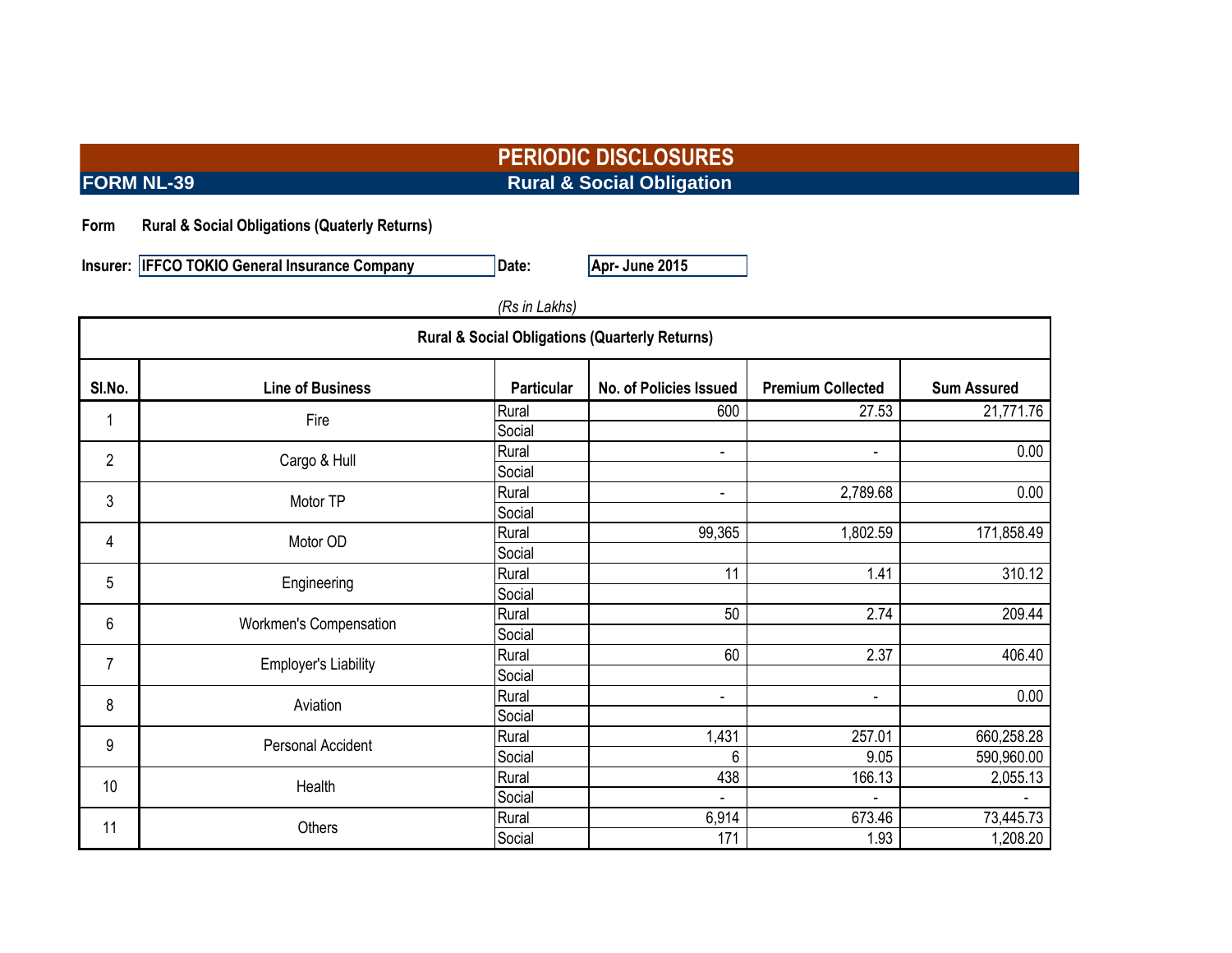|                   |                                             |            | <b>PERIODIC DISCLOSURES</b> |  |
|-------------------|---------------------------------------------|------------|-----------------------------|--|
| <b>FORM NL-40</b> |                                             |            |                             |  |
| Insurer:          | <b>IFFCO Tokio General Insurance CDate:</b> | 1st Apr'15 | 30th Jun'15                 |  |

|        |                                                        |                        | (Rs in Lakhs)  |                                   |                |                        |                |                                                                                                                       |                |  |  |
|--------|--------------------------------------------------------|------------------------|----------------|-----------------------------------|----------------|------------------------|----------------|-----------------------------------------------------------------------------------------------------------------------|----------------|--|--|
|        | <b>Business Acquisition through different channels</b> |                        |                |                                   |                |                        |                |                                                                                                                       |                |  |  |
| SI.No. | <b>Channels</b>                                        | <b>Current Quarter</b> |                | <b>Same quarter Previous Year</b> |                | Up to the period       |                | Same period of the previous year                                                                                      |                |  |  |
|        |                                                        | <b>No. of Policies</b> | <b>Premium</b> | <b>No. of Policies</b>            | <b>Premium</b> | <b>No. of Policies</b> | <b>Premium</b> | <b>No. of Policies</b><br>621283<br>4151<br>196489<br>200616<br>1218<br>179387<br>1203144<br>$\overline{\phantom{a}}$ | <b>Premium</b> |  |  |
|        | Individual agents                                      | 698919                 | 25,467.29      | 621283                            | 22,740.27      | 698919                 | 25,467.29      |                                                                                                                       | 22,740.27      |  |  |
|        | Corporate Agents-Banks                                 | 2361                   | 63.08          | 4151                              | 99.92          | 2361                   | 63.08          |                                                                                                                       | 99.92          |  |  |
|        | Corporate Agents - Others                              | 382398                 | 5,033.07       | 196489                            | 3,958.04       | 382398                 | 5,033.07       |                                                                                                                       | 3,958.04       |  |  |
|        | <b>Brokers</b>                                         | 262935                 | 39,088.56      | 200616                            | 33,805.70      | 262935                 | 39,088.56      |                                                                                                                       | 33,805.70      |  |  |
|        | <b>Micro Agents</b>                                    | 207                    | 2.14           | 1218                              | 15.12          | 207                    | 2.14           |                                                                                                                       | 15.12          |  |  |
|        | <b>Direct Business</b>                                 | 276315                 | 22,379.14      | 179387                            | 21,701.31      | 276315                 | 22,379.14      |                                                                                                                       | 21,701.31      |  |  |
|        | Total (A)                                              | 1623135                | 92,033.28      | 1203144                           | 82,320.36      | 1623135                | 92,033.28      |                                                                                                                       | 82,320.36      |  |  |
|        | Referral (B)                                           |                        | $-0.04$        |                                   |                |                        | $-0.04$        |                                                                                                                       |                |  |  |
|        | Grand Total (A+B)                                      | 1623135                | 92,033.24      | 1203144                           | 82,320.36      | 1623135                | 92,033.24      | 1203144                                                                                                               | 82,320.36      |  |  |

Note:

1. Premium means amount of premium received from business acquired by the source

2. No of Policies stand for no. of policies sold

3.The channel mapping has been corrected in FY 2013-14

4.Premium is Gross Direct Premium